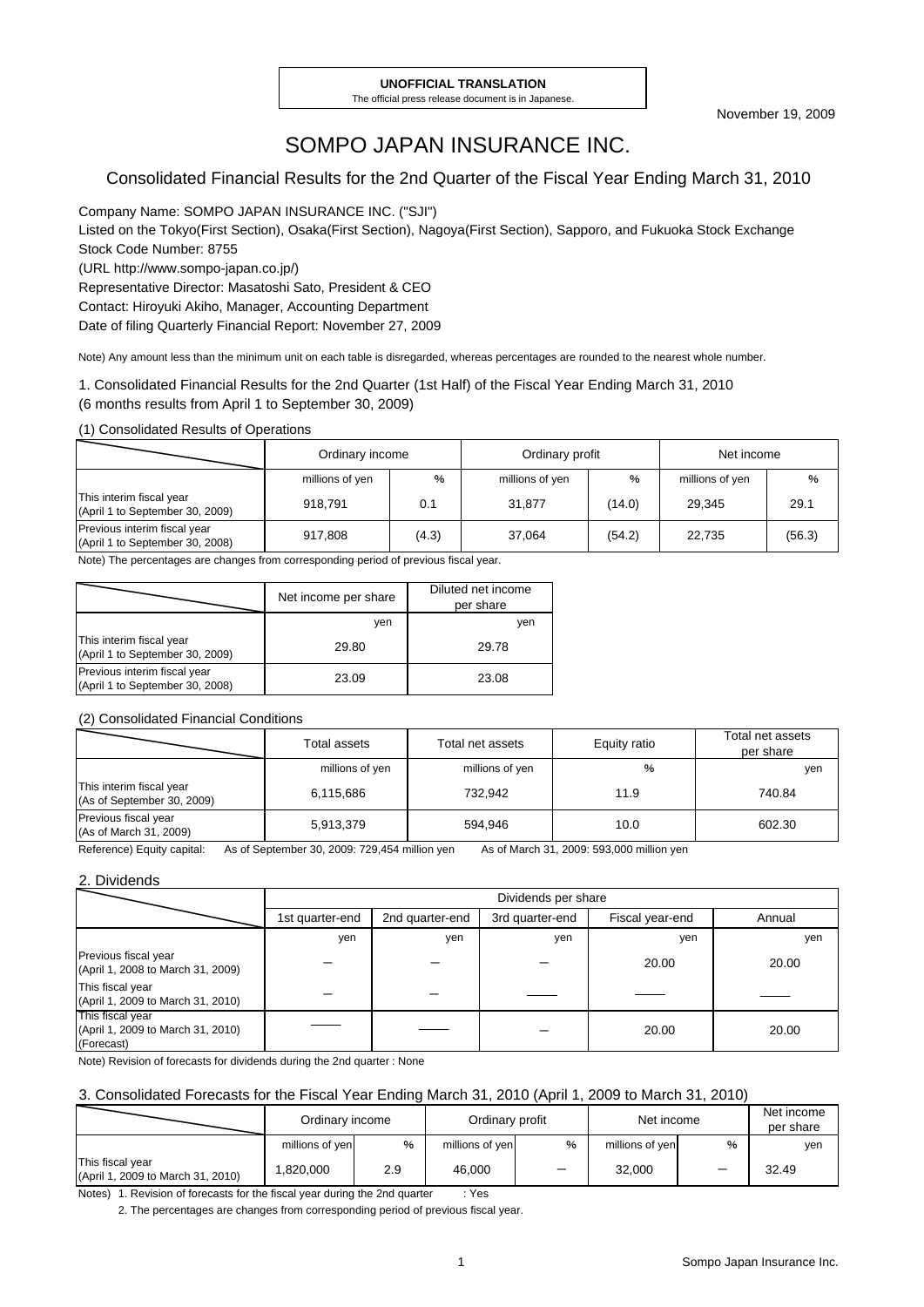#### 4. Others

- (1) Changes in significant subsidiaries during this period : No
- (2) Changes in accounting policies, procedures and presentation rules during this period

| 1 Changes due to revisions of accounting standards | : No |
|----------------------------------------------------|------|
| 2Changes due to other reasons                      | : No |

(3) Number of common shares

①Total outstanding shares including treasury stock

As of September 30, 2009: 987,733,424 shares As of March 31, 2009: 987,733,424 shares

②Treasury stock

As of September 30, 2009: 3,108,089 shares As of March 31, 2009: 3,188,703 shares

③Average outstanding shares

6 months ended September 30, 2009: 984,630,495 shares

6 months ended September 30, 2008: 984,545,000 shares

#### Summary of Non-consolidated Financial Results

1. Non-consolidated Financial Results for the 2nd Quarter (1st Half) of the Fiscal Year Ending March 31, 2010 (6 months results from April 1 to September 30, 2009)

(1) Non-consolidated Results of Operations

|                                                                 | Net premiums written |               | Ordinary profit |               | Net income      |        |
|-----------------------------------------------------------------|----------------------|---------------|-----------------|---------------|-----------------|--------|
|                                                                 | millions of yen      | $\frac{9}{6}$ | millions of yen | $\frac{9}{6}$ | millions of yen | %      |
| This interim fiscal year<br>(April 1 to September 30, 2009)     | 641.665              | (4.9)         | 32.138          | 9.6           | 30.715          | 78.5   |
| Previous interim fiscal year<br>(April 1 to September 30, 2008) | 674.871              | (2.0)         | 29.327          | (57.0)        | 17.205          | (60.2) |

Note) The percentages are changes from corresponding period of previous fiscal year.

|                                                                 | Net income per share |
|-----------------------------------------------------------------|----------------------|
|                                                                 | yen                  |
| This interim fiscal year<br>(April 1 to September 30, 2009)     | 31.19                |
| Previous interim fiscal year<br>(April 1 to September 30, 2008) | 17.47                |

#### (2) Non-consolidated Financial Conditions

|                                                        | Total assets    | Total net assets | Equity ratio | Total net assets<br>per share |
|--------------------------------------------------------|-----------------|------------------|--------------|-------------------------------|
|                                                        | millions of yen | millions of yen  | %            | yen                           |
| This interim fiscal year<br>(As of September 30, 2009) | 5,008,651       | 748.032          | 14.9         | 758.38                        |
| Previous fiscal year<br>(As of March 31, 2009)         | 4,856,435       | 615.721          | 12.7         | 624.38                        |

Reference) Equity capital: As of September 30, 2009: 746,729 million yen As of March 31, 2009: 614,737 million yen

#### 2. Non-consolidated Forecasts for the Fiscal Year Ending March 31, 2010 (April 1, 2009 to March 31, 2010)

|                                                       | Net premiums written |               | Ordinary profit |   | Net income      |      | Net income<br>per share |
|-------------------------------------------------------|----------------------|---------------|-----------------|---|-----------------|------|-------------------------|
|                                                       | millions of ven      | $\frac{9}{6}$ | millions of yen | % | millions of ven | $\%$ | yen                     |
| This fiscal year<br>(April 1, 2009 to March 31, 2010) | .250.000             | (3.1)         | 45.000          | — | 33.000          |      | 33.51                   |

(Notes for using forecasted information etc.)

The forecast on this document is based on information available as of the date of publication of this document or practical premise, the actual result may considerably differ due to various factors.

Please refer to "Forecasts for the Fiscal Year Ending March 31, 2010" on page 34 for major premises and related matters of the above forecast.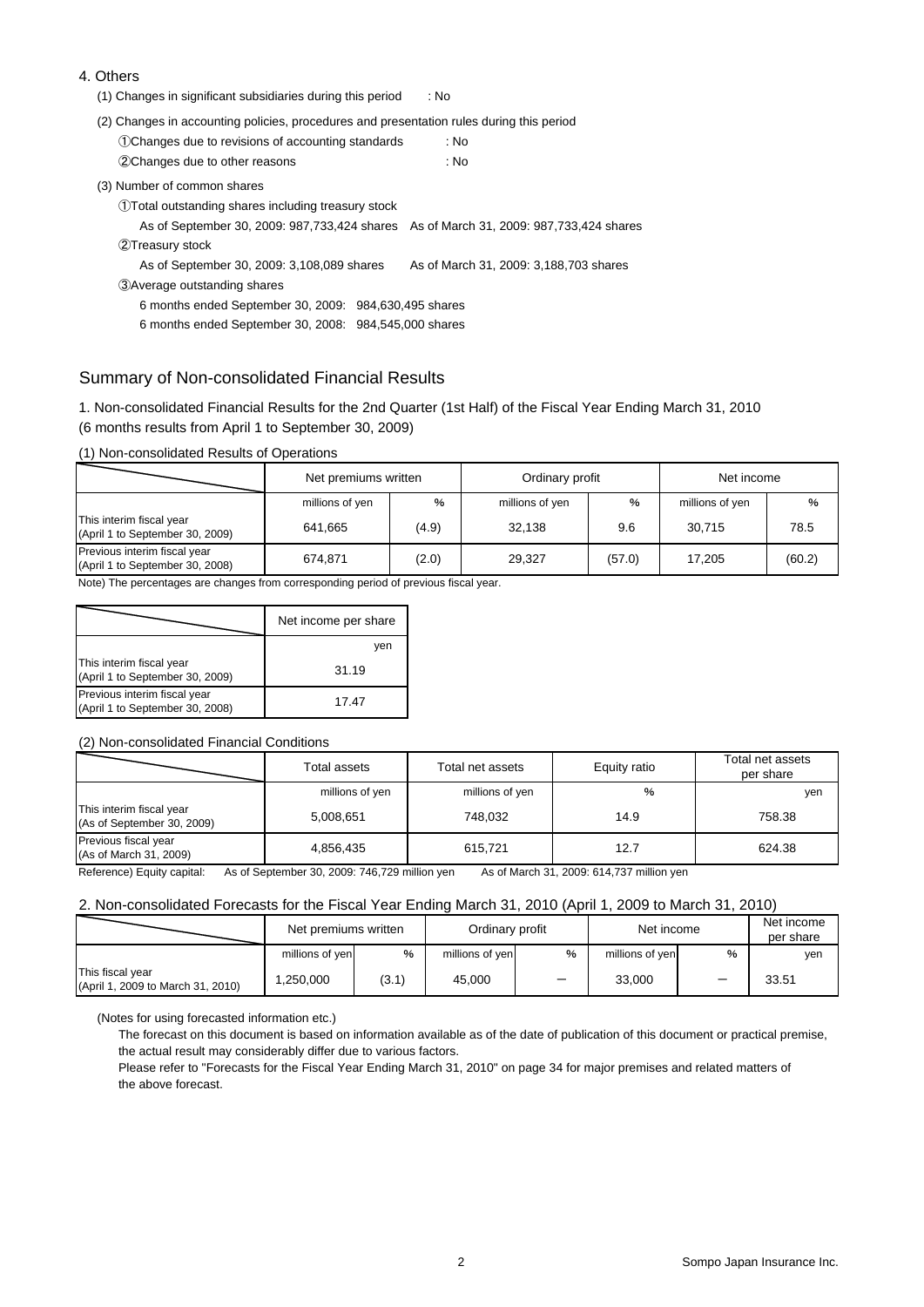## 【Qualitative Information and Financial Statements】

#### 1. Qualitative Information related to Consolidated Results of Operations

During the six months ended September 30, 2009, the Japanese economy stabilized out of deterioration and has begun to recover. Public investment remained firm and exports and production have begun to recover. Business fixed investment continued to decrease, reflecting corporate earnings recession. The employment and income situation also continued to deteriorate. The purchase of consumer durables has begun to recover by the effects of economic stimulus measures, but personal consumption was weak on the whole.

As for property and casualty insurance industry, revenues followed a declining trend, due to low sales of new cars and progression of good-driver discounts for voluntary automobile insurance, a decrease in the number of housing construction for fire and allied insurance and a decrease in shipping volumes and the appreciation of yen for marine insurance.

Under these circumstances, consolidated financial results for the six months ended September 30, 2009 were as follows.

#### (1) Ordinary income

Ordinary income for the six months ended September 30, 2009 increased by 0.9 billion yen to 918.7 billion yen, compared with the same period in 2008.

Results by lines of business were as follows.

In property and casualty insurance business, net premiums written for the six months ended September 30, 2009 decreased by 32.2 billion yen to 656.9 billion yen\*, compared with the same period in 2008, mainly due to a decrease in revenue from compulsory automobile liability insurance caused by premium rating changes in April, 2008 and voluntary automobile insurance. Ordinary income for the six months ended September 30, 2009 increased by 8.4 billion yen to 851.6 billion yen, compared with the same period in 2008, mainly due to an increase in reversal of reserve for outstanding losses and claims.

In life insurance business, ordinary income for the six months ended September 30, 2009 decreased by 7.9 billion yen to 67.9 billion yen, compared with the same period in 2008, due to a decrease in life insurance premiums written by Sompo Japan Himawari Life Insurance Co., Ltd.

\* This figure represents amount before offsetting internal transactions among consolidated segments.

(2) Ordinary expenses

Ordinary expenses for the six months ended September 30, 2009 increased by 6.1 billion yen to 886.9 billion yen, compared with the same period in 2008.

Results by lines of business were as follows.

In property and casualty insurance business, ordinary expenses for the six months ended September 30, 2009 increased by 8.7 billion yen to 819.4 billion yen, compared with the same period in 2008, mainly due to an increase in net claims paid, despite a decrease in provision for underwriting reserves.

In life insurance business, ordinary expenses for the six months ended September 30, 2009 decreased by 3.1 billion yen to 68.3 billion yen, compared with the same period in 2008, due to a decrease in provision for underwriting reserves of Sompo Japan Himawari Life Insurance Co., Ltd.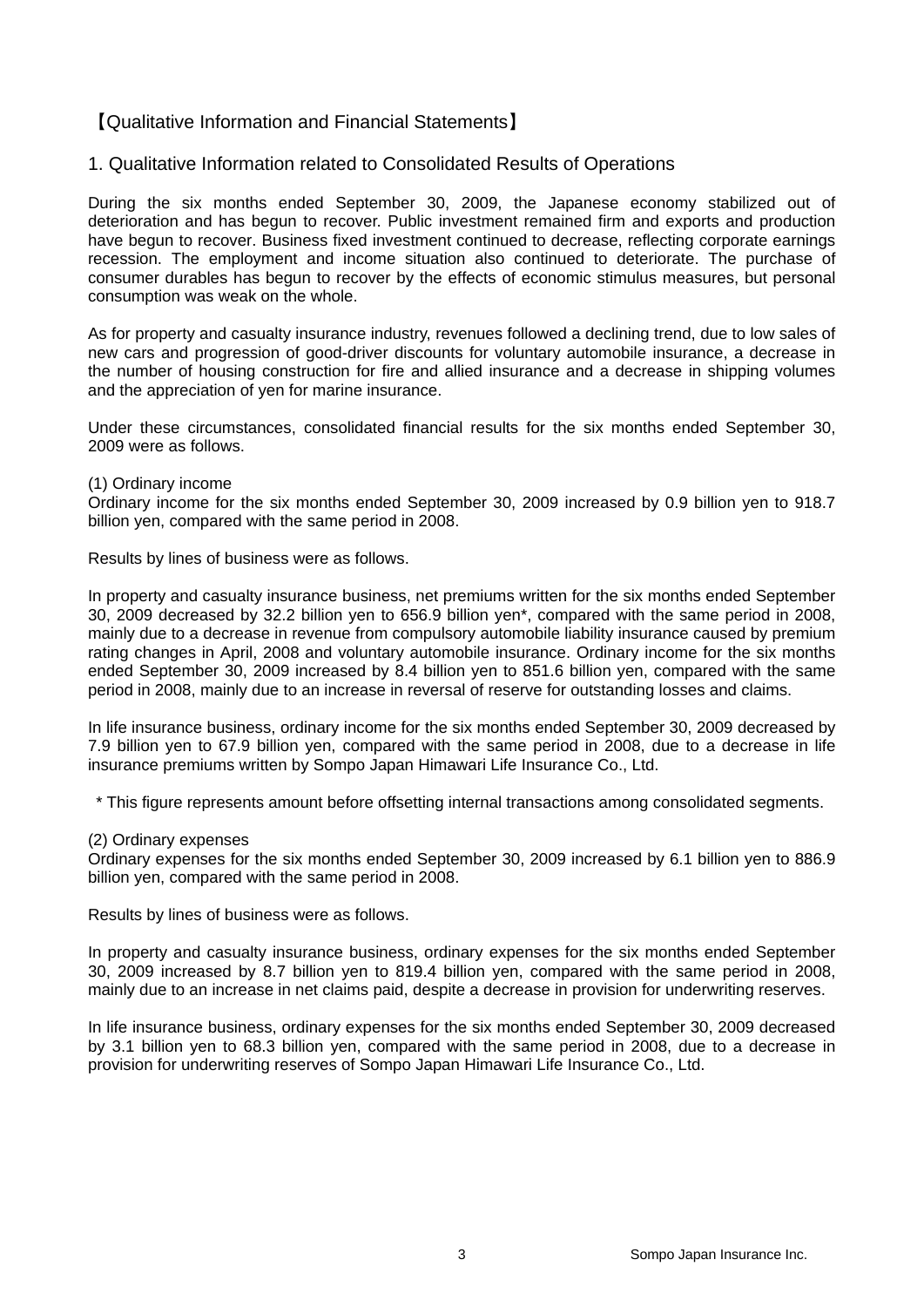#### (3) Ordinary profit and net income

Ordinary profit for the six months ended September 30, 2009 decreased by 5.1 billion yen to 31.8 billion yen, compared with the same period in 2008. In property and casualty insurance business, ordinary profit was 32.2 billion yen. In life insurance business, ordinary loss was 0.3 billion yen.

As a result, net income for the six months ended September 30, 2009 increased by 6.6 billion yen to 29.3 billion yen, compared with the same period in 2008.

#### 2. Qualitative Information related to Consolidated Financial Conditions

#### (1) Total assets

Total assets as of September 30, 2009 increased by 202.3 billion yen from March 31, 2009 to 6,115.6 billion yen, mainly due to an increase in stocks.

#### (2) Total net assets

Total net assets as of September 30, 2009 increased by 137.9 billion yen from March 31, 2009 to 732.9 billion yen, due to an increase in unrealized gains on securities available for sale caused mainly by a rise of domestic stock prices.

#### (3) Cash flows and liquidity

Cash flows from operating activities for the six months ended September 30, 2009 decreased by 32.9 billion yen to 16.5 billion yen, compared with the same period in 2008, mainly due to a decrease in premiums revenue.

Cash flows from investing activities for the six months ended September 30, 2009 decreased by 57.9 billion yen to (91.7) billion yen, compared with the same period in 2008, mainly due to a decrease in proceeds from sales and redemption of securities.

Cash flows from financing activities for the six months ended September 30, 2009 increased by 125.2 billion yen to 105.7 billion yen, compared with the same period in 2008, mainly due to issuance of bonds.

As a result, cash and cash equivalents as of September 30, 2009 increased by 33.8 billion yen from March 31, 2009 to 333.3 billion yen.

Cash and cash equivalents consist of cash on hand, demand deposits and short-term investments\* which can be cashed easily. They are fully saved for an unexpected fluctuation of daily necessary money.

In addition, sufficient liquid assets based on the expected cash outflow are saved for risks of liquidity problem, for example huge claim payments involved with the occurrence of major disasters.

\*short-term investments: time deposit etc. with original maturities or redemption of three months or less and few risks of fluctuation in value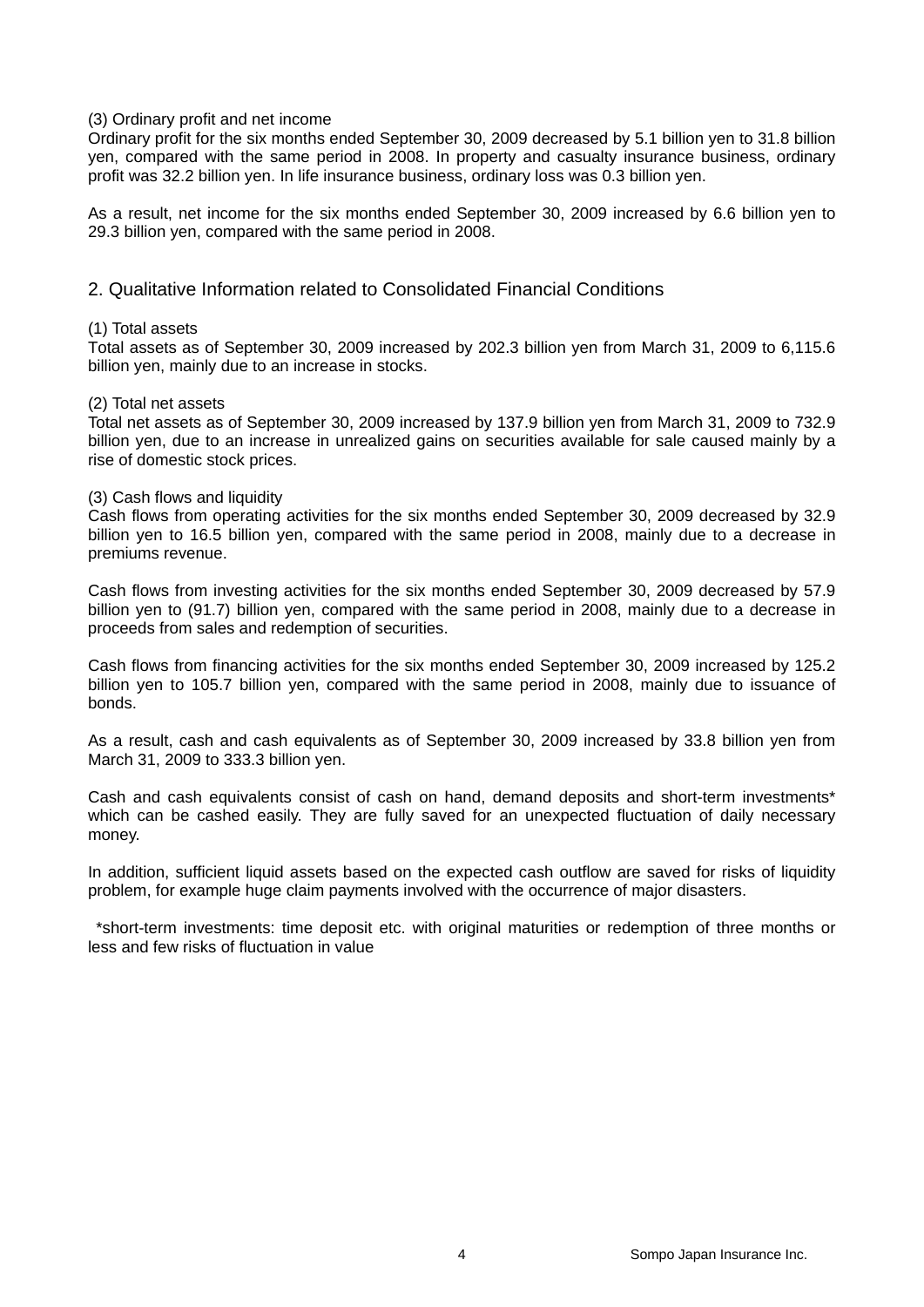#### 3. Qualitative Information related to Consolidated Forecasts

In property and casualty insurance business, which is Sompo Japan Group's core business, the nonconsolidated forecast for the fiscal year ending March 31, 2010 is 1,250.0 billion yen in net premiums written, 45.0 billion yen in ordinary profit and 33.0 billion yen in net income.

The above forecast is premised on the underwriting forecast, which is based on SJI's calculation reflecting historical results and premium rating changes. Net incurred losses by natural disasters are estimated at 8.0 billion yen in fire and 4.0 billion yen in others.

The forecast of investment is estimated with interest rates, exchange rates and stock prices of the end of September, 2009. Interest and dividend income, realized gain and loss on sales of securities and devaluation loss on securities are estimated at 84.7 billion yen, 31.7 billion yen and 6.3 billion yen respectively.

In life insurance business, Sompo Japan Himawari Life Insurance Co., Ltd. is a core company, and this company is expected to roll out its business smoothly. The forecast for the fiscal year ending March 31, 2010 is expected to decrease in earnings, due to an increase in operating expenses.

As a result, the consolidated forecast for the fiscal year ending March 31, 2010 is 1,820.0 billion yen in ordinary income, 46.0 billion yen in ordinary profit and 32.0 billion yen in net income.

#### 4. Others

- (1) Changes in significant subsidiaries during this period None.
- (2) Changes in accounting policies, procedures and presentation rules during this period None.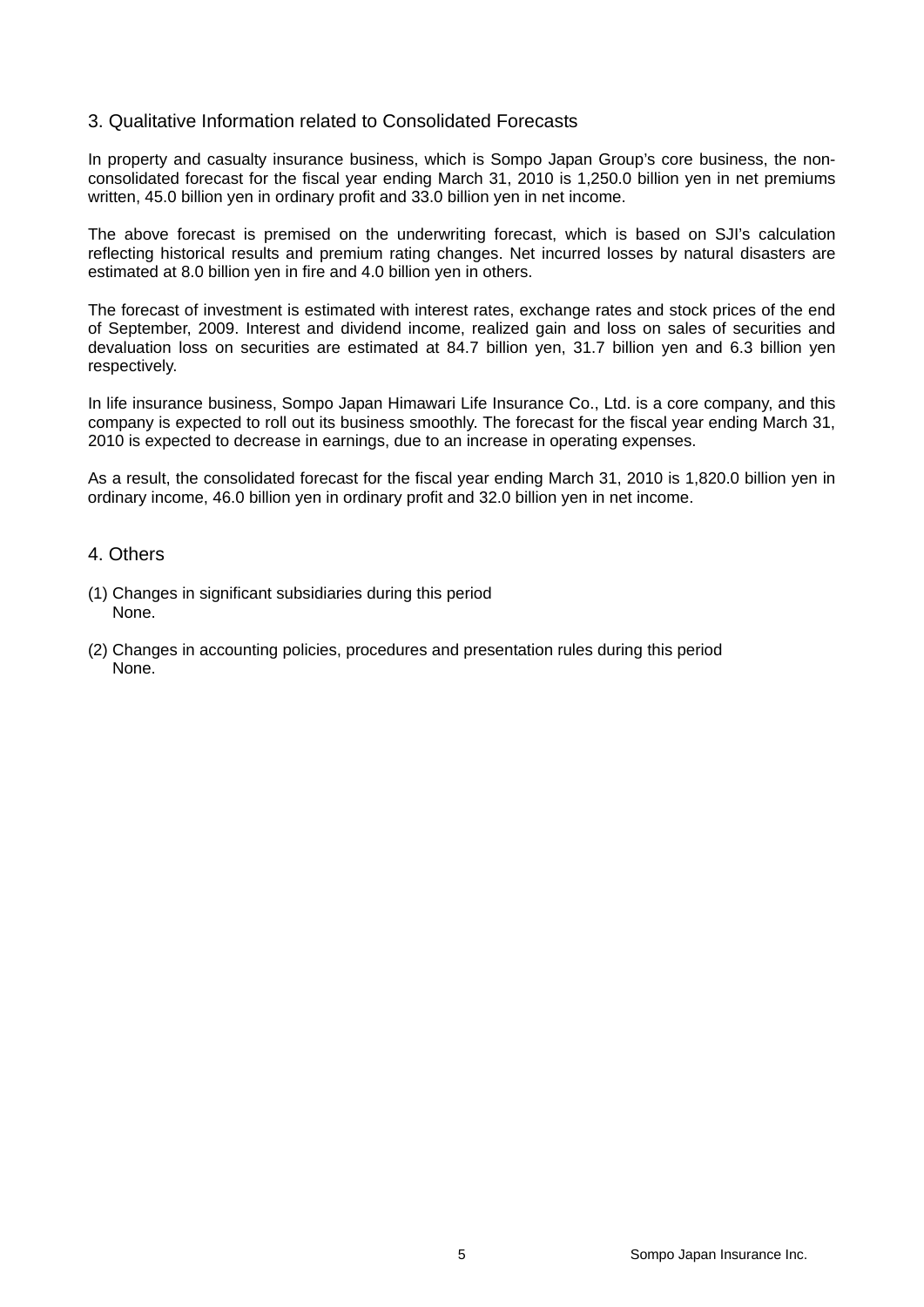## 5. Consolidated Financial Statements

(1) Consolidated Balance Sheet

(Millions of yen)

|                                                               | End of this interim<br>fiscal year | End of previous fiscal year |
|---------------------------------------------------------------|------------------------------------|-----------------------------|
|                                                               | (as of September 30, 2009)         | (as of March 31, 2009)      |
| Assets:                                                       |                                    |                             |
| Cash and deposits                                             | 157,431                            | 151,781                     |
| Call loans                                                    | 57,100                             | 73,600                      |
| Receivables under resale agreements                           | 150,957                            | 81,978                      |
| Monetary receivables bought                                   | 36,575                             | 40,160                      |
| Money trusts                                                  | 12,348                             | 9,715                       |
| <b>Securities</b>                                             | 4,394,190                          | 4,125,568                   |
| Loans                                                         | 498,278                            | 517,894                     |
| Tangible fixed assets                                         | 216,772                            | 219,047                     |
| Intangible fixed assets                                       | 26,959                             | 26,456                      |
| Other assets                                                  | 411,204                            | 434,189                     |
| Deferred tax assets                                           | 170,398                            | 249,507                     |
| Allowance for possible loan losses                            | (16, 530)                          | (16, 520)                   |
| <b>Total assets</b>                                           | 6,115,686                          | 5,913,379                   |
| Liabilities:                                                  |                                    |                             |
| Underwriting funds:                                           | 4,957,271                          | 4,998,577                   |
| Reserve for outstanding losses and claims                     | 755,414                            | 818,052                     |
| Underwriting reserves                                         | 4,201,857                          | 4,180,524                   |
| <b>Bonds</b>                                                  | 128,000                            |                             |
| <b>Other liabilities</b>                                      | 192,535                            | 199,019                     |
| Reserve for retirement benefits                               | 77,658                             | 99,342                      |
| Reserve for retirement benefits to directors                  | 68                                 | 31                          |
| Reserve for bonus payments                                    | 17,234                             | 14,679                      |
| Reserve for price fluctuation                                 | 9,445                              | 6,487                       |
| Deferred tax liabilities                                      | 528                                | 295                         |
| <b>Total liabilities</b>                                      | 5,382,744                          | 5,318,432                   |
| Net assets:                                                   |                                    |                             |
| Shareholders' equity:                                         |                                    |                             |
| Common stock                                                  | 70,000                             | 70,000                      |
| Capital surplus                                               | 24,232                             | 24,229                      |
| Retained earnings                                             | 328,533                            | 320,381                     |
| Treasury stock                                                | (2,743)                            | (2,839)                     |
| Total shareholders' equity                                    | 420,022                            | 411,771                     |
| Valuation and translation adjustments:                        |                                    |                             |
| Unrealized gains on securities available for sale, net of tax | 328,631                            | 207,503                     |
| Foreign currency translation adjustments                      | (19, 198)                          | (26, 274)                   |
| Total valuation and translation adjustments                   | 309,432                            | 181,228                     |
| Stock acquisition rights                                      | 1,302                              | 984                         |
| Minority interests                                            | 2,184                              | 962                         |
| Total net assets                                              | 732,942                            | 594,946                     |
| Total liabilities and net assets                              | 6,115,686                          | 5,913,379                   |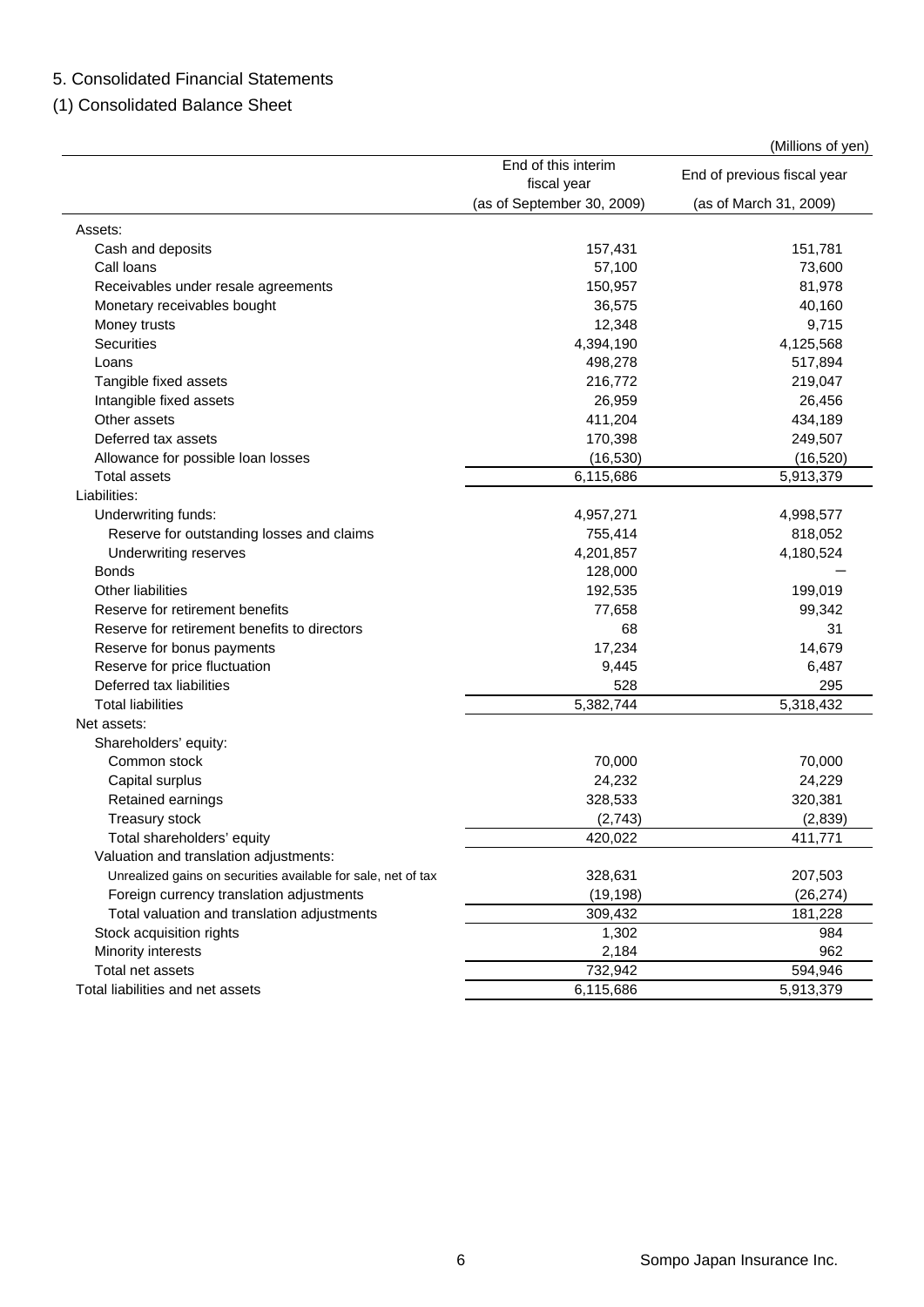|  |  | (2) Consolidated Statement of Income |  |  |  |
|--|--|--------------------------------------|--|--|--|
|--|--|--------------------------------------|--|--|--|

(Millions of yen)

|                                                                        | Previous interim fiscal year    | This interim fiscal year        |
|------------------------------------------------------------------------|---------------------------------|---------------------------------|
|                                                                        | (April 1 to September 30, 2008) | (April 1 to September 30, 2009) |
| Ordinary income:                                                       | 917,808                         | 918,791                         |
| Underwriting income:                                                   | 854,803                         | 862,680                         |
| Net premiums written                                                   | 689,217                         | 656,909                         |
| Deposits of premiums by policyholders                                  | 73,950                          | 54,407                          |
| Interest and dividend income on deposits of premiums, etc.             | 23,105                          | 21,163                          |
| Life insurance premiums written                                        | 67,029                          | 58,730                          |
| Reversal of reserve for outstanding losses and claims                  |                                 | 70,926                          |
| Investment income:                                                     | 58,126                          | 50,730                          |
| Interest and dividend income                                           | 66,915                          | 57,255                          |
| Investment gain on money trusts                                        |                                 | 0                               |
| Investment gain on trading securities                                  | 309                             | 115                             |
| Realized gain on sales of securities                                   | 12,793                          | 5,517                           |
| Transfer of interest and dividend income on deposits of premiums, etc. | (23, 105)                       | (21, 163)                       |
| Other ordinary income                                                  | 4,878                           | 5,380                           |
| Ordinary expenses:                                                     | 880,743                         | 886,913                         |
| Underwriting expenses:                                                 | 711,954                         | 716,291                         |
| Net claims paid                                                        | 397,195                         | 449,013                         |
| Loss adjustment expenses                                               | 38,531                          | 39,023                          |
| Net commissions and brokerage fees                                     | 118,829                         | 117,824                         |
| Maturity refunds to policyholders                                      | 85,723                          | 74,877                          |
| Life insurance claims paid                                             | 18,954                          | 20,697                          |
| Provision for reserve for outstanding losses and claims                | 2,666                           |                                 |
| Provision for underwriting reserves                                    | 49,144                          | 7,148                           |
| Investment expenses:                                                   | 18,807                          | 19,013                          |
| Investment loss on money trusts                                        | 2,746                           | 1,263                           |
| Realized loss on sales of securities                                   | 691                             | 3,432                           |
| Devaluation loss on securities                                         | 8,289                           | 4,864                           |
| Operating, general and administrative expenses                         | 149,306                         | 146,240                         |
| Other ordinary expenses:                                               | 675                             | 5,368                           |
| Interest paid                                                          | 78                              | 2,519                           |
| Ordinary profit                                                        | 37,064                          | 31,877                          |
| Special gains                                                          | 425                             | 15,207                          |
| Special losses:                                                        | 2,717                           | 3,246                           |
| Provision for price fluctuation reserve                                | 2,235                           | 2,951                           |
| <b>Others</b>                                                          | 481                             | 295                             |
| Income before income taxes and minority interests                      | 34,772                          | 43,837                          |
| Income taxes-current                                                   | 28,928                          | 2,279                           |
| Refunded income taxes                                                  |                                 | (735)                           |
| Income taxes-deferred                                                  | (16, 890)                       | 13,039                          |
| Total income taxes                                                     | 12,038                          | 14,583                          |
| Gain (loss) on minority interests                                      | (0)                             | (91)                            |
| Net income                                                             | 22,735                          | 29,345                          |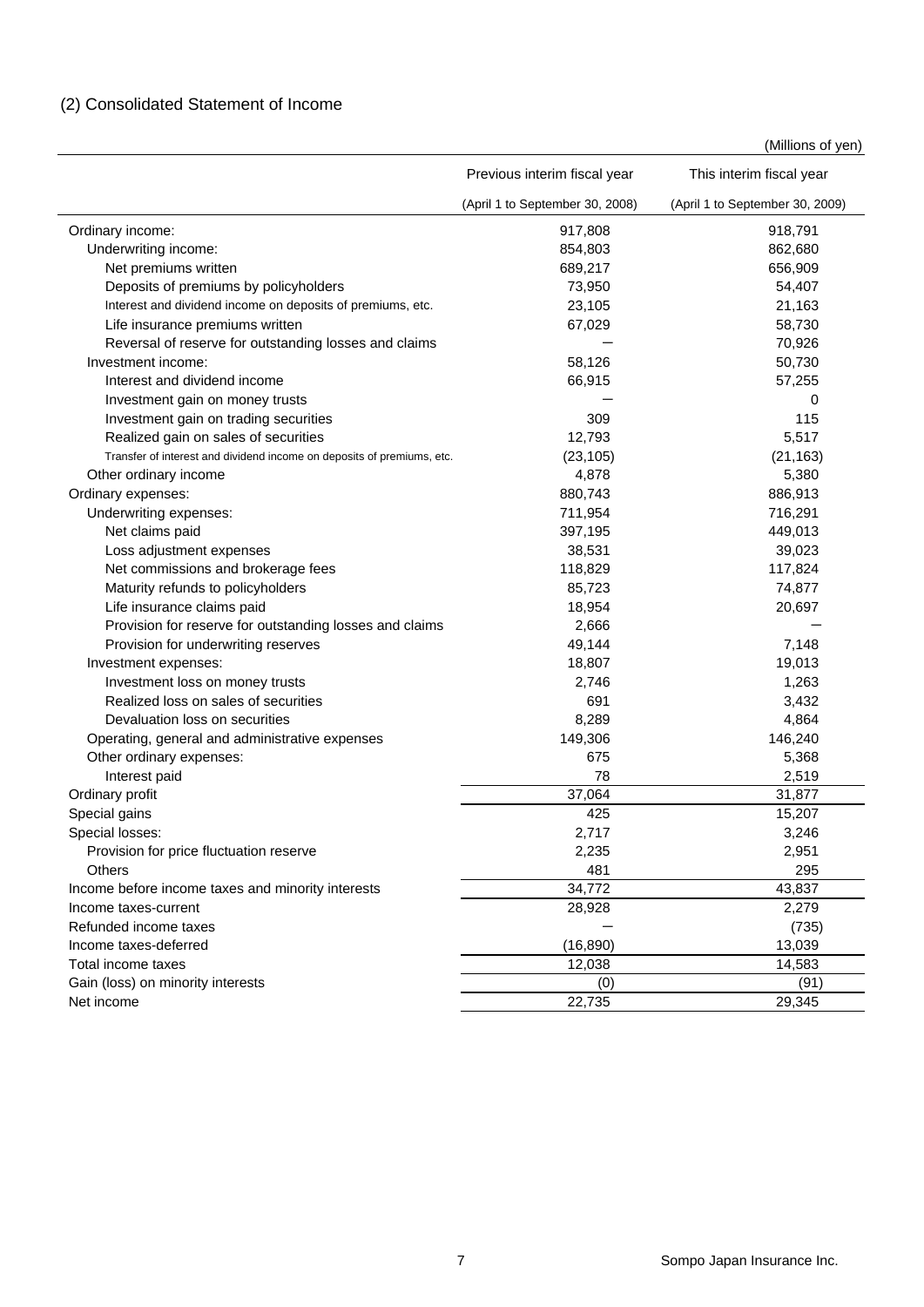# (3) Consolidated Statement of Changes in Net Assets

|                                                                     | Previous interim fiscal year    | (IVIIIIIONS OF YEN)<br>This interim fiscal year |
|---------------------------------------------------------------------|---------------------------------|-------------------------------------------------|
|                                                                     | (April 1 to September 30, 2008) | (April 1 to September 30, 2009)                 |
|                                                                     |                                 |                                                 |
| Shareholders' equity<br>Common stock                                |                                 |                                                 |
| Balance at the beginning of the period                              | 70,000                          | 70,000                                          |
| Balance at the end of the period                                    | 70,000                          | 70,000                                          |
| Capital surplus                                                     |                                 |                                                 |
| Balance at the beginning of the period                              | 24,241                          | 24,229                                          |
| Changes during the period                                           |                                 |                                                 |
| Disposal of treasury stock                                          | 3                               | $\overline{\mathbf{c}}$                         |
| Total changes during the period                                     | 3                               | $\overline{2}$                                  |
| Balance at the end of the period                                    | 24,244                          | 24,232                                          |
| Retained earnings                                                   |                                 |                                                 |
| Balance at the beginning of the period                              | 407,051                         | 320,381                                         |
| Increase(decrease) due to changes in accounting policies            |                                 |                                                 |
| applied to foreign subsidiaries                                     | (257)                           |                                                 |
| Changes during the period                                           |                                 |                                                 |
| <b>Dividends</b>                                                    | (19, 691)                       | (19,690)                                        |
| Net income                                                          | 22,735                          | 29,345                                          |
| Changes in the scope of consolidation                               |                                 | (1,503)                                         |
| Total changes during the period                                     | 3,044                           | 8,151                                           |
| Balance at the end of the period                                    | 409,837                         | 328,533                                         |
|                                                                     |                                 |                                                 |
| Treasury stock                                                      |                                 | (2,839)                                         |
| Balance at the beginning of the period<br>Changes during the period | (2, 842)                        |                                                 |
|                                                                     |                                 |                                                 |
| Acquisition of treasury stock                                       | (158)<br>111                    | (58)<br>154                                     |
| Disposal of treasury stock                                          | (47)                            | 96                                              |
| Total changes during the period                                     |                                 |                                                 |
| Balance at the end of the period                                    | (2,890)                         | (2,743)                                         |
| Total shareholders' equity                                          |                                 |                                                 |
| Balance at the beginning of the period                              | 498,449                         | 411,771                                         |
| Increase(decrease) due to changes in accounting policies            | (257)                           |                                                 |
| applied to foreign subsidiaries                                     |                                 |                                                 |
| Changes during the period                                           |                                 |                                                 |
| <b>Dividends</b>                                                    | (19, 691)                       | (19,690)                                        |
| Net income                                                          | 22,735                          | 29,345                                          |
| Acquisition of treasury stock                                       | (158)                           | (58)                                            |
| Disposal of treasury stock                                          | 115                             | 157                                             |
| Changes in the scope of consolidation                               |                                 | (1, 503)                                        |
| Total changes during the period                                     | 3,000                           | 8,250                                           |
| Balance at the end of the period                                    | 501,191                         | 420,022                                         |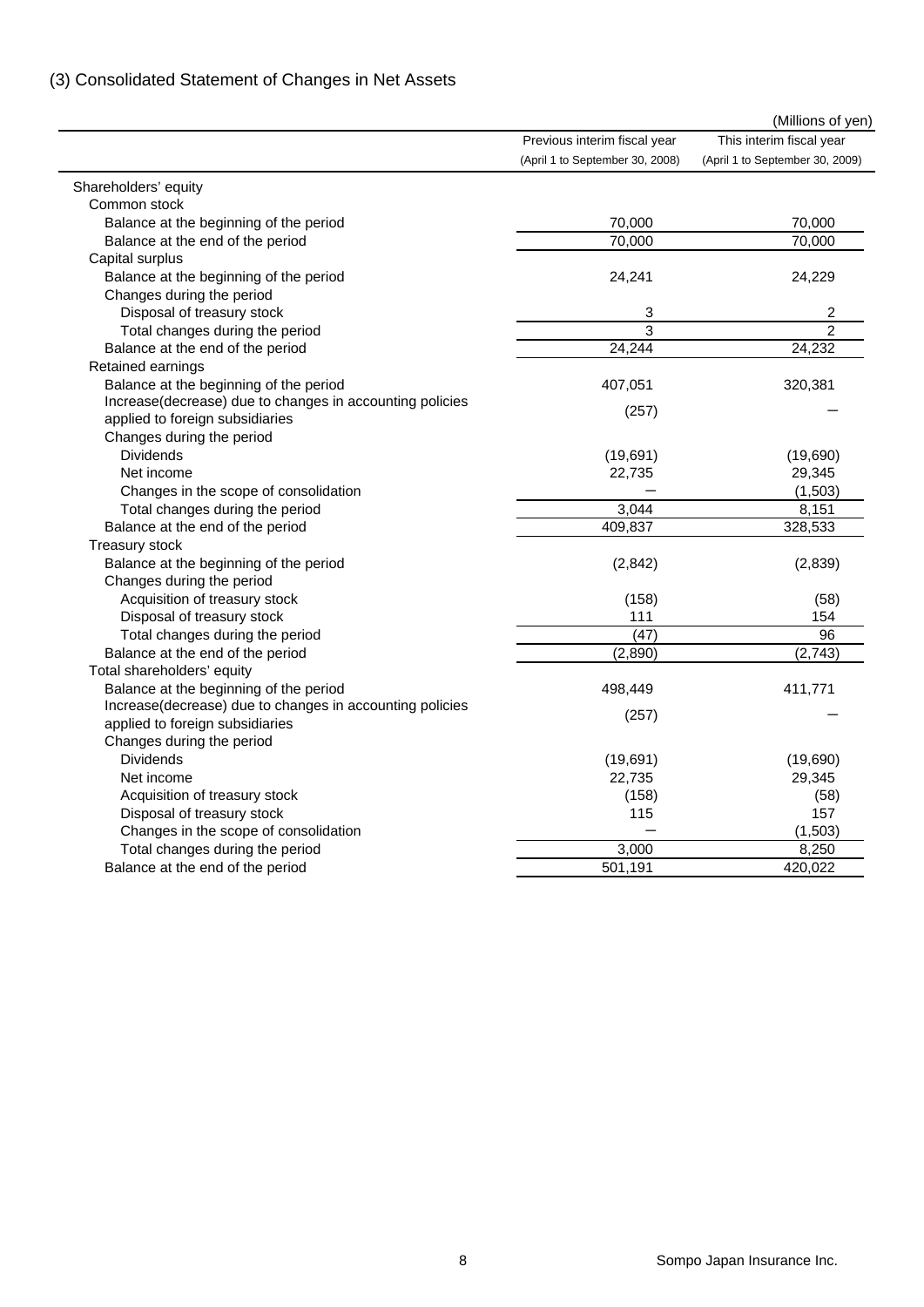|                                                                                         |                                 | (Millions of yen)               |
|-----------------------------------------------------------------------------------------|---------------------------------|---------------------------------|
|                                                                                         | Previous interim fiscal year    | This interim fiscal year        |
|                                                                                         | (April 1 to September 30, 2008) | (April 1 to September 30, 2009) |
| Valuation and translation adjustments                                                   |                                 |                                 |
| Unrealized gains on securities available for sale, net of tax                           |                                 |                                 |
| Balance at the beginning of the period                                                  | 571,377                         | 207,503                         |
| Changes during the period                                                               |                                 |                                 |
| Net changes in items other than shareholders' equity                                    | (153, 738)                      | 121,127                         |
| Total changes during the period                                                         | (153, 738)                      | 121,127                         |
| Balance at the end of the period                                                        | 417,638                         | 328,631                         |
| Foreign currency translation adjustments                                                |                                 |                                 |
| Balance at the beginning of the period                                                  | 245                             | (26, 274)                       |
| Changes during the period                                                               |                                 |                                 |
| Net changes in items other than shareholders' equity                                    | (4,750)                         | 7,075                           |
| Total changes during the period                                                         | (4,750)                         | 7,075                           |
| Balance at the end of the period                                                        | (4, 505)                        | (19, 198)                       |
| Total valuation and translation adjustments                                             |                                 |                                 |
| Balance at the beginning of the period                                                  | 571,622                         | 181,228                         |
| Changes during the period                                                               |                                 |                                 |
| Net changes in items other than shareholders' equity                                    | (158, 489)                      | 128,203                         |
| Total changes during the period                                                         | (158, 489)                      | 128,203                         |
| Balance at the end of the period                                                        | 413,133                         | 309,432                         |
| Stock acquisition rights                                                                |                                 |                                 |
| Balance at the beginning of the period                                                  | 557                             | 984                             |
| Changes during the period                                                               |                                 |                                 |
| Net changes in items other than shareholders' equity                                    | 443                             | 318                             |
| Total changes during the period                                                         | 443                             | 318                             |
| Balance at the end of the period                                                        | 1,001                           | 1,302                           |
| Minority interests                                                                      |                                 |                                 |
| Balance at the beginning of the period                                                  | 546                             | 962                             |
| Changes during the period                                                               |                                 |                                 |
| Net changes in items other than shareholders' equity                                    | 553                             | 1,222                           |
| Total changes during the period                                                         | 553                             | 1,222                           |
| Balance at the end of the period                                                        | 1,099                           | 2,184                           |
| Total net assets                                                                        |                                 |                                 |
| Balance at the beginning of the period                                                  | 1,071,176                       | 594,946                         |
| Increase(decrease) due to changes in accounting policies                                | (257)                           |                                 |
| applied to foreign subsidiaries                                                         |                                 |                                 |
| Changes during the period<br><b>Dividends</b>                                           |                                 |                                 |
|                                                                                         | (19,691)                        | (19,690)                        |
| Net income                                                                              | 22,735                          | 29,345                          |
| Acquisition of treasury stock                                                           | (158)<br>115                    | (58)<br>157                     |
| Disposal of treasury stock<br>Changes in the scope of consolidation                     |                                 |                                 |
|                                                                                         |                                 | (1, 503)                        |
| Net changes in items other than shareholders' equity<br>Total changes during the period | (157, 492)                      | 129,745                         |
|                                                                                         | (154, 492)                      | 137,996                         |
| Balance at the end of the period                                                        | 916,425                         | 732,942                         |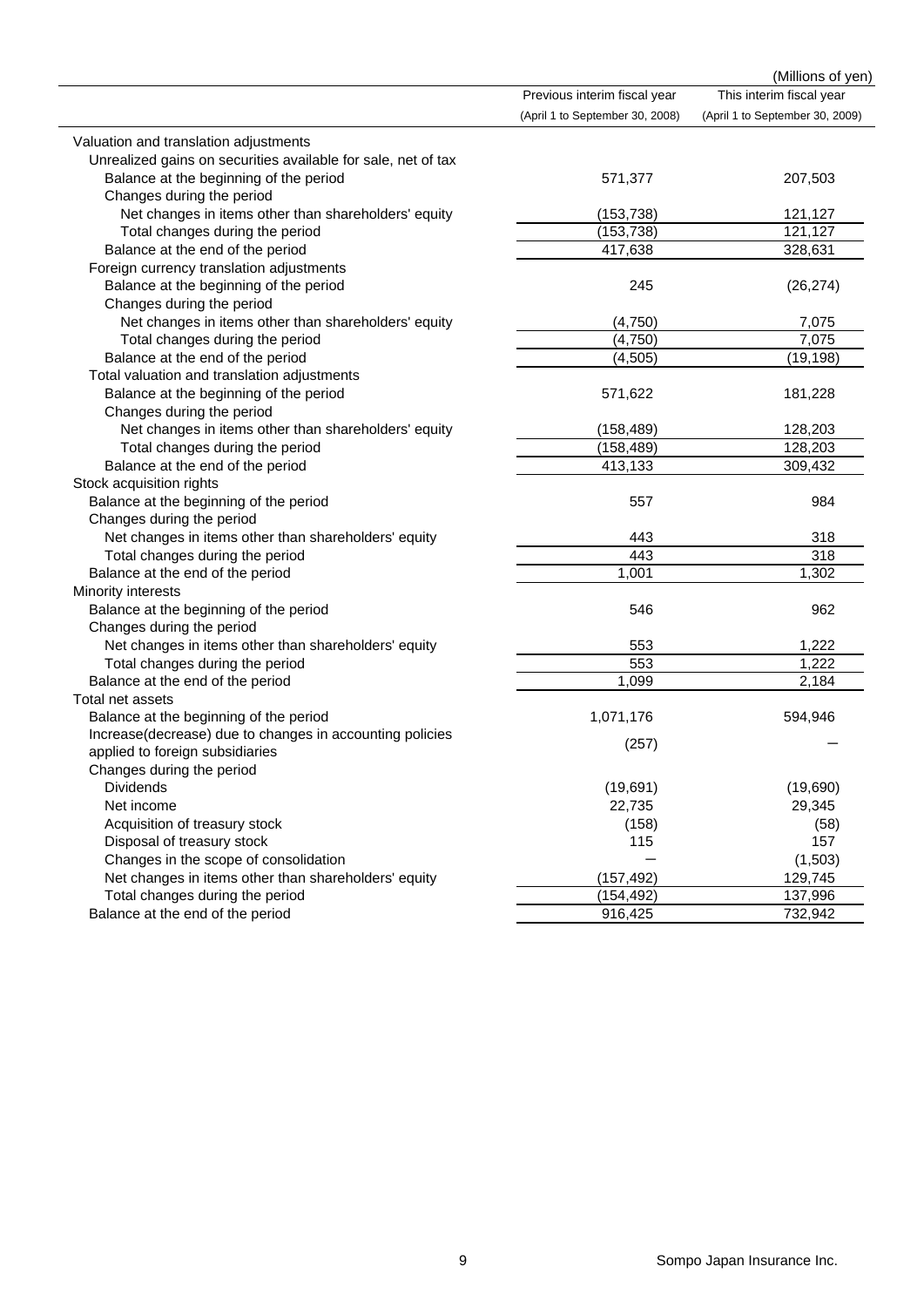## (4) Consolidated Statement of Cash Flows

|                                                                                                                     |                                 | (Millions of yen)               |
|---------------------------------------------------------------------------------------------------------------------|---------------------------------|---------------------------------|
|                                                                                                                     | Previous interim fiscal year    | This interim fiscal year        |
|                                                                                                                     | (April 1 to September 30, 2008) | (April 1 to September 30, 2009) |
| Cash flows from operating activities:                                                                               |                                 |                                 |
| Income before income taxes                                                                                          | 34,772                          | 43,837                          |
| Depreciation                                                                                                        | 5,197                           | 5,619                           |
| Amortization of goodwill                                                                                            | 936                             | 1,565                           |
| Increase(decrease) in outstanding losses and claims                                                                 | 2,646                           | (72, 749)                       |
| Increase(decrease) in underwriting reserves                                                                         | 47,836                          | 6,094                           |
| Increase(decrease) in allowance for possible loan losses                                                            | (254)                           | 2                               |
| Increase(decrease) in reserve for retirement benefits                                                               | 2,158                           | (22, 399)                       |
| Increase(decrease) in reserve for retirement benefits to directors                                                  | (49)                            | 8                               |
| Increase(decrease) in reserve for bonus payments                                                                    | 2,783                           | 2,441                           |
| Increase(decrease) in reserve for price fluctuation                                                                 | 2,235                           | 2,951                           |
| Interest and dividend income                                                                                        | (66, 915)                       | (57, 255)                       |
| Losses(gains) on investment in securities                                                                           | (3,814)                         | 3,655                           |
| Interest expenses                                                                                                   | 78                              | 2,519                           |
| Foreign exchange losses(gains)                                                                                      | (290)                           | 2,777                           |
| Losses(gains) related to tangible fixed assets                                                                      | 187                             | 102                             |
| Losses(gains) related to loans                                                                                      | 37                              |                                 |
| Investment losses(gains) on the equity method                                                                       | (689)                           | 157                             |
| Decrease(increase) in other assets                                                                                  | 19,521                          | 23,421                          |
| Increase(decrease) in other liabilities                                                                             | (35, 150)                       | (18, 629)                       |
| <b>Others</b>                                                                                                       | 13,403                          | 12,825                          |
| Subtotal                                                                                                            | 24,632                          | (63,052)                        |
| Interest and dividend received                                                                                      | 67,584                          | 57,781                          |
| Interest paid                                                                                                       | (81)                            | (69)                            |
| Income taxes paid                                                                                                   | (42, 655)                       | 21,920                          |
| Cash flows from operating activities                                                                                | 49,479                          | 16,578                          |
| Cash flows from investing activities:                                                                               |                                 |                                 |
| Net decrease(increase) in deposits                                                                                  | 2,851                           | (19, 531)                       |
| Purchase of monetary receivables bought                                                                             | (5,686)                         | (1, 129)                        |
| Proceeds from sales and redemption of monetary receivables bought                                                   | 3,245                           | 2,780                           |
| Increase in money trusts                                                                                            |                                 | (164)                           |
| Decrease in money trusts                                                                                            | 6,000                           | 1,002                           |
| Purchase of securities                                                                                              | (347, 265)                      | (368, 290)                      |
| Proceeds from sales and redemption of securities                                                                    | 324,471                         | 294,285                         |
| Loans made                                                                                                          | (79, 877)                       | (71, 300)                       |
| Collection of loans                                                                                                 | 68,010                          | 87,019                          |
| Others                                                                                                              | (2,531)                         | (14, 815)                       |
| Total asset management activities                                                                                   | (30, 783)                       | (90, 145)                       |
| Sum of operating activities and asset management activities                                                         | 18,696                          | (73, 566)                       |
| Acquisition of tangible fixed assets                                                                                | (3,721)                         | (2, 164)                        |
| Proceeds from sales of tangible fixed assets                                                                        | 653                             | 490                             |
| Proceeds related to acquisition of stocks of subsidiaries<br>due to changes in the scope of consolidation           |                                 | 64                              |
| Cash flows from investing activities                                                                                | (33, 850)                       | (91, 755)                       |
| Cash flows from financing activities:                                                                               |                                 |                                 |
| Proceeds from issuance of bonds                                                                                     |                                 | 128,000                         |
| Proceeds from issuance of stock                                                                                     | 568                             |                                 |
| Proceeds from sales of treasury stock                                                                               | 115                             | 157                             |
| Acquisition of treasury stock                                                                                       | (158)                           | (58)                            |
| Dividends paid                                                                                                      | (19, 911)                       | (19, 783)                       |
| Dividends paid to minority shareholders                                                                             |                                 |                                 |
| <b>Others</b>                                                                                                       | (4)<br>(127)                    | (2, 585)                        |
| Cash flows from financing activities                                                                                | (19, 519)                       | 105,730                         |
|                                                                                                                     |                                 |                                 |
| Effect of exchange rate changes on cash and cash equivalents<br>Net Increase(decrease) in cash and cash equivalents | (745)                           | 2,864                           |
|                                                                                                                     | (4,636)                         | 33,418                          |
| Cash and cash equivalents at the beginning of the period<br>Net increase in cash and cash equivalents               | 319,998                         | 299,497                         |
| due to newly consolidated subsidiaries                                                                              |                                 | 467                             |
| Cash and cash equivalents at the end of the period                                                                  | 315,362                         | 333,383                         |
|                                                                                                                     |                                 |                                 |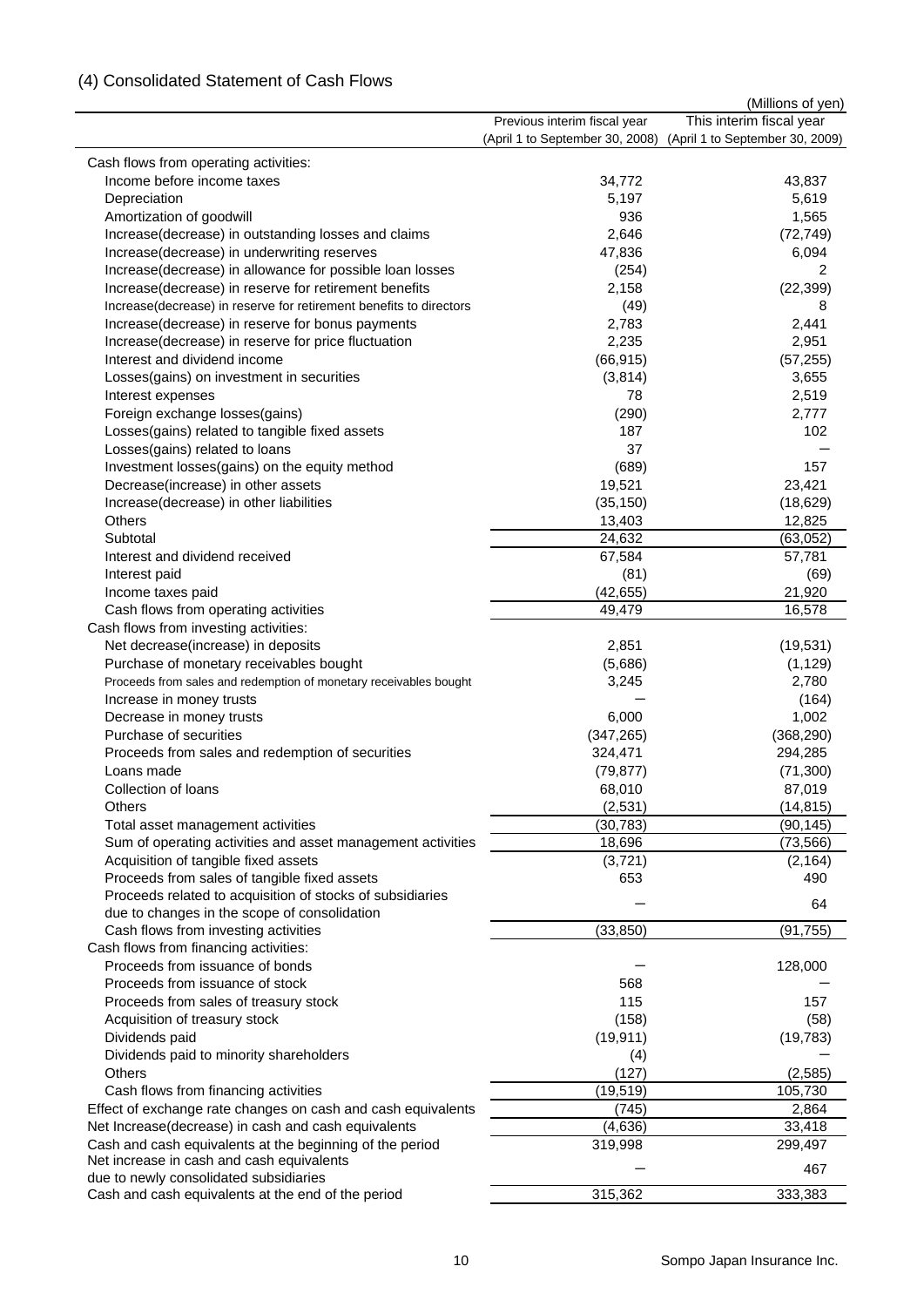#### (5) Notes on Going-Concern Assumption

None.

#### (6) Segment Information

1. Segment information by lines of business

Previous interim fiscal year (April 1 to September 30, 2008)

|                                                                        |                             |        |         |             | (Millions of yen) |
|------------------------------------------------------------------------|-----------------------------|--------|---------|-------------|-------------------|
|                                                                        | Property<br>and<br>casualty | Life   | Total   | Elimination | Consolidated      |
| Ordinary income and ordinary profit/loss                               |                             |        |         |             |                   |
| Ordinary income                                                        |                             |        |         |             |                   |
| Ordinary income from<br>(1)<br>transactions with external<br>customers | 841,866                     | 75.942 | 917.808 |             | 917,808           |
| Ordinary income arising<br>(2)<br>from internal segment                | 1,355                       | 8      | 1,363   | 1,363)      |                   |
| Total                                                                  | 843,221                     | 75,950 | 919,172 | 1,363)      | 917,808           |
| Ordinary expenses                                                      | 810,644                     | 71,462 | 882,107 | 1,363)      | 880,743           |
| Ordinary profit                                                        | 32,577                      | 4,487  | 37,064  |             | 37,064            |

Notes)

1. The segments are classified based on the conditions of operation of SJI and its consolidated subsidiaries.

2. Major operations of each segment are as follows:

(1)Property and casualty: Underwriting property and casualty insurance and related investment activities (2)Life: Underwriting life insurance and related investment activities

This interim fiscal year (April 1 to September 30, 2009)

|                                                                        |                             |        |         |             | (Millions of yen) |
|------------------------------------------------------------------------|-----------------------------|--------|---------|-------------|-------------------|
|                                                                        | Property<br>and<br>casualty | Life   | Total   | Elimination | Consolidated      |
| Ordinary income and ordinary profit/loss                               |                             |        |         |             |                   |
| Ordinary income                                                        |                             |        |         |             |                   |
| Ordinary income from<br>(1)<br>transactions with external<br>customers | 850,844                     | 67,946 | 918.791 |             | 918,791           |
| Ordinary income arising<br>(2)<br>from internal segment                | 825                         | 9      | 835     | 835         |                   |
| Total                                                                  | 851,670                     | 67,956 | 919,626 | 835         | 918,791           |
| Ordinary expenses                                                      | 819,430                     | 68,318 | 887,749 | 835         | 886,913           |
| Ordinary profit (loss)                                                 | 32,239                      | (362)  | 31,877  |             | 31,877            |

Notes)

1. The segments are classified based on the conditions of operation of SJI and its consolidated subsidiaries.

2. Major operations of each segment are as follows:

(1)Property and casualty: Underwriting property and casualty insurance and related investment activities (2)Life: Underwriting life insurance and related investment activities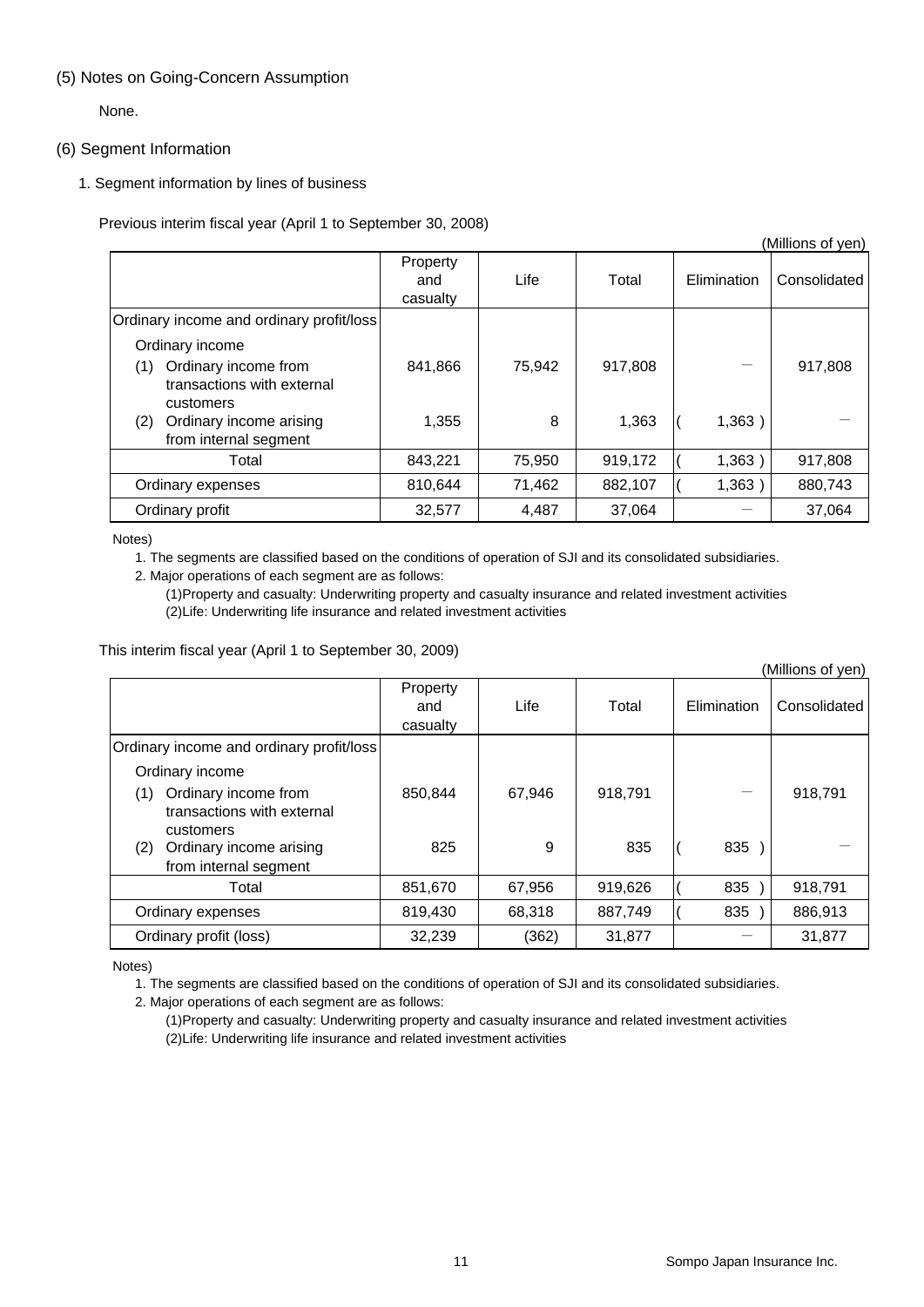#### 2. Segment information by location

Previous interim fiscal year (April 1 to September 30, 2008)

Segment information by location is omitted because the amount of overseas sales was immaterial.

This interim fiscal year (April 1 to September 30, 2009)

Segment information by location is omitted because the amount of overseas sales was immaterial.

#### 3. Segment information on overseas sales

Previous interim fiscal year (April 1 to September 30, 2008) Segment information on overseas sales is omitted because the amount of overseas sales was immaterial.

This interim fiscal year (April 1 to September 30, 2009)

Segment information on overseas sales is omitted because the amount of overseas sales was immaterial.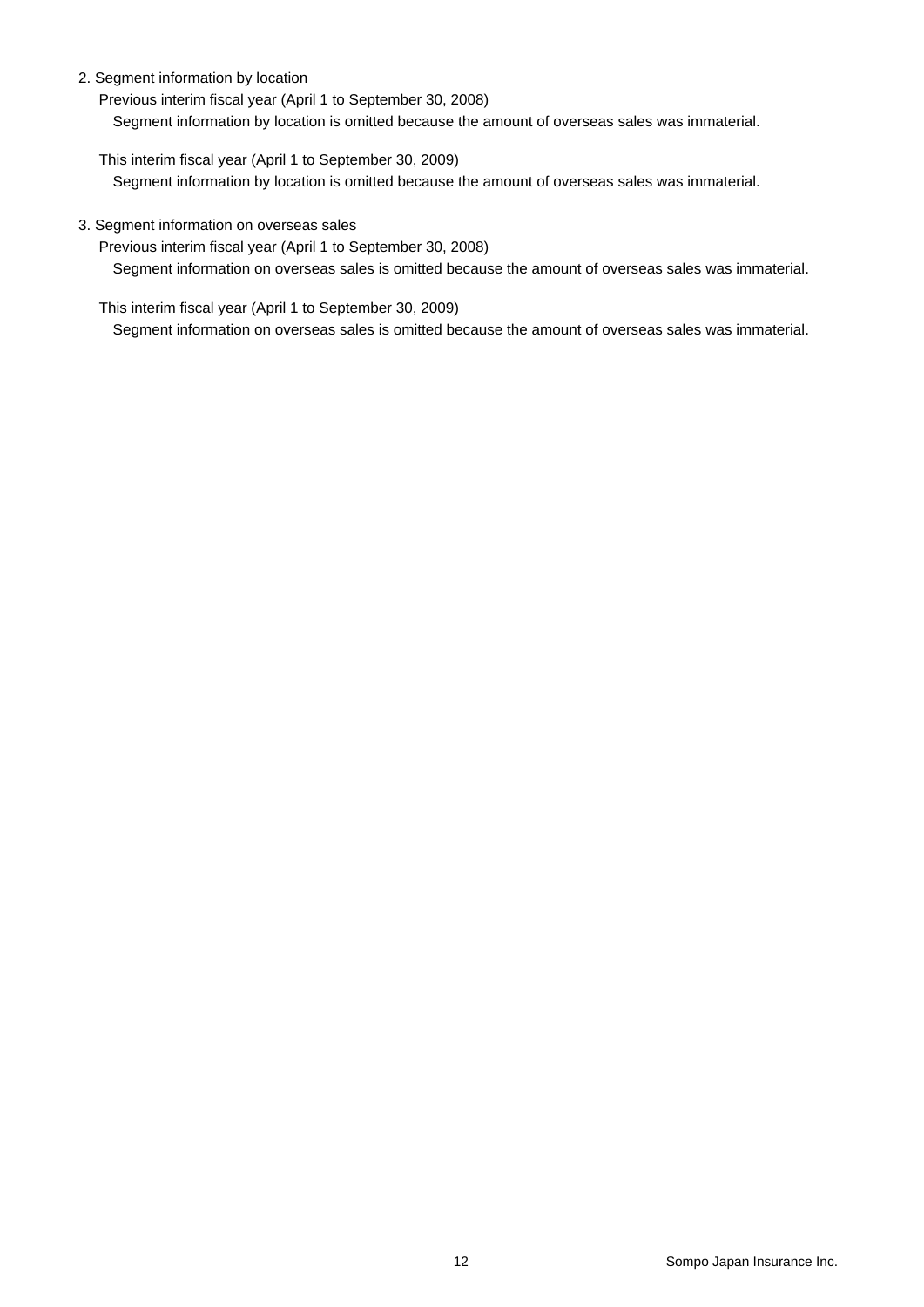# 6. Non-consolidated Financial Statements

(1) Non-consolidated Balance Sheet

|                                                               |                                 | (Millions of yen)           |
|---------------------------------------------------------------|---------------------------------|-----------------------------|
|                                                               | End of this interim fiscal year | End of previous fiscal year |
|                                                               | (as of September 30, 2009)      | (as of March 31, 2009)      |
| Assets:                                                       |                                 |                             |
| Cash and deposits                                             | 108,664                         | 95,589                      |
| Call loans                                                    | 57,100                          | 73,600                      |
| Receivables under resale agreements                           | 150,957                         | 81,978                      |
| Monetary receivables bought                                   | 36,575                          | 40,160                      |
| Money trusts                                                  | 11,019                          | 9,684                       |
| <b>Securities</b>                                             | 3,443,717                       | 3,225,496                   |
| Loans                                                         | 482,305                         | 502,025                     |
| Tangible fixed assets                                         | 213,996                         | 216,864                     |
| Intangible fixed assets                                       | 758                             | 758                         |
| Other assets                                                  | 370,327                         | 396,647                     |
| Deferred tax assets                                           | 157,157                         | 237,293                     |
| Allowance for possible loan losses                            | (16, 364)                       | (16, 374)                   |
| Allowance for possible losses on investment securities        | (7, 564)                        | (7, 287)                    |
| <b>Total assets</b>                                           | 5,008,651                       | 4,856,435                   |
| Liabilities:                                                  |                                 |                             |
|                                                               |                                 |                             |
| Underwriting funds:                                           | 3,858,333                       | 3,941,412                   |
| Reserve for outstanding losses and claims                     | 686,240                         | 758,538                     |
| Underwriting reserves                                         | 3,172,093                       | 3,182,874                   |
| <b>Bonds</b>                                                  | 128,000                         |                             |
| Other liabilities:                                            | 173,724                         | 181,214                     |
| Income tax payable                                            | 3,213                           | 4,320                       |
| Lease obligation                                              | 2,263                           | 1,937                       |
| Other liabilities                                             | 168,247                         | 174,956                     |
| Reserve for retirement benefits                               | 76,210                          | 98,711                      |
| Reserve for bonus payments                                    | 15,702                          | 13,595                      |
| Reserve for price fluctuation                                 | 8,648                           | 5,779                       |
| <b>Total liabilities</b>                                      | 4,260,618                       | 4,240,713                   |
| Net assets:                                                   |                                 |                             |
| Shareholders' equity:                                         |                                 |                             |
| Common stock                                                  | 70,000                          | 70,000                      |
| Capital surplus:                                              |                                 |                             |
| Additional paid-in capital                                    | 24,229                          | 24,229                      |
| Other capital surplus                                         | 2                               |                             |
| Total capital surplus                                         | 24,232                          | 24,229                      |
| Retained earnings:                                            |                                 |                             |
| Legal reserve                                                 | 40,026                          | 36,088                      |
| Other retained earnings:                                      | 289,328                         | 282,242                     |
| Reserve for advanced depreciation                             | 1,100                           | 1,123                       |
| General reserve                                               | 233,300                         | 331,300                     |
| Retained earnings carried forward                             | 54,928                          | (50, 181)                   |
| Total retained earnings                                       | 329,355                         | 318,330                     |
|                                                               | (2,743)                         | (2,839)                     |
| Treasury stock<br>Total shareholders' equity                  | 420,844                         | 409,720                     |
|                                                               |                                 |                             |
| Valuation and translation adjustments:                        |                                 |                             |
| Unrealized gains on securities available for sale, net of tax | 325,885                         | 205,017                     |
| Total valuation and translation adjustments                   | 325,885                         | 205,017                     |
| Stock acquisition rights                                      | 1,302                           | 984                         |
| Total net assets                                              | 748,032                         | 615,721                     |
| Total liabilities and net assets                              | 5,008,651                       | 4,856,435                   |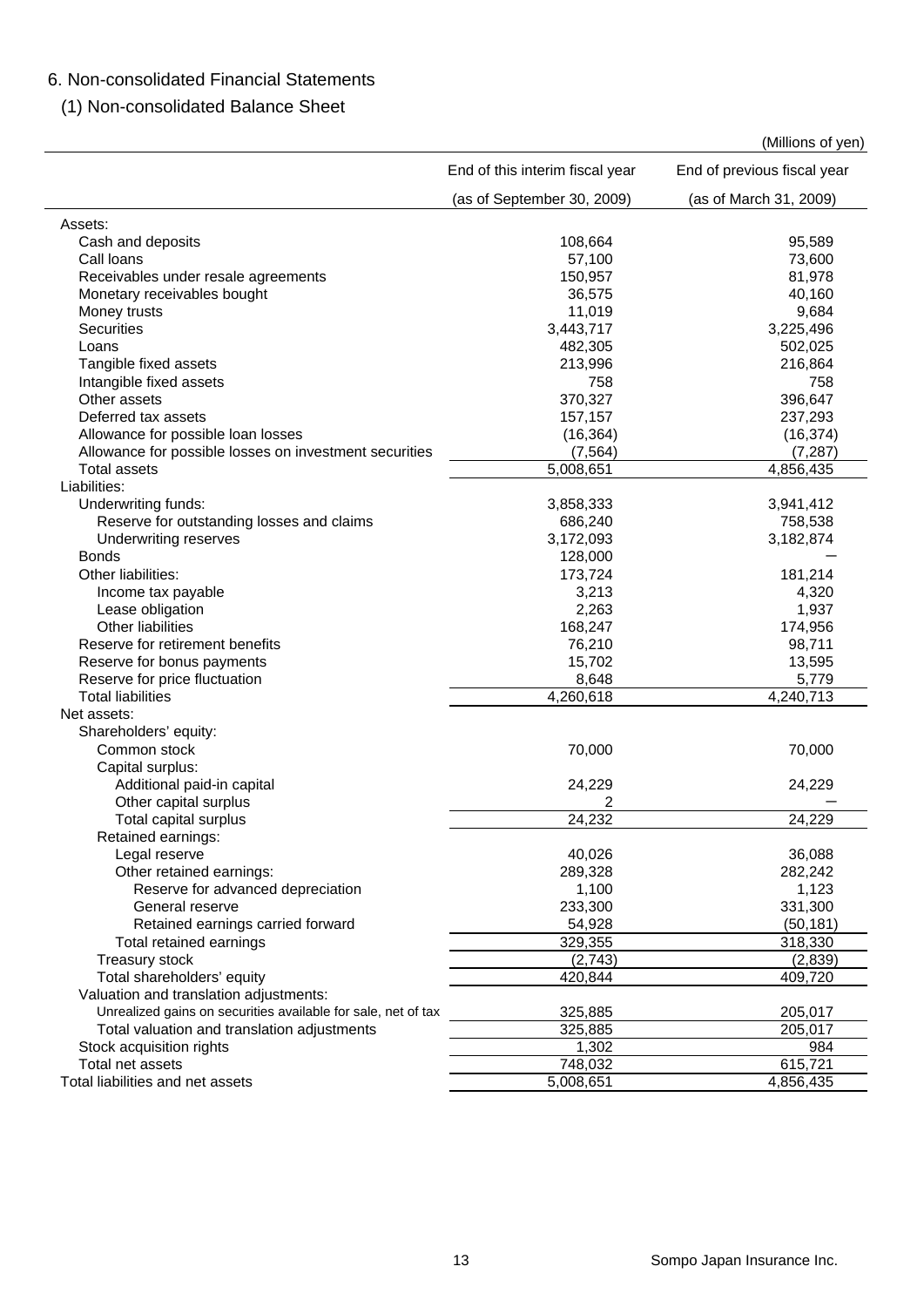|                                                                        |                                 | (Millions of yen)               |
|------------------------------------------------------------------------|---------------------------------|---------------------------------|
|                                                                        | Previous interim fiscal year    | This interim fiscal year        |
|                                                                        | (April 1 to September 30, 2008) | (April 1 to September 30, 2009) |
|                                                                        |                                 |                                 |
| Ordinary income:                                                       | 822,350                         | 841,828                         |
| Underwriting income:                                                   | 773,418                         | 800,641                         |
| Net premiums written                                                   | 674,871                         | 641,665                         |
| Deposits of premiums by policyholders                                  | 73,950                          | 54,227                          |
| Interest and dividend income on deposits of premiums, etc.             | 23,105                          | 21,141                          |
| Reversal of reserve for outstanding losses and claims                  |                                 | 72,297                          |
| Reversal of underwriting reserves                                      |                                 | 10,780                          |
| Investment income:                                                     | 45,576                          | 37,523                          |
| Interest and dividend income                                           | 55,934                          | 46,319                          |
| Investment gain on money trusts                                        |                                 | 0                               |
| Investment gain on trading securities                                  | 69                              | 77                              |
| Realized gain on sales of securities                                   | 12,350                          | 4,622                           |
| Transfer of interest and dividend income on deposits of premiums, etc. | (23, 105)                       | (21, 141)                       |
| Other ordinary income                                                  | 3,355                           | 3,663                           |
| Ordinary expenses:                                                     | 793,023                         | 809,690                         |
| Underwriting expenses:                                                 | 650,036                         | 668,807                         |
| Net claims paid                                                        | 390,725                         | 440,894                         |
| Loss adjustment expenses                                               | 37,995                          | 38,347                          |
| Net commissions and brokerage fees                                     | 111,035                         | 107,227                         |
| Maturity refunds to policyholders                                      | 85,723                          | 74,646                          |
| Provision for reserve for outstanding losses and claims                | 181                             |                                 |
| Provision for underwriting reserves                                    | 23,503                          |                                 |
| Investment expenses:                                                   | 18,089                          | 18,277                          |
| Investment loss on money trusts                                        | 2,746                           | 1,262                           |
| Realized loss on sales of securities                                   | 574                             | 3,406                           |
| Devaluation loss on securities                                         | 8,275                           | 4,148                           |
| Operating, general and administrative expenses                         | 123,999                         | 118,006                         |
| Other ordinary expenses:                                               | 897                             | 4,598                           |
| Interest paid                                                          | 23                              | 2,492                           |
| Ordinary profit                                                        | 29,327                          | 32,138                          |
| Special gains                                                          | 273                             | 15,205                          |
| Special losses:                                                        | 2,688                           | 3,156                           |
| Provision for price fluctuation reserve                                | 2,234                           | 2,868                           |
| Others                                                                 | 453                             | 287                             |
| Income before income taxes                                             | 26,912                          | 44,188                          |
| Income taxes-current                                                   | 25,630                          | 257                             |
| Refunded income taxes                                                  |                                 | (733)                           |
| Income taxes-deferred                                                  | (15, 923)                       | 13,948                          |
| Total income taxes                                                     | 9,706                           | 13,472                          |
| Net income                                                             | 17,205                          | 30,715                          |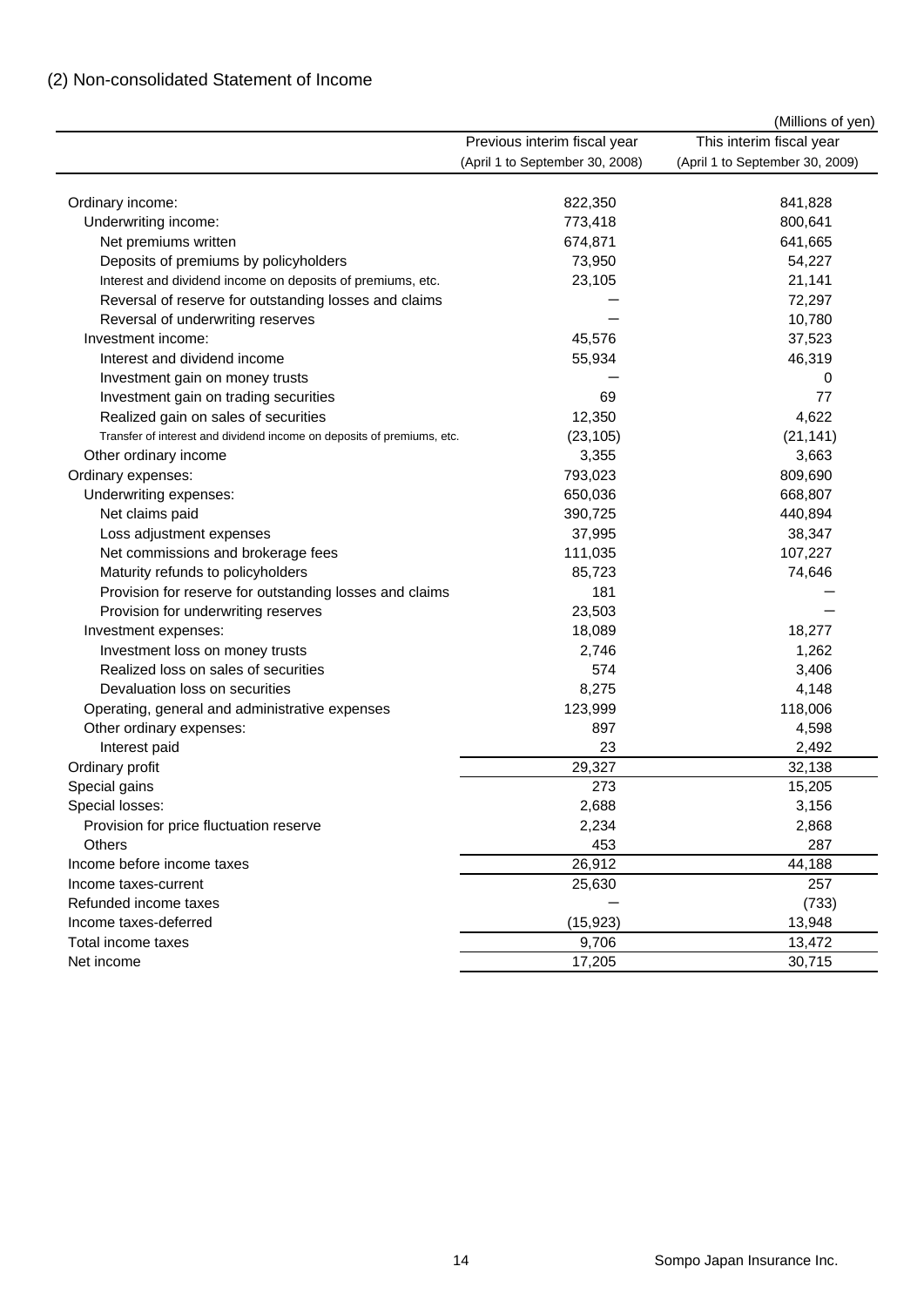# (3) Non-consolidated Statement of Changes in Net Assets

|                                                   |                                 | (Millions of yen)               |
|---------------------------------------------------|---------------------------------|---------------------------------|
|                                                   | Previous interim fiscal year    | This interim fiscal year        |
|                                                   | (April 1 to September 30, 2008) | (April 1 to September 30, 2009) |
| Shareholders' equity                              |                                 |                                 |
| Common stock                                      |                                 |                                 |
| Balance at the beginning of the period            | 70,000                          | 70,000                          |
| Balance at the end of the period                  | 70,000                          | 70,000                          |
| Capital surplus                                   |                                 |                                 |
| Additional paid-in capital                        |                                 |                                 |
| Balance at the beginning of the period            | 24,229                          | 24,229                          |
| Balance at end of the period                      | 24,229                          | 24,229                          |
| Other capital surplus                             |                                 |                                 |
| Balance at the beginning of the period            | 11                              |                                 |
| Changes during the period                         |                                 |                                 |
| Disposal of treasury stock                        | 3                               | 2                               |
| Changes during the period                         | 3                               | $\overline{c}$                  |
| Balance at the end of the period                  | 15                              | $\overline{2}$                  |
| Retained earnings                                 |                                 |                                 |
| Legal reserve                                     |                                 |                                 |
| Balance at the beginning of the period            | 32,150                          | 36,088                          |
| Changes during the period                         |                                 |                                 |
| <b>Dividends</b>                                  | 3,938                           | 3,938                           |
| Total changes during the period                   | 3,938                           | 3,938                           |
| Balance at the end of the period                  | 36,088                          | 40,026                          |
| Other retained earnings                           |                                 |                                 |
| Reserve for advanced depreciation                 |                                 |                                 |
| Balance at the beginning of the period            | 891                             | 1,123                           |
| Changes during the period                         |                                 |                                 |
| Reversal of reserve for advanced depreciation     | (21)                            | (22)                            |
| Total changes during the period                   | (21)                            | (22)                            |
| Balance at the end of the period                  | 869                             | 1,100                           |
| Reserve for advanced depreciation special account |                                 |                                 |
| Balance at the beginning of the period            | 276                             |                                 |
| Balance at the end of the period                  | 276                             |                                 |
| General reserve                                   |                                 |                                 |
| Balance at the beginning of the period            | 315,300                         | 331,300                         |
| Changes during the period                         |                                 |                                 |
| Provision for general reserve                     | 16,000                          |                                 |
| Reversal of general reserve                       |                                 | (98,000)                        |
| Total changes during the period                   | 16,000                          | (98,000)                        |
| Balance at the end of the period                  | 331,300                         | 233,300                         |
| Retained earnings carried forward                 |                                 |                                 |
| Balance at the beginning of the period            | 63,358                          | (50, 181)                       |
| Changes during the period                         |                                 |                                 |
|                                                   | 21                              | 22                              |
| Reversal of reserve for advanced depreciation     |                                 |                                 |
| Provision for general reserve                     | (16,000)                        |                                 |
| Reversal of general reserve                       |                                 | 98,000                          |
| <b>Dividends</b>                                  | (23, 629)                       | (23, 629)                       |
| Net income                                        | 17,205                          | 30,715                          |
| Total changes during the period                   | (22, 401)                       | 105,109                         |
| Balance at the end of the period                  | 40,957                          | 54,928                          |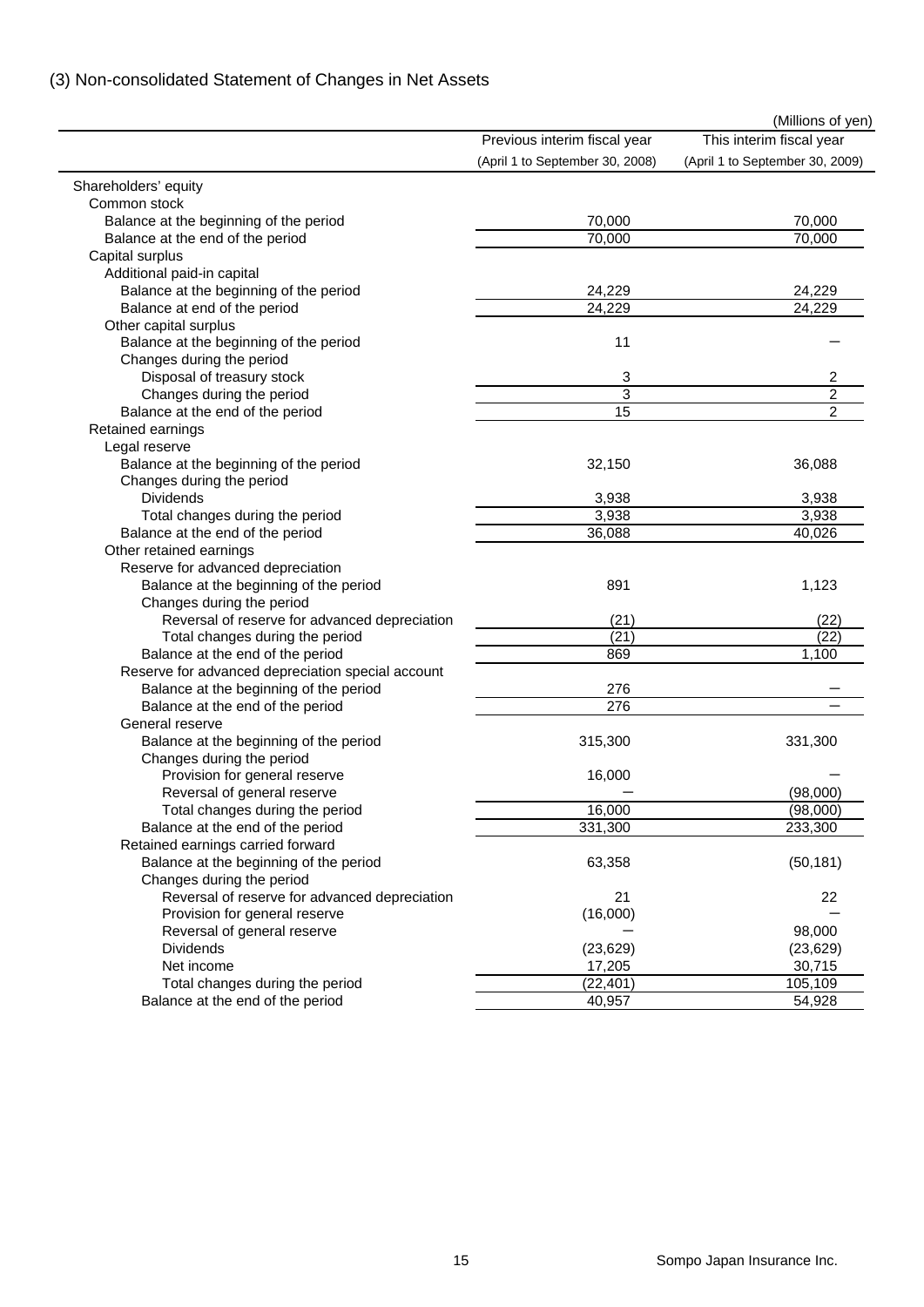|                                                               |                                 | (Millions of yen)               |
|---------------------------------------------------------------|---------------------------------|---------------------------------|
|                                                               | Previous interim fiscal year    | This interim fiscal year        |
|                                                               | (April 1 to September 30, 2008) | (April 1 to September 30, 2009) |
| Treasury stock                                                |                                 |                                 |
| Balance at the beginning of the period                        | (2, 842)                        | (2,839)                         |
| Changes during the period                                     |                                 |                                 |
| Acquisition of treasury stock                                 | (158)                           | (58)                            |
| Disposal of treasury stock                                    | 111                             | 154                             |
| Total changes during the period                               | (47)                            | 96                              |
| Balance at the end of the period                              | (2,890)                         | (2,743)                         |
| Total shareholders' equity                                    |                                 |                                 |
| Balance at the beginning of the period                        | 503,374                         | 409,720                         |
| Changes during the period                                     |                                 |                                 |
| <b>Dividends</b>                                              | (19,691)                        | (19,690)                        |
| Net income                                                    | 17,205                          | 30,715                          |
| Acquisition of treasury stock                                 | (158)                           | (58)                            |
| Disposal of treasury stock                                    | 115                             | 157                             |
| Total changes during the period                               | (2, 528)                        | 11,123                          |
| Balance at the end of the period                              | 500,845                         | 420,844                         |
| Valuation and translation adjustments                         |                                 |                                 |
| Unrealized gains on securities available for sale, net of tax |                                 |                                 |
| Balance at the beginning of the period                        | 570,558                         | 205,017                         |
| Changes during the period                                     |                                 |                                 |
| Net changes in items other than shareholders' equity          | (153, 248)                      | 120,868                         |
| Total changes during the period                               | (153, 248)                      | 120,868                         |
| Balance at the end of the period                              | 417,309                         | 325,885                         |
| Total valuation and translation adjustments                   |                                 |                                 |
| Balance at the beginning of the period                        | 570,558                         | 205,017                         |
| Changes during the period                                     |                                 |                                 |
| Net changes in items other than shareholders' equity          | (153, 248)                      | 120,868                         |
| Total changes during the period                               | (153, 248)                      | 120,868                         |
| Balance at the end of the period                              | 417,309                         | 325,885                         |
| Stock acquisition rights                                      |                                 |                                 |
| Balance at the beginning of the period                        | 557                             | 984                             |
| Changes during the period                                     |                                 |                                 |
| Net changes in items other than shareholders' equity          | 443                             | 318                             |
| Total changes during the period                               | 443                             | 318                             |
| Balance at the end of the period                              | 1,001                           | 1,302                           |
| Total net assets                                              |                                 |                                 |
| Balance at the beginning of the period                        | 1,074,490                       | 615,721                         |
| Changes during the period                                     |                                 |                                 |
| <b>Dividends</b>                                              | (19, 691)                       | (19,690)                        |
| Net income                                                    | 17,205                          | 30,715                          |
| Acquisition of treasury stock                                 | (158)                           | (58)                            |
| Disposal of treasury stock                                    | 115                             | 157                             |
| Net changes in items other than shareholders' equity          | (152, 805)                      | 121,186                         |
| Total changes during the period                               | (155, 334)                      | 132,310                         |
| Balance at the end of the period                              | 919,156                         | 748,032                         |

# (4) Notes on Going-Concern Assumption

None.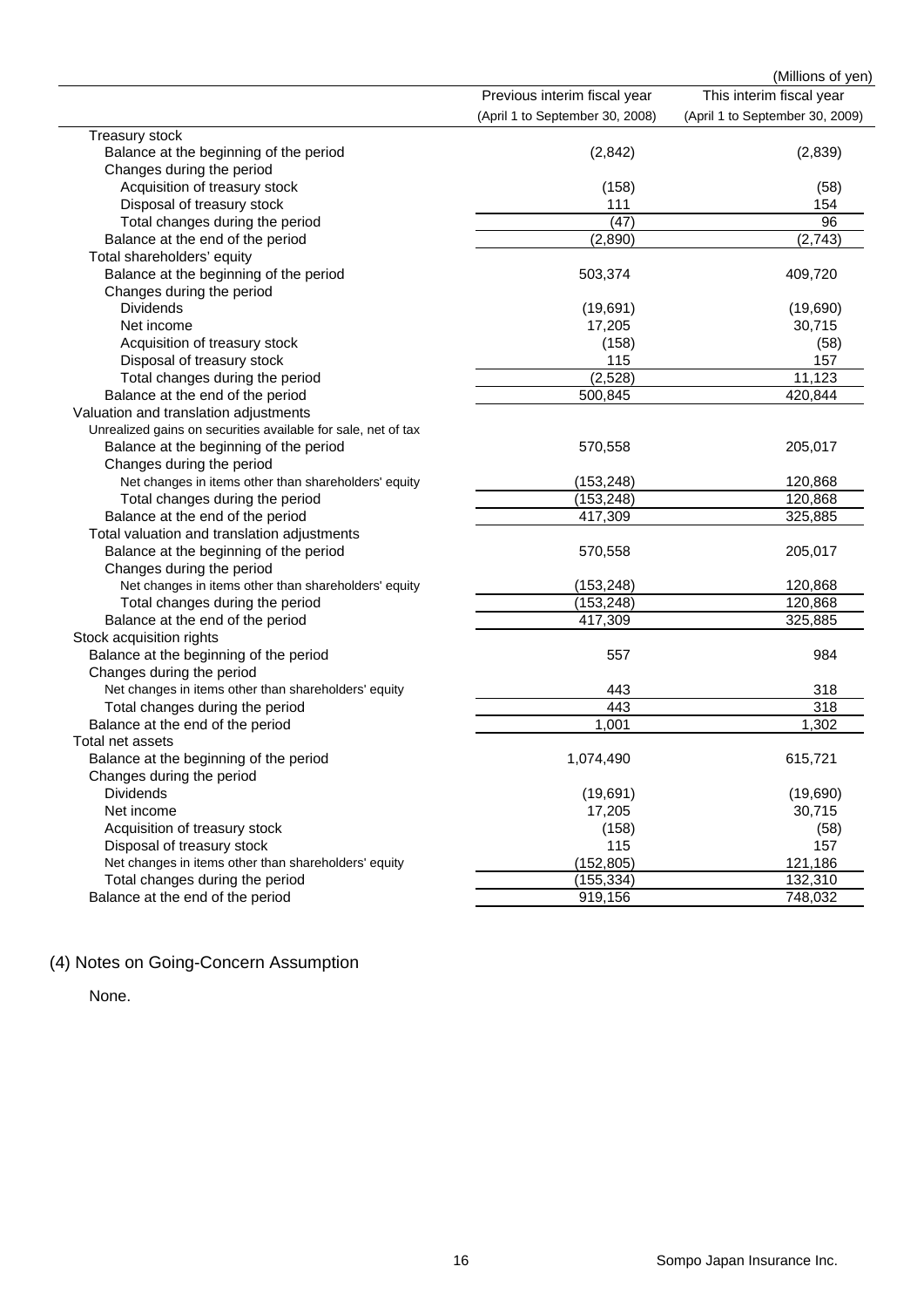# 7. Other Information

## Consolidated and Non-consolidated Major Figures

|                                                                               |              |                   |                  |                                                                           |                             |         |                   |                  |                   | (Millions of yen)           |
|-------------------------------------------------------------------------------|--------------|-------------------|------------------|---------------------------------------------------------------------------|-----------------------------|---------|-------------------|------------------|-------------------|-----------------------------|
| Previous interim fiscal year<br>(6 months from April 1 to September 30, 2008) |              |                   |                  | This interim fiscal year<br>(6 months from April 1 to September 30, 2009) |                             |         |                   |                  |                   |                             |
|                                                                               | Consolidated |                   | Non-consolidated |                                                                           | Consolidated/               |         | Consolidated      | Non-consolidated |                   | Consolidated/               |
|                                                                               | Amount       | Rate of<br>change | Amount           | Rate of<br>change                                                         | Non-consolidated<br>balance | Amount  | Rate of<br>change | Amount           | Rate of<br>change | Non-consolidated<br>balance |
|                                                                               |              | $\mathcal{O}/$    |                  | $\%$                                                                      |                             |         | $\%$              |                  | $\frac{0}{0}$     |                             |
| Ordinary income                                                               | 917,808      | (4.3)             | 822,350          | (3.4)                                                                     | 95,457                      | 918.791 | 0.1               | 841.828          | 2.4               | 76,962                      |
| Net premiums written                                                          | 689,217      | (1.9)             | 674,871          | (2.0)                                                                     | 14.346                      | 656,909 | (4.7)             | 641,665          | (4.9)             | 15,243                      |
| Ordinary profit                                                               | 37.064       | (54.2)            | 29,327           | (57.0)                                                                    | 7,736                       | 31,877  | (14.0)            | 32,138           | 9.6               | (261)                       |
| Net income                                                                    | 22,735       | (56.3)            | 17,205           | (60.2)                                                                    | 5,529                       | 29,345  | 29.1              | 30,715           | 78.5              | (1, 369)                    |
| Consolidated/<br>Non-consolidated ratio                                       |              |                   |                  |                                                                           | 1.32                        |         |                   |                  |                   | 0.96                        |

Note)

"Consolidated/Non-consolidated balance" represents the difference between consolidated amounts and non-consolidated amounts.

"Consolidated/Non-consolidated ratio" represents the proportion of consolidated amounts to non-consolidated amounts.

### (Consolidated) Summary of Results of Operations

|                                                   |                                                |                                            |            | (Millions of yen) |
|---------------------------------------------------|------------------------------------------------|--------------------------------------------|------------|-------------------|
|                                                   | Previous interim<br>fiscal year<br>(April 1 to | This interim<br>fiscal year<br>(April 1 to | Difference | Rate of<br>change |
|                                                   | September 30, 2008)                            | September 30, 2009)                        |            |                   |
|                                                   |                                                |                                            |            | $\%$              |
| Ordinary income and expenses:                     |                                                |                                            |            |                   |
| Underwriting income:                              | 854,803                                        | 862.680                                    | 7,877      | 0.9               |
| Net premiums written                              | 689,217                                        | 656,909                                    | (32, 308)  | (4.7)             |
| Deposits of premiums by policyholders             | 73,950                                         | 54,407                                     | (19, 543)  | (26.4)            |
| Life insurance premiums written                   | 67,029                                         | 58,730                                     | (8, 298)   | (12.4)            |
| Underwriting expenses:                            | 711,954                                        | 716,291                                    | 4,336      | 0.6               |
| Net claims paid                                   | 397,195                                        | 449,013                                    | 51,818     | 13.0              |
| Loss adjustment expenses                          | 38,531                                         | 39,023                                     | 491        | 1.3               |
| Net commissions and brokerage fees                | 118,829                                        | 117,824                                    | (1,005)    | (0.8)             |
| Maturity refunds to policyholders                 | 85,723                                         | 74,877                                     | (10, 846)  | (12.7)            |
| Life insurance claims paid                        | 18,954                                         | 20,697                                     | 1,742      | 9.2               |
| Investment income:                                | 58,126                                         | 50,730                                     | (7, 395)   | (12.7)            |
| Interest and dividend income                      | 66,915                                         | 57,255                                     | (9,659)    | (14.4)            |
| Realized gain on sales of securities              | 12,793                                         | 5,517                                      | (7, 275)   | (56.9)            |
| Investment expenses:                              | 18,807                                         | 19,013                                     | 206        | 1.1               |
| Realized loss on sales of securities              | 691                                            | 3,432                                      | 2,741      | 396.6             |
| Devaluation loss on securities                    | 8,289                                          | 4,864                                      | (3, 424)   | (41.3)            |
| Operating, general and administrative expenses    | 149,306                                        | 146,240                                    | (3,065)    | (2.1)             |
| Other ordinary income and expenses                | 4,203                                          | 11                                         | (4, 191)   | (99.7)            |
| Ordinary profit                                   | 37,064                                         | 31,877                                     | (5, 187)   | (14.0)            |
| Special gains and losses:                         |                                                |                                            |            |                   |
| Special gains                                     | 425                                            | 15,207                                     | 14,781     | 3,473.7           |
| Special losses                                    | 2,717                                          | 3,246                                      | 529        | 19.5              |
| Special gains and losses                          | (2, 291)                                       | 11,960                                     | 14,252     |                   |
| Income before income taxes and minority interests | 34,772                                         | 43,837                                     | 9,064      | 26.1              |
| Income taxes-current                              | 28,928                                         | 2,279                                      | (26, 649)  | (92.1)            |
| Refunded income taxes                             |                                                | (735)                                      | (735)      |                   |
| Income taxes-deferred                             | (16, 890)                                      | 13,039                                     | 29,930     |                   |
| Total income taxes                                | 12,038                                         | 14,583                                     | 2,544      | 21.1              |
| Gain (loss) on minority interests                 | (0)                                            | (91)                                       | (90)       |                   |
| Net income                                        | 22.735                                         | 29.345                                     | 6.610      | 29.1              |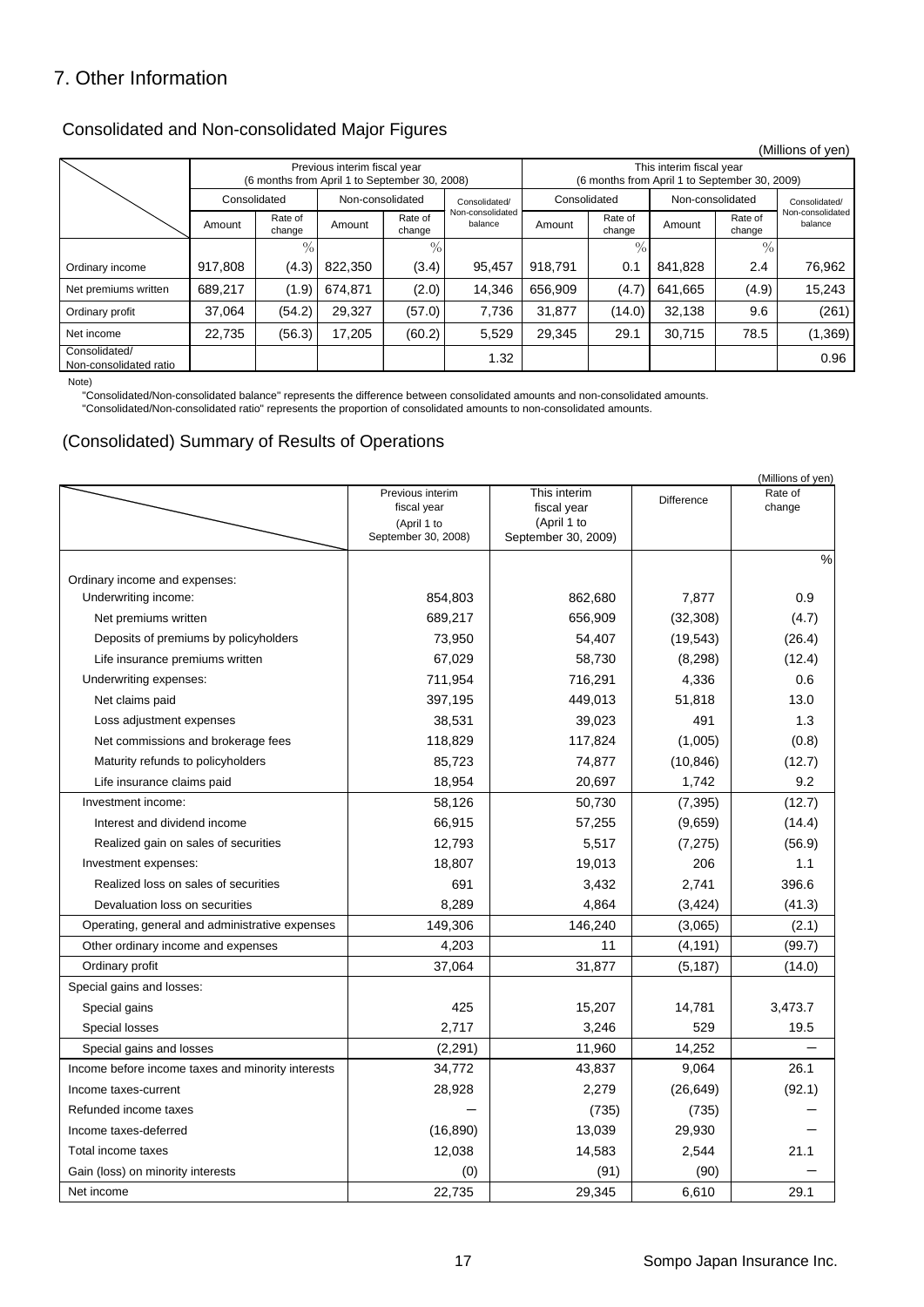Significant accounting policies applied in the preparation of the interim consolidated financial statements

- 1. Scope of consolidation
- (1) Number of consolidated subsidiaries: 12 companies Sompo Japan Himawari Life Insurance Co., Ltd. Sompo Japan DC Securities Co., Ltd. Sompo Japan DIY Life Insurance Co., Ltd. Healthcare Frontier Japan Inc. Sompo Japan Asset Management Co., Ltd. Saison Automobile and Fire Insurance Company, Limited Sompo Japan Insurance Company of America Sompo Japan Insurance Company of Europe Limited Sompo Japan Asia Holdings Pte. Ltd. Sompo Japan Insurance (Singapore) Pte. Ltd. Sompo Japan Insurance (China) Co., Ltd. Yasuda Seguros S.A.

Healthcare Frontier Japan Inc. is included in the consolidation from this interim fiscal year due to the increase in materiality.

Saison Automobile and Fire Insurance Company, Limited is included in the consolidation from this interim fiscal year as it became a subsidiary through additional acquisition of shares. Its gains and losses for the second quarter of this fiscal year are consolidated, while its gains and losses for the first quarter of this fiscal year are accounted for under the equity method as the date of the additional acquisition of shares is deemed at the beginning of the second quarter of this fiscal year.

(2) Non-consolidated subsidiaries

Principal companies Ark Re Limited Sompo Japan Insurance (Hong Kong) Company Limited

As the non-consolidated subsidiaries do not have a material impact on reasonable judgement about the Group's financial conditions and results of operations in terms of total assets, ordinary income, net income or loss and retained earnings, they are excluded from the consolidation.

#### 2. Application of the equity method

(1) Number of affiliates accounted for under the equity method: 6 companies

Yasuda Enterprise Development Co., Ltd. Hitachi Capital Insurance Corporation Berjaya Sompo Insurance Berhad Universal Sompo General Insurance Company Limited Maritima Seguros S.A. Maritima Saude Seguros S.A.

Maritima Seguros S.A. and Maritima Saude Seguros S.A. are accounted for under the equity method from this interim fiscal year as they became affiliates through the acquisition of shares.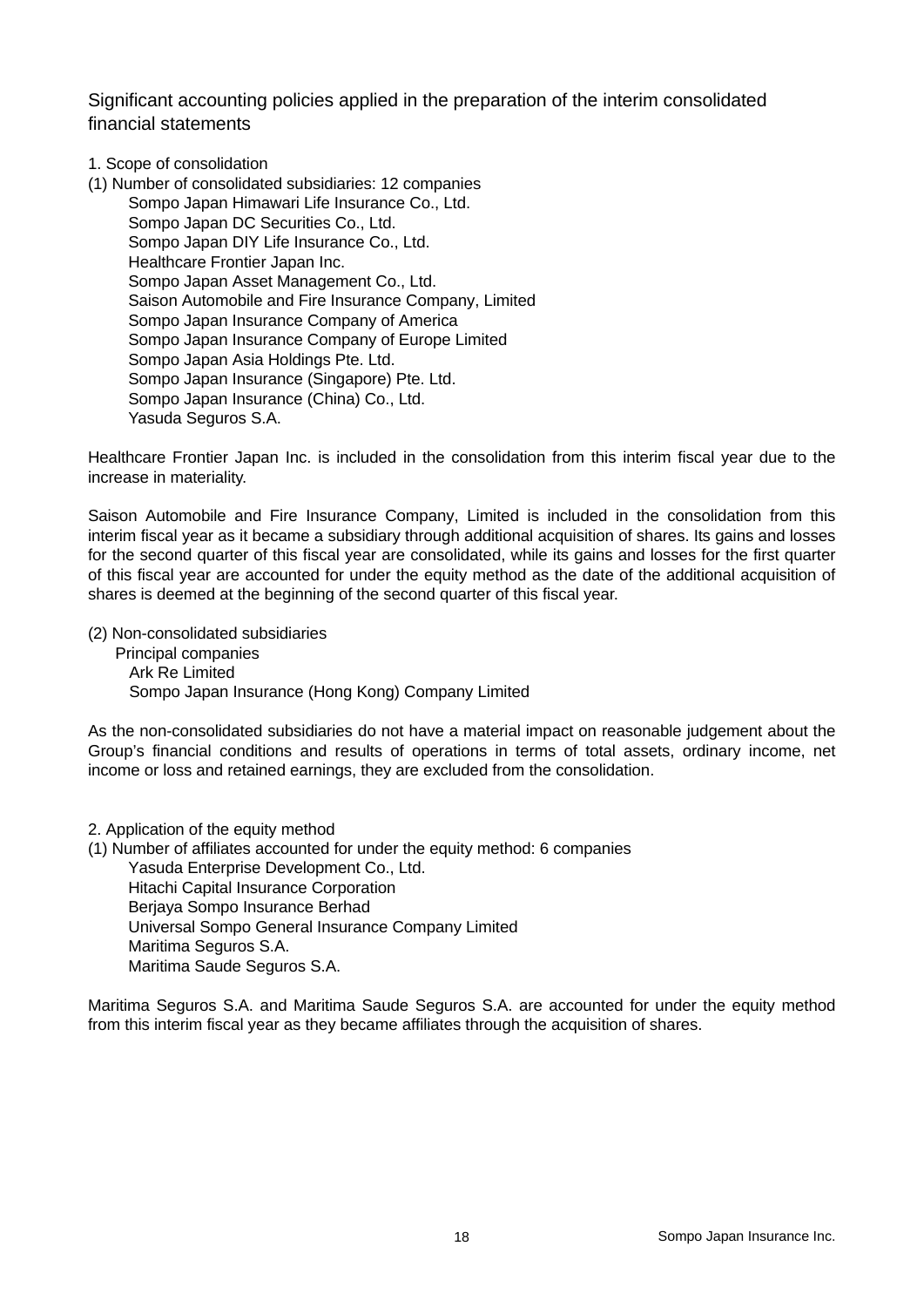(2) Non-consolidated subsidiaries and affiliates not accounted for under the equity method Principal companies Ark Re Limited Sompo Japan Insurance (Hong Kong) Company Limited

The non-consolidated subsidiaries and affiliates are not accounted for under the equity method as each company has a minor impact on the consolidated net income or loss and retained earnings and they also do not have a material impact as a whole.

3. The interim balance sheet dates of consolidated subsidiaries

The interim balance sheet dates of the foreign consolidated subsidiaries are June 30. As the differences in the interim balance sheet dates do not exceed three months, the financial statements as of June 30 are used for the preparation of the interim consolidated financial statements.

Necessary adjustments are made for the significant transactions during the periods from the interim balance sheet dates of the subsidiaries to the interim consolidated balance sheet date.

4. Accounting policies

(1) Valuation policies and methods for securities

Valuation policies and methods for securities held by SJI and its domestic consolidated subsidiaries are as follows.

(a) Trading securities are carried at fair value.

Cost of sale is calculated under the moving-average method.

(b) Bonds held to maturity are carried at amortized cost based on the moving-average method.

(c) Stocks of unconsolidated subsidiaries and affiliates that are not accounted for under the equity method are carried at cost based on the moving-average method.

(d) Securities available for sale for which fair value is available are carried at fair value based on the market price on the interim balance sheet date.

Changes in unrealized gains or losses, net of applicable income taxes, are directly included in net assets, and cost of sale is calculated under the moving-average method.

(e) Securities available for sale for which fair value is not available are carried at cost or amortized cost based on the moving-average method.

(f) Securities managed as trust assets in money trust for trading purposes are carried at fair value.

(g) Securities managed as trust assets in money trust which are neither held for trading purposes nor held to maturity are carried on the same basis as that of securities available for sale.

Securities held by the foreign consolidated subsidiaries are carried mainly at fair value.

(2) Valuation policies and methods for derivative financial instruments

Derivative financial instruments of SJI and its domestic consolidated subsidiaries are carried at fair value.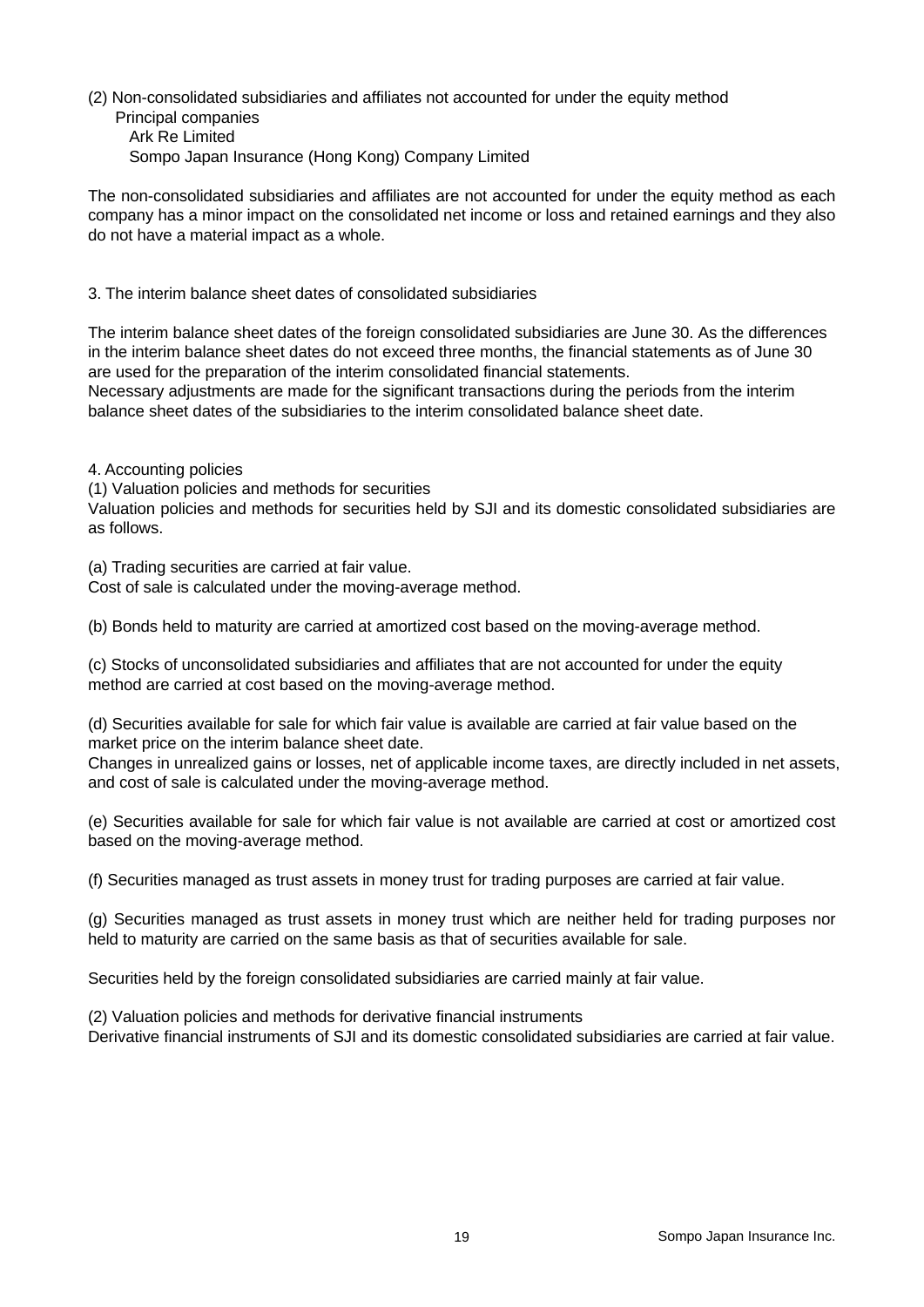#### (3) Depreciation methods of significant assets

#### (a) Tangible fixed assets (excluding lease assets)

Depreciation of tangible fixed assets held by SJI and its domestic consolidated subsidiaries is computed using the declining-balance method, except for buildings (excluding fixtures) acquired on or after April 1, 1998 on which depreciation is computed using the straight-line method.

Depreciation of tangible fixed assets held by the foreign consolidated subsidiaries is computed using the straight-line method.

#### (b) Intangible fixed assets

Capitalized software for internal use held by the consolidated subsidiaries is amortized using the straightline method based on the estimated useful life.

#### (4) Accounting policies for significant reserves

#### (a) Allowance for possible loan losses

In order to provide for losses from defaults, SJI and its domestic consolidated insurance subsidiaries establish allowance for possible loan losses in accordance with the internal standards for selfassessment of assets and the policy of write-off and provision.

For claims on debtors that have legally, formally or substantially entered into bankruptcy, special liquidation or whose notes have been under suspension at clearing houses, allowances are provided based on the amount remaining after deduction of the estimated recoverable amounts from the disposal of collateral and from guarantees.

For claims on debtors that are deemed to have a high possibility of becoming bankrupt in the future, allowances are provided based on the amount remaining after deduction of the estimated recoverable amounts from the disposal of collateral and from guarantees, considering the debtor's overall solvency assessment.

For claims other than those described above, allowances are provided based on the amount of claims multiplied by the expected default rate, which is computed based on historical loan loss experience.

The departments which are responsible for respective assets assess all claims in accordance with the internal standards for self-assessment of assets. The independent asset auditing departments review the results of assessment. Allowances are provided based on the results of assessment.

As for other consolidated subsidiaries, allowances are provided based on the individual assessments of the possibility of collection.

#### (b) Reserve for retirement benefits

In order to provide for employees' retirement benefits, SJI and its domestic consolidated subsidiaries record the amount deemed accrued at the end of the interim fiscal year based on the projected

retirement benefit obligation and the estimated plan assets at the end of the fiscal year.

Prior service costs are amortized using the straight-line method over certain years within the average remaining service years of employees.

Actuarial gains and losses are amortized using the straight-line method over certain years within the average remaining service years of the employees from the subsequent consolidated fiscal year.

SJI contributed 25,276 million yen of stocks that SJI holds to the retirement benefits trust and recorded a special gain of 15,013 million yen for contribution to the retirement benefits trust for this interim fiscal year.

#### (c) Reserve for retirement benefits to directors

In order to provide for retirement benefits to directors, the domestic consolidated subsidiaries record the amount deemed accrued at the end of the interim fiscal year based on internal regulations.

#### (d) Reserve for bonus payments

In order to provide for employees' bonus payments, SJI and its consolidated subsidiaries record the estimated amounts to be paid at the end of the interim fiscal year.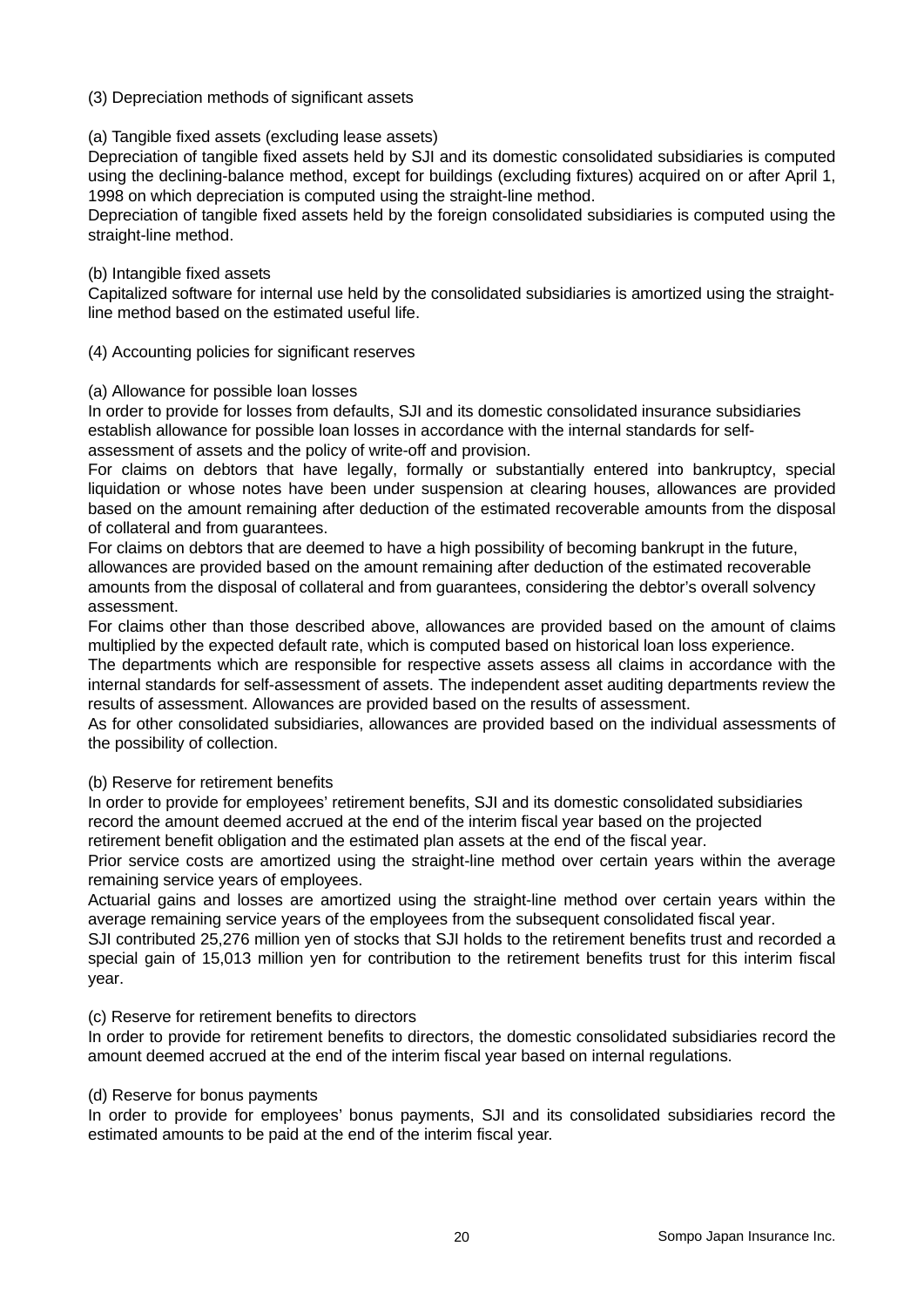#### (e) Reserve for price fluctuation

In order to provide for possible losses arising from price fluctuation of stock etc, SJI and its domestic consolidated insurance subsidiaries set aside reserves under Article 115 of the Insurance Business Law.

(5) Translation of significant foreign currency assets and liabilities

Foreign currency assets and liabilities are translated into Japanese yen at the exchange rate prevailing as of the interim consolidated balance sheet date, and translation differences are recognized as gains or losses.

Foreign currency assets, liabilities, income and expenses of the foreign consolidated subsidiaries are translated into Japanese yen at the exchange rate prevailing as of their respective interim balance sheet dates, and translation differences are included in foreign currency translation adjustments and minority interests.

#### (6) Significant hedge accounting

SJI applies fair value hedge accounting to equity swap transactions for hedging the future stock price fluctuation risks.

The exceptional method of Interest rate swap is applied to interest rate swap transactions for hedging the future interest rate fluctuation risks when these transactions meet requirements. Fair value hedge accounting is applied to forward foreign exchange transactions and currency swap transactions for hedging the future exchange rate fluctuation risks of foreign currency bonds as a rule and matching treatment is applied when these transactions meet requirements.

Hedge effectiveness is assessed periodically by comparing the fair value fluctuation of hedged items and hedging instruments during the periods from the start dates of the hedges to the assessment dates as a rule. When hedged items and hedging instruments are highly interrelated, when interest rate swap transactions meet requirements for applying the exceptional method or when forward foreign exchange transactions and currency swap transactions meet requirements for applying matching treatment, assessment of hedge effectiveness is not performed.

(7) Accounting for consumption taxes

SJI and its domestic consolidated subsidiaries account for national and local consumption taxes using the tax-excluded method, except for SJI's expenses such as loss adjustment expenses, net commissions and brokerage fees and operating, general and administrative expenses for which SJI accounts using the tax-included method.

Non-deductible consumption taxes relating to assets are included in other assets (as suspense payments) and amortized in equal installments over five years.

(8) Accounting standards of the foreign consolidated subsidiaries

The foreign consolidated subsidiaries apply their local accounting standards. Necessary adjustments are made in the preparation of the Interim consolidated financial statements.

5. Cash and cash equivalents in the interim consolidated statement of cash flows

Cash and cash equivalents in the interim consolidated statement of cash flows consist of cash on hand, demand deposits and short-term investments with original maturities or redemption of three months or less, which can be cashed easily and have few risks of fluctuation in value.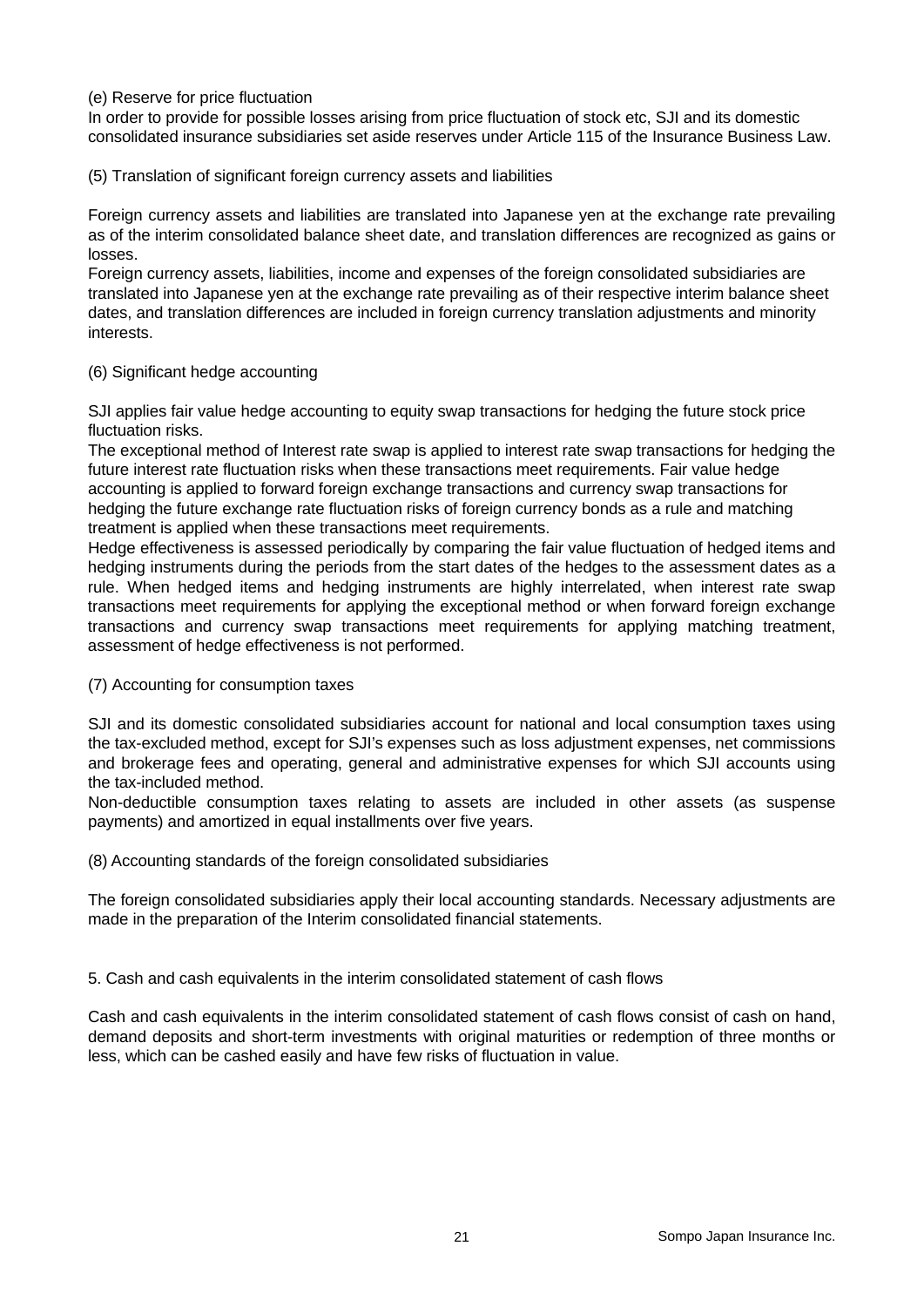# Notes to the interim consolidated financial statements

(Notes to the interim consolidated balance sheet)

| End of this interim fiscal year                       | End of previous fiscal year                           |
|-------------------------------------------------------|-------------------------------------------------------|
| (as of September 30, 2009)                            | (as of March 31, 2009)                                |
| 1. Accumulated depreciation of tangible fixed         | 1. Accumulated depreciation of tangible fixed         |
| assets amounted to 240,137 million yen.               | assets amounted to 236,040 million yen.               |
| 2. (1) Loans to borrowers in bankruptcy and           | 2. (1) Loans to borrowers in bankruptcy and           |
| overdue loans amounted to 851 million yen and         | overdue loans amounted to 491 million yen and         |
| 2,289 million yen, respectively.                      | 2,474 million yen, respectively.                      |
| Loans to borrowers in bankruptcy represent those      | Loans to borrowers in bankruptcy represent those      |
| loans (excluding the portion of the loans that were   | loans (excluding the portion of the loans that were   |
| written off), on which accrued interest receivable    | written off), on which accrued interest receivable    |
| is not recognized because repayments of principal     | is not recognized because repayments of principal     |
| or interest were overdue for considerable periods     | or interest were overdue for considerable periods     |
| and they are regarded uncollectible and which         | and they are regarded uncollectible and which         |
| were defined in Article 96-1-3 (the maximum           | were defined in Article 96-1-3 (the maximum           |
| amount transferable to allowance for possible loan    | amount transferable to allowance for possible loan    |
| losses) and 4 of the Corporate Income Tax Law         | losses) and 4 of the Corporate Income Tax Law         |
| Enforcement Regulation (Article 97 of 1965            | Enforcement Regulation (Article 97 of 1965            |
| Cabinet Order). Hereafter, those loans are            | Cabinet Order). Hereafter, those loans are            |
| referred to as "Non-accrual loans."                   | referred to as "Non-accrual loans."                   |
| Overdue loans represent non-accrual loans other       | Overdue loans represent non-accrual loans other       |
| than (a) loans to borrowers in bankruptcy or (b)      | than (a) loans to borrowers in bankruptcy or (b)      |
| loans on which payments of interest are deferred      | loans on which payments of interest are deferred      |
| in order to assist or facilitate the restructuring of | in order to assist or facilitate the restructuring of |
| borrowers in financial difficulties.                  | borrowers in financial difficulties.                  |
| (2) Loans overdue for three months or more            | (2) Loans overdue for three months or more            |
| amounted to 0 million yen.                            | amounted to 4 million yen.                            |
| Loans overdue for three months or more                | Loans overdue for three months or more                |
| represent, among loans which are not included in      | represent, among loans which are not included in      |
| loans to borrowers in bankruptcy or overdue           | loans to borrowers in bankruptcy or overdue           |
| loans, loans on which the payment of principal or     | loans, loans on which the payment of principal or     |
| interest has been delayed for three months or         | interest has been delayed for three months or         |
| more from the date following the due date.            | more from the date following the due date.            |
| (3) Restructured loans amounted to 712 million        | (3) Restructured loans amounted to 451 million        |
| yen.                                                  | yen.                                                  |
| Restructured loans represent, among loans which       | Restructured loans represent, among loans which       |
| are not included in any of the above categories,      | are not included in any of the above categories,      |
| loans which have granted favorable terms for the      | loans which have granted favorable terms for the      |
| benefit of borrowers such as interest exemption or    | benefit of borrowers such as interest exemption or    |
| reduction, grace on interest payments, grace on       | reduction, grace on interest payments, grace on       |
| principal repayments or forgiveness of debts in       | principal repayments or forgiveness of debts in       |
| order to assist or facilitate the restructuring of    | order to assist or facilitate the restructuring of    |
| borrowers in financial difficulties.                  | borrowers in financial difficulties.                  |
| (4) The total of loans to borrowers in bankruptcy,    | (4) The total of loans to borrowers in bankruptcy,    |
| overdue loans, loans overdue for three months or      | overdue loans, loans overdue for three months or      |
| more and restructured loans amounted to 3,853         | more and restructured loans amounted to 3,421         |
| million yen.                                          | million yen.                                          |
|                                                       |                                                       |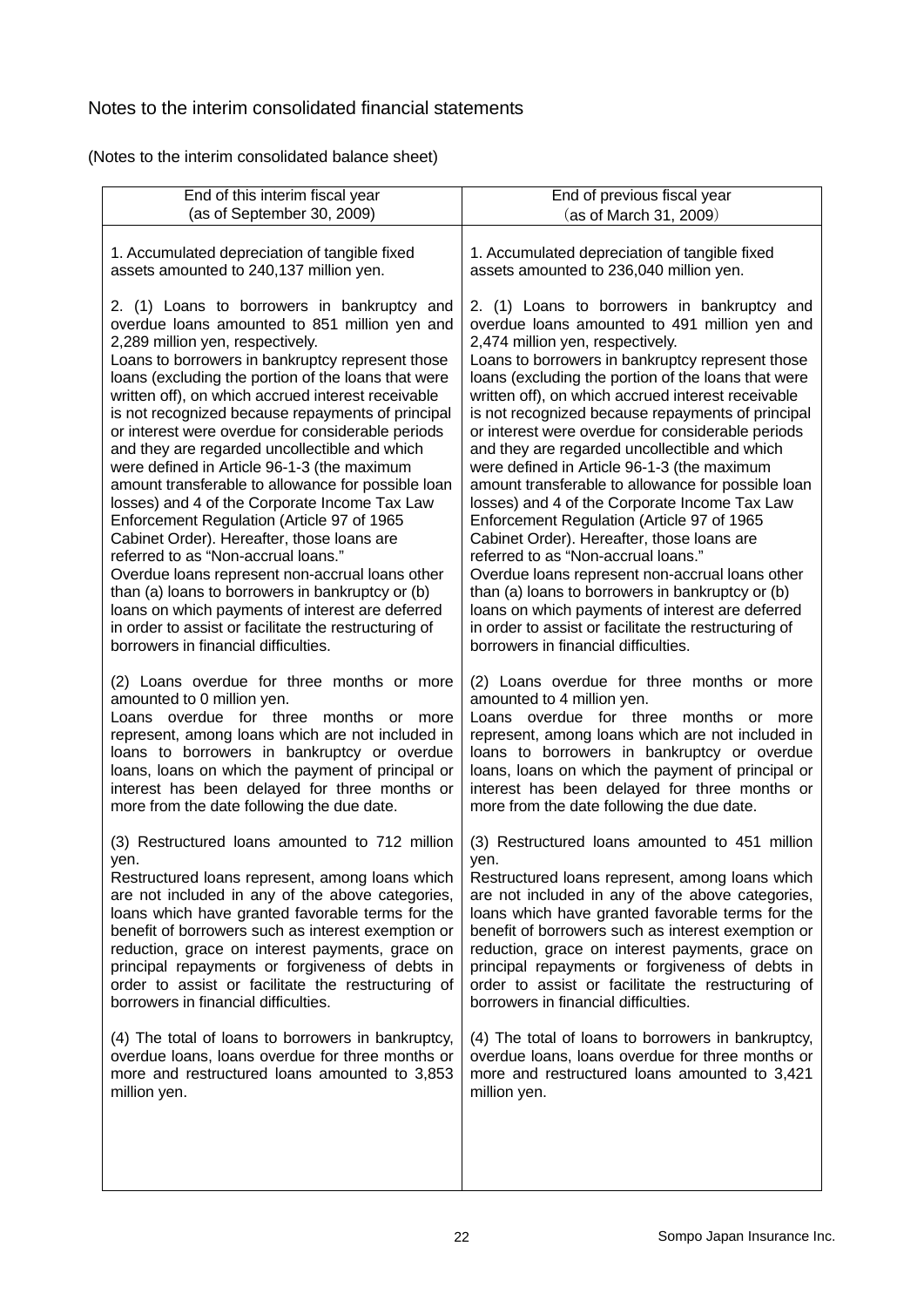| End of this interim fiscal year                                                                                                                                                                                                                                                                                                                                                                                                         | End of previous fiscal year                                                                                                                                                                                                                                                                                                                                                                                                             |
|-----------------------------------------------------------------------------------------------------------------------------------------------------------------------------------------------------------------------------------------------------------------------------------------------------------------------------------------------------------------------------------------------------------------------------------------|-----------------------------------------------------------------------------------------------------------------------------------------------------------------------------------------------------------------------------------------------------------------------------------------------------------------------------------------------------------------------------------------------------------------------------------------|
| (as of September 30, 2009)                                                                                                                                                                                                                                                                                                                                                                                                              | (as of March 31, 2009)                                                                                                                                                                                                                                                                                                                                                                                                                  |
| 3. 67,805 million yen of securities and 7,103<br>million yen of cash and deposits are pledged as<br>collateral for the borrowings of 456 millions yen<br>included in other liabilities and for other purposes<br>such as issuance of letter of credit.<br>SJI pledges 3,465 million yen of securities as<br>collateral through special purpose company<br>established for guarantee on SJI's obligation<br>under reinsurance contracts. | 3. 76,681 million yen of securities and 7,534<br>million yen of cash and deposits are pledged as<br>collateral for the borrowings of 512 millions yen<br>included in other liabilities and for other purposes<br>such as issuance of letter of credit.<br>SJI pledges 8,530 million yen of securities as<br>collateral through special purpose company<br>established for guarantee on SJI's obligation<br>under reinsurance contracts. |
| 4. Securities include 77,379 million yen of<br>securities that are lent under loan agreements.                                                                                                                                                                                                                                                                                                                                          | 4. Securities include 73,964 million yen of<br>securities that are lent under loan agreements.                                                                                                                                                                                                                                                                                                                                          |
| 5. The amount of the unused portion of<br>commitment line contracts on loans is 20,972<br>million yen.                                                                                                                                                                                                                                                                                                                                  | 5. The amount of the unused portion of<br>commitment line contracts on loans is 24,308<br>million yen.                                                                                                                                                                                                                                                                                                                                  |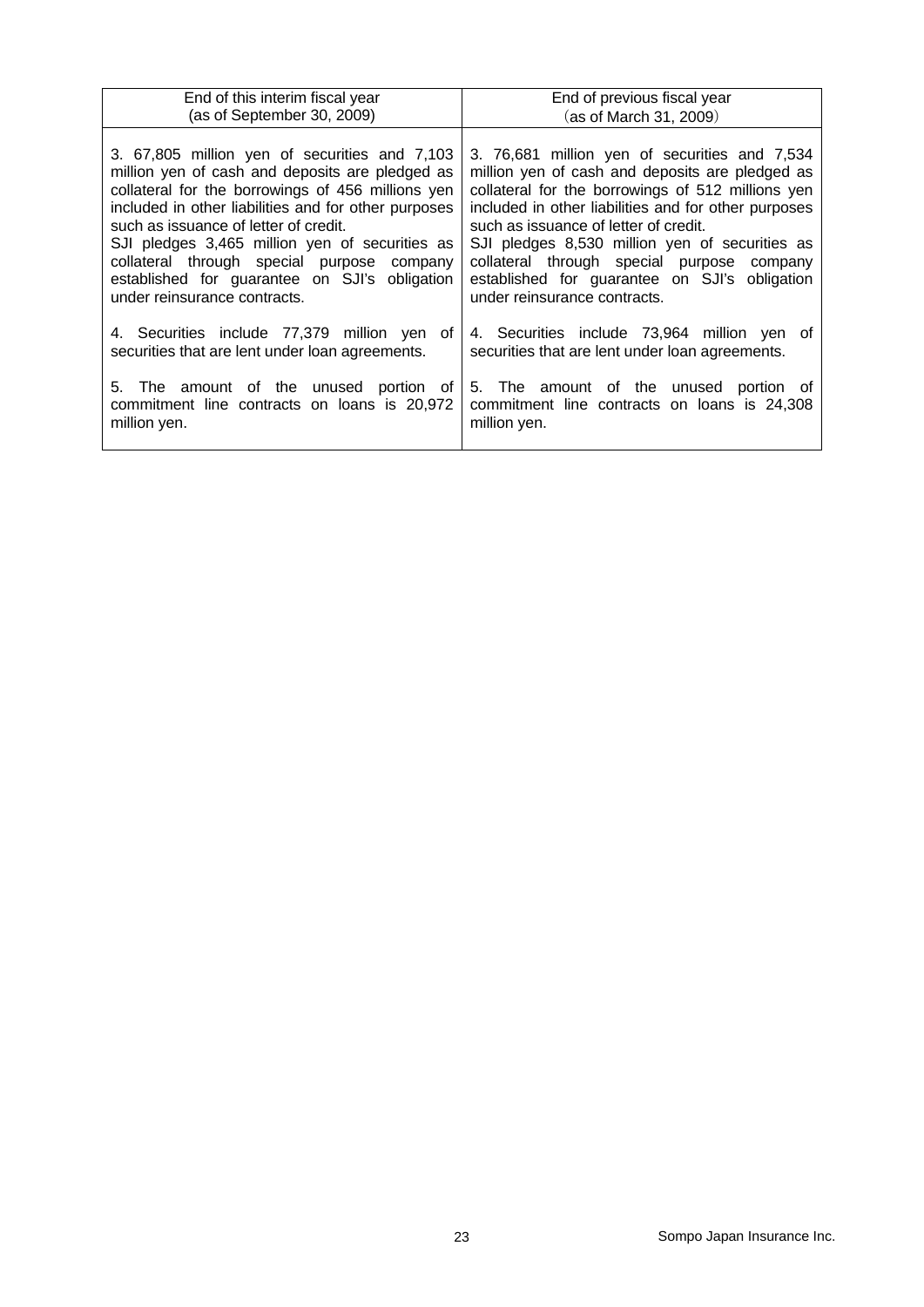(Notes to the interim consolidated statement of income)

| Previous interim fiscal year                                                                                                                                                                                                                                                                                                                                                    | This interim fiscal year                                                                                                                                                                                                                                                                                                                                                        |  |  |  |  |
|---------------------------------------------------------------------------------------------------------------------------------------------------------------------------------------------------------------------------------------------------------------------------------------------------------------------------------------------------------------------------------|---------------------------------------------------------------------------------------------------------------------------------------------------------------------------------------------------------------------------------------------------------------------------------------------------------------------------------------------------------------------------------|--|--|--|--|
| (April 1 to September 30, 2008)                                                                                                                                                                                                                                                                                                                                                 | (April 1 to September 30, 2009)                                                                                                                                                                                                                                                                                                                                                 |  |  |  |  |
| 1. Major components of operating expenses<br>Agency commissions, etc.<br>118,550 Million yen<br><b>Salaries</b><br>59,319 Million yen<br>Operating expenses represent the total amount<br>of loss adjustment expenses, net commissions<br>and brokerage fees and operating, general and<br>administrative expenses included in the interim<br>consolidated statement of income. | 1. Major components of operating expenses<br>Agency commissions, etc.<br>117,279 Million yen<br><b>Salaries</b><br>58,516 Million yen<br>Operating expenses represent the total amount<br>of loss adjustment expenses, net commissions<br>and brokerage fees and operating, general and<br>administrative expenses included in the interim<br>consolidated statement of income. |  |  |  |  |
| 2. The components of special gains are 294<br>million yen of gain on sale of fixed assets of SJI<br>and its consolidated subsidiaries and 131 million<br>yen of gain on changes in interests in the<br>consolidated subsidiaries.                                                                                                                                               | 2. The components of special gains are 15,013<br>million yen of gain on contribution to the<br>retirement benefits trust of SJI and 193 million yen<br>of gain on sale of fixed assets of SJI and its<br>consolidated subsidiaries.                                                                                                                                             |  |  |  |  |
| 3. The components of others in special losses are<br>368 million yen of loss on sale of fixed assets of<br>SJI and its consolidated subsidiaries and 113<br>million yen of unrealized loss on property of SJI.                                                                                                                                                                  | 3. The component of others in special losses is<br>295 million yen of loss on sale of fixed assets of<br>SJI and its consolidated subsidiaries.                                                                                                                                                                                                                                 |  |  |  |  |
|                                                                                                                                                                                                                                                                                                                                                                                 |                                                                                                                                                                                                                                                                                                                                                                                 |  |  |  |  |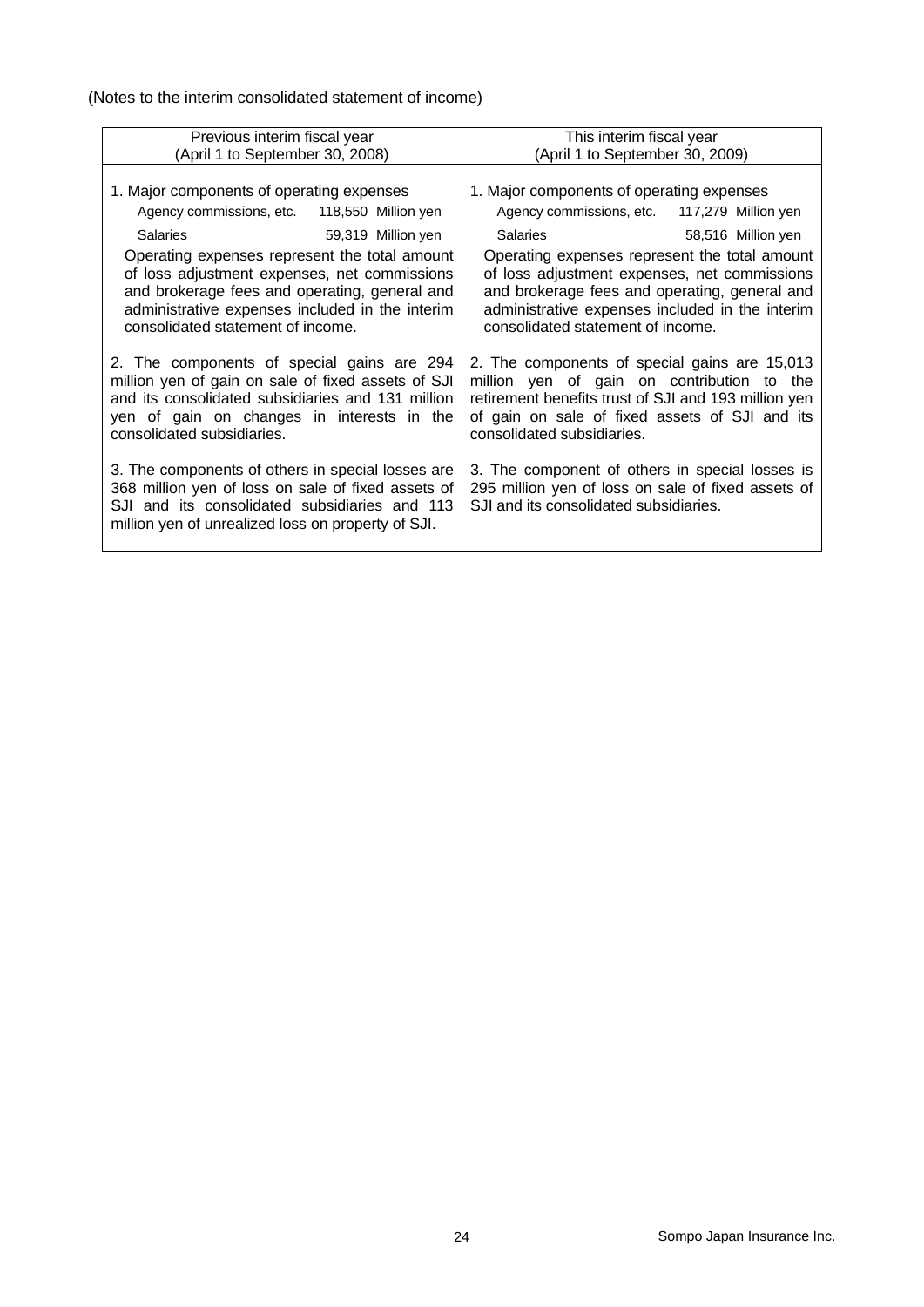# (Consolidated) Premiums Written and Claims Paid by Line of Business

|                                           |                                 |                              |                   |                                 |                          | (Millions of yen) |  |
|-------------------------------------------|---------------------------------|------------------------------|-------------------|---------------------------------|--------------------------|-------------------|--|
| Term                                      |                                 | Previous interim fiscal year |                   |                                 | This interim fiscal year |                   |  |
|                                           | (April 1 to September 30, 2008) |                              |                   | (April 1 to September 30, 2009) |                          |                   |  |
| <b>Business line</b>                      | Amount                          | % of total<br>amount         | Rate of<br>change | Amount                          | % of total<br>amount     | Rate of<br>change |  |
|                                           |                                 | $\frac{9}{6}$                | $\frac{0}{0}$     |                                 | $\frac{0}{0}$            | %                 |  |
| Fire and allied insurance                 | 111,049                         | 13.8                         | 1.8               | 109,203                         | 14.5                     | (1.7)             |  |
| Marine insurance                          | 25,791                          | 3.2                          | 6.2               | 19,476                          | 2.6                      | (24.5)            |  |
| Personal accident insurance               | 128,668                         | 15.9                         | 12.5              | 109,126                         | 14.5                     | (15.2)            |  |
| Voluntary automobile insurance            | 334,158                         | 41.4                         | (0.1)             | 327,045                         | 43.4                     | (2.1)             |  |
| Compulsory automobile liability insurance | 105,917                         | 13.1                         | (13.4)            | 88,550                          | 11.8                     | (16.4)            |  |
| <b>Others</b>                             | 101,412                         | 12.6                         | (0.4)             | 100,174                         | 13.3                     | (1.2)             |  |
| Total:                                    | 806,998                         | 100.0                        | 0.1               | 753,575                         | 100.0                    | (6.6)             |  |
| Deposits of premiums by policyholders     | 73,950                          | 9.2                          | 20.9              | 54,407                          | 7.2                      | (26.4)            |  |

Direct premiums written (including deposits of premiums by policyholders)

#### Net premiums written

|                                           |                                 |                      |                   |                                 |                      | (Millions of yen) |  |
|-------------------------------------------|---------------------------------|----------------------|-------------------|---------------------------------|----------------------|-------------------|--|
| Term                                      | Previous interim fiscal year    |                      |                   | This interim fiscal year        |                      |                   |  |
|                                           | (April 1 to September 30, 2008) |                      |                   | (April 1 to September 30, 2009) |                      |                   |  |
| <b>Business line</b>                      | Amount                          | % of total<br>amount | Rate of<br>change | Amount                          | % of total<br>amount | Rate of<br>change |  |
|                                           |                                 | $\frac{0}{2}$        | %                 |                                 | $\frac{0}{0}$        | %                 |  |
| Fire and allied insurance                 | 72,736                          | 10.6                 | 4.2               | 70,439                          | 10.7                 | (3.2)             |  |
| Marine insurance                          | 20,546                          | 3.0                  | 3.9               | 15,196                          | 2.3                  | (26.0)            |  |
| Personal accident insurance               | 68,740                          | 10.0                 | (0.3)             | 68,245                          | 10.4                 | (0.7)             |  |
| Voluntary automobile insurance            | 332,773                         | 48.3                 | (0.2)             | 327,750                         | 49.9                 | (1.5)             |  |
| Compulsory automobile liability insurance | 100,811                         | 14.6                 | (13.6)            | 82,435                          | 12.5                 | (18.2)            |  |
| <b>Others</b>                             | 93,609                          | 13.6                 | (0.3)             | 92,841                          | 14.1                 | (0.8)             |  |
| Total                                     | 689,217                         | 100.0                | (1.9)             | 656,909                         | 100.0                | (4.7)             |  |

#### Net claims paid

|                                           |                                 |                      |                   |                                 |                      | (Millions of yen) |  |
|-------------------------------------------|---------------------------------|----------------------|-------------------|---------------------------------|----------------------|-------------------|--|
| Term                                      | Previous interim fiscal year    |                      |                   | This interim fiscal year        |                      |                   |  |
|                                           | (April 1 to September 30, 2008) |                      |                   | (April 1 to September 30, 2009) |                      |                   |  |
| <b>Business line</b>                      | Amount                          | % of total<br>amount | Rate of<br>change | Amount                          | % of total<br>amount | Rate of<br>change |  |
|                                           |                                 | $\%$                 | $\frac{0}{0}$     |                                 | $\%$                 | $\frac{0}{0}$     |  |
| Fire and allied insurance                 | 29,686                          | 7.5                  | 5.0               | 30,143                          | 6.7                  | 1.5               |  |
| Marine insurance                          | 8,295                           | 2.1                  | (7.9)             | 7,597                           | 1.7                  | (8.4)             |  |
| Personal accident insurance               | 33,231                          | 8.4                  | 17.1              | 33,569                          | 7.5                  | 1.0               |  |
| Voluntary automobile insurance            | 200,330                         | 50.4                 | 2.1               | 197,514                         | 44.0                 | (1.4)             |  |
| Compulsory automobile liability insurance | 81,540                          | 20.5                 | 2.0               | 77,843                          | 17.3                 | (4.5)             |  |
| <b>Others</b>                             | 44,111                          | 11.1                 | (7.1)             | 102,345                         | 22.8                 | 132.0             |  |
| Total                                     | 397,195                         | 100.0                | 2.0               | 449,013                         | 100.0                | 13.0              |  |

Note common for the above three tables:

The above figures represent amounts after offsetting internal transactions among consolidated segments.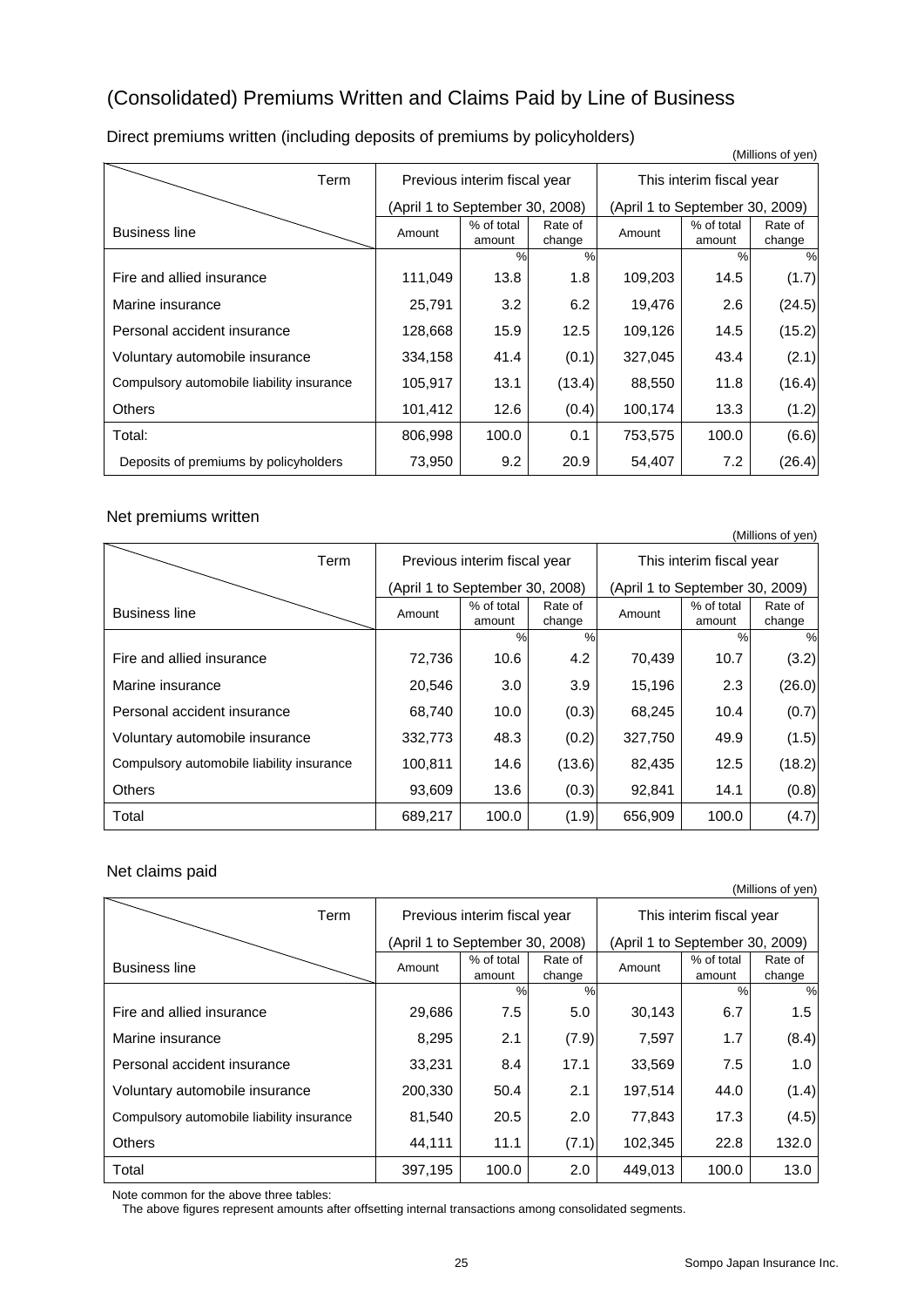# (Consolidated) Life Insurance Business

## Life insurance premiums

|                         |                                 |        |                                 | (Millions of yen) |  |  |
|-------------------------|---------------------------------|--------|---------------------------------|-------------------|--|--|
|                         | Previous interim fiscal year    |        | This interim fiscal year        |                   |  |  |
|                         | (April 1 to September 30, 2008) |        | (April 1 to September 30, 2009) |                   |  |  |
|                         | Rate of change<br>Amount        |        | Amount                          | Rate of change    |  |  |
|                         |                                 | $\%$   |                                 | %                 |  |  |
| Life insurance premiums | 67,029                          | (17.7) | 58,730                          | (12.4)            |  |  |

Note) The above figures represent amounts after offsetting internal transactions among consolidated segments.

## Total amount of policies in force

|                                                                                     |                                 |                                | (Millions of yen) |
|-------------------------------------------------------------------------------------|---------------------------------|--------------------------------|-------------------|
|                                                                                     | End of this interim fiscal year | End of previous<br>fiscal year |                   |
|                                                                                     | (as of September 30, 2009)      | (as of March 31, 2009)         |                   |
|                                                                                     | Amount                          | Amount                         |                   |
|                                                                                     |                                 | %                              |                   |
| Individual insurance                                                                | 10,692,175                      | 4.3                            | 10,254,286        |
| Individual annuities                                                                | 80,750                          | (0.8)                          | 81,435            |
| Group insurance                                                                     | 1,833,473                       | (9.9)                          | 2,033,965         |
| Group annuities<br>$\mathbf{A}$ $\mathbf{A}$ $\mathbf{A}$ $\mathbf{A}$ $\mathbf{A}$ |                                 |                                |                   |

Notes)

1. The above figures represent amounts before offsetting internal transactions among consolidated segments.

 2. Amount of "Individual Annuities" represents the sum of annuity fund at the beginning of annuity payment of contract before the beginning of annuity payment and underwriting reserves of contract after the beginning of annuity payment.

## Total amount of new policies

|                      |                                                      |              |                               |                                                      |              | (Millions of yen)             |  |
|----------------------|------------------------------------------------------|--------------|-------------------------------|------------------------------------------------------|--------------|-------------------------------|--|
|                      | Previous interim fiscal year                         |              |                               | This interim fiscal year                             |              |                               |  |
|                      | (April 1 to September 30, 2008)                      |              |                               | (April 1 to September 30, 2009)                      |              |                               |  |
|                      | Net increase<br>by new<br>policies and<br>conversion | New policies | Net increase<br>by conversion | Net increase<br>by new<br>policies and<br>conversion | New policies | Net increase<br>by conversion |  |
| Individual insurance | 817,812                                              | 817,812      |                               | 1,093,676                                            | 1,093,676    |                               |  |
| Individual annuities | 1,004                                                | 1,004        |                               | 976                                                  | 976          |                               |  |
| Group insurance      | 5,629                                                | 5,629        | -                             | 33,599                                               | 33,599       |                               |  |
| Group annuities      |                                                      |              |                               |                                                      |              |                               |  |

Notes)

1. The above figures represent amounts before offsetting internal transactions among consolidated segments.

 2. Amount of "Net increase by new policies and conversion" for "Individual Annuities." represents annuity fund at the beginning of annuity payment.

#### Annualized new business premiums (individual insurance and individual annuities)

|                                     |                              |                                 |                                 | (Millions of yen) |  |  |
|-------------------------------------|------------------------------|---------------------------------|---------------------------------|-------------------|--|--|
|                                     | Previous interim fiscal year |                                 | This interim fiscal year        |                   |  |  |
|                                     |                              | (April 1 to September 30, 2008) | (April 1 to September 30, 2009) |                   |  |  |
|                                     | Rate of change<br>Amount     |                                 | Amount                          | Rate of change    |  |  |
|                                     |                              | $\%$                            |                                 | %                 |  |  |
| Annualized<br>new business premiums | 10,123                       | 16.2                            | 12,470                          | 23.2              |  |  |

Note) The above figures represent amounts before offsetting internal transactions among consolidated segments.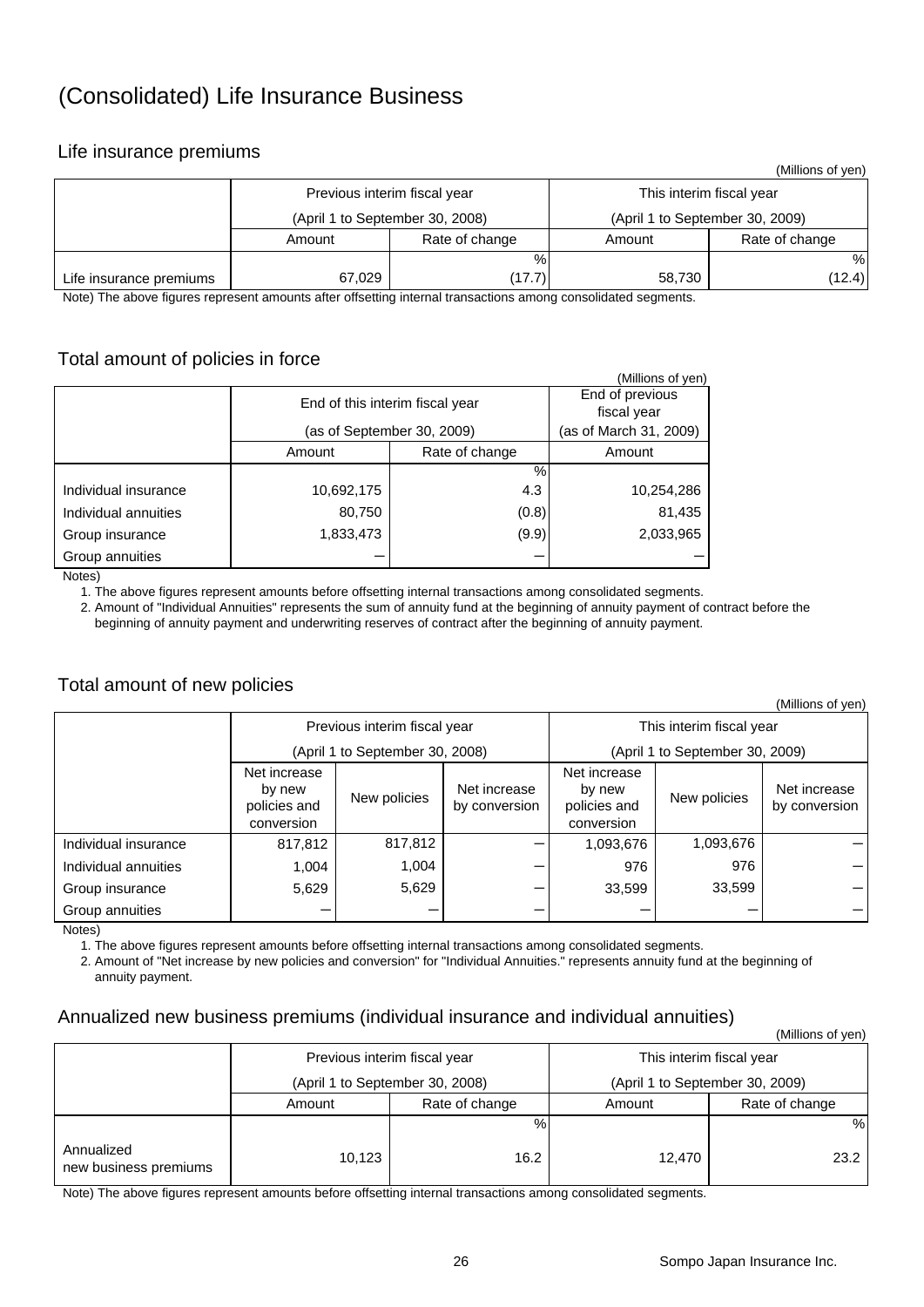# (Consolidated) Securities

## 1. Marketable bonds held to maturity

|                    |                            |                                 |             |                             |         | (Millions of yen) |  |
|--------------------|----------------------------|---------------------------------|-------------|-----------------------------|---------|-------------------|--|
|                    |                            | End of this interim fiscal year |             | End of previous fiscal year |         |                   |  |
| ltem               | (as of September 30, 2009) |                                 |             | (as of March 31, 2009)      |         |                   |  |
|                    | Amount on                  | Market                          | Unrealized  | Amount on                   | Market  | Unrealized        |  |
|                    | balance sheet              | value                           | gain (loss) | balance sheet               | value   | gain (loss)       |  |
| Domestic bonds     | 753,549                    | 774,925                         | 21.375      | 737,681                     | 755,445 | 17,764            |  |
| Foreign securities | 98,264                     | 97,125                          | (1, 139)    | 96,266                      | 92,599  | (3,666)           |  |
| Total              | 851,814                    | 872,050                         | 20,235      | 833,948                     | 848,045 | 14,097            |  |

## 2. Marketable securities available for sale

(Millions of yen)

|                    |            | End of this interim fiscal year |             | End of previous fiscal year |               |             |  |
|--------------------|------------|---------------------------------|-------------|-----------------------------|---------------|-------------|--|
| ltem               |            | (as of September 30, 2009)      |             | (as of March 31, 2009)      |               |             |  |
|                    | Historical | Amount on                       | Unrealized  | Historical                  | Amount on     | Unrealized  |  |
|                    | cost       | balance sheet                   | gain (loss) | cost                        | balance sheet | gain (loss) |  |
| Domestic bonds     | 1,581,396  | 1,619,216                       | 37,820      | 1,522,020                   | 1,548,938     | 26,917      |  |
| Domestic stocks    | 513,535    | 1,018,399                       | 504,863     | 532,137                     | 871,127       | 338,990     |  |
| Foreign securities | 720,672    | 686,808                         | (33, 863)   | 695,264                     | 654,768       | (40, 495)   |  |
| <b>Others</b>      | 74,684     | 77,709                          | 3,025       | 79,708                      | 79,991        | 282         |  |
| Total              | 2,890,288  | 3,402,134                       | 511,845     | 2,829,131                   | 3,154,825     | 325,694     |  |

Notes)

|    | End of this interim fiscal year                                                                                                                                                                                                                                                                                                                                                                                                                                                                                                                                                                 |    | End of previous fiscal year                                                                                                                                                                                                                                                                  |
|----|-------------------------------------------------------------------------------------------------------------------------------------------------------------------------------------------------------------------------------------------------------------------------------------------------------------------------------------------------------------------------------------------------------------------------------------------------------------------------------------------------------------------------------------------------------------------------------------------------|----|----------------------------------------------------------------------------------------------------------------------------------------------------------------------------------------------------------------------------------------------------------------------------------------------|
|    | (as of September 30, 2009)                                                                                                                                                                                                                                                                                                                                                                                                                                                                                                                                                                      |    | (as of March 31, 2009)                                                                                                                                                                                                                                                                       |
| 1. | Beneficiary claims on the loan trust, which are classified as 1.<br>"Monetary receivables bought" on the interim consolidated<br>balance sheet, are included in "Others."                                                                                                                                                                                                                                                                                                                                                                                                                       |    | Beneficiary claims on the loan trust, which are classified as<br>"Monetary receivables bought" on the consolidated<br>balance sheet, are included in "Others."                                                                                                                               |
| 2. | Impairment losses on marketable securities available for<br>sale amount to 4,674 million yen.<br>Devaluation losses on beneficiary claims on the loan trust,<br>which are classified as "Other investment expenses" on<br>the interim consolidated statement of income, amount to<br>29 million yen and are included in impairment losses on<br>marketable securities available for sale.<br>Impairment losses on marketable securities available for<br>sale are recognized if market value is declined by more<br>than 30% of their historical cost at the end of the interim<br>fiscal year. | 2. | Impairment losses on marketable securities available for<br>sale amount to 71,487 million yen.<br>Impairment losses on marketable securities available for<br>sale are recognized if market value is declined by more<br>than 30% of their historical cost at the end of the fiscal<br>year. |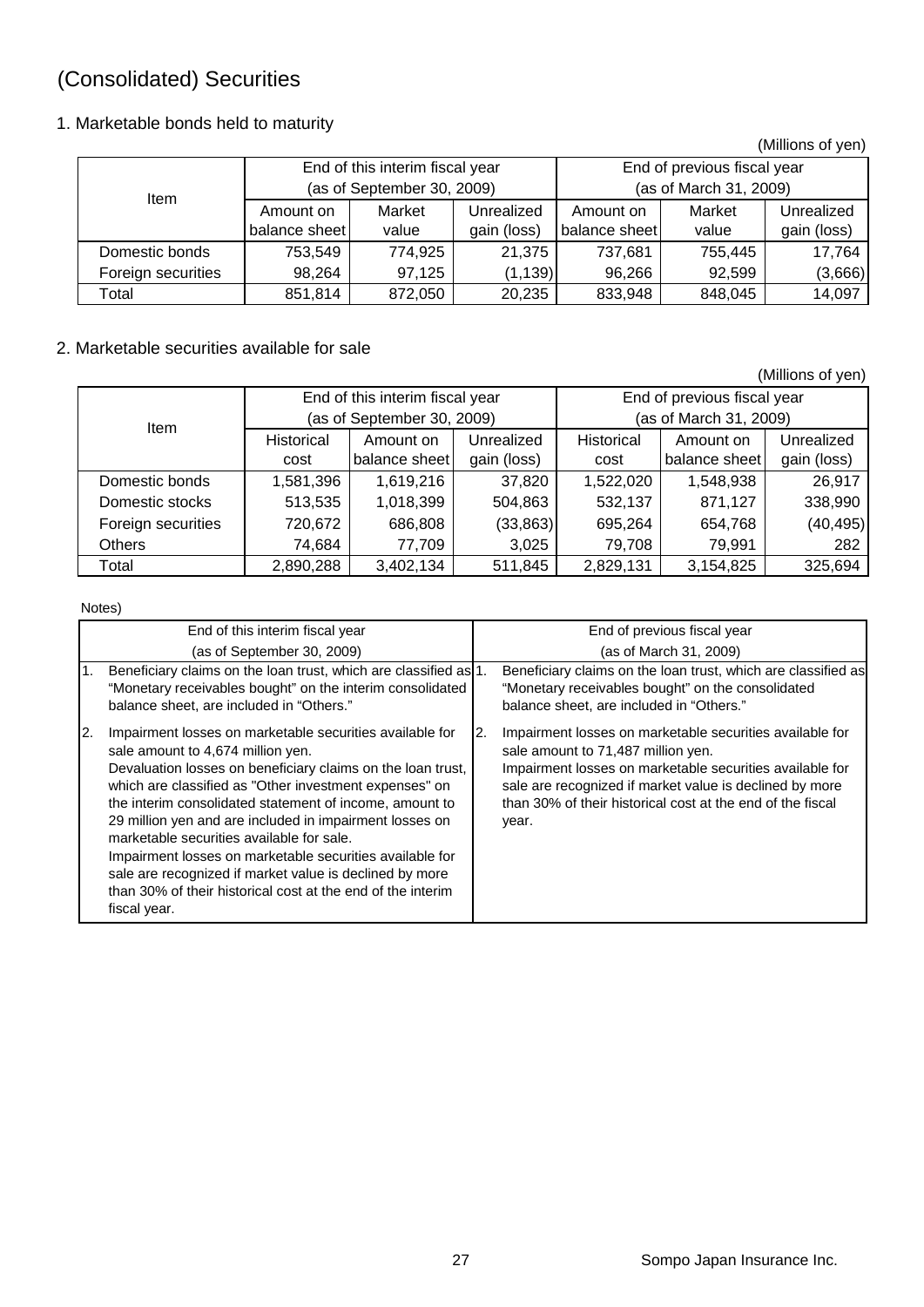## 3. Details and amounts on the balance sheet of major securities which are not valued at fair value

| End of this interim fiscal year   |                   | End of previous fiscal year       |        |  |  |
|-----------------------------------|-------------------|-----------------------------------|--------|--|--|
| (as of September 30, 2009)        |                   | (as of March 31, 2009)            |        |  |  |
| (1) Bonds held to maturity        |                   | (1) Bonds held to maturity        |        |  |  |
| None.                             |                   | None.                             |        |  |  |
| (2) Securities available for sale |                   | (2) Securities available for sale |        |  |  |
|                                   | (Millions of yen) | (Millions of yen)                 |        |  |  |
| Domestic bonds                    | 1,000             | Domestic bonds                    |        |  |  |
| Domestic stocks                   | 55,318            | Domestic stocks                   | 46,888 |  |  |
| Foreign securities                | 46,699            | Foreign securities                | 60,270 |  |  |
| <b>Others</b>                     | 4,365             | <b>Others</b>                     | 5,849  |  |  |

Notes)

| End of this interim fiscal year                                                                                                                                                     | End of previous fiscal year                                                                                                                                                     |
|-------------------------------------------------------------------------------------------------------------------------------------------------------------------------------------|---------------------------------------------------------------------------------------------------------------------------------------------------------------------------------|
| (as of September 30, 2009)                                                                                                                                                          | (as of March 31, 2009)                                                                                                                                                          |
| Certificate of deposit, which is classified as "Cash and<br>deposits" on the interim consolidated balance sheet, is<br>included in "Others" of "(2) Securities available for sale." | Commercial paper, which is classified as "Monetary<br>receivables bought" on the consolidated balance sheet, is<br>included in "Others" of "(2) Securities available for sale." |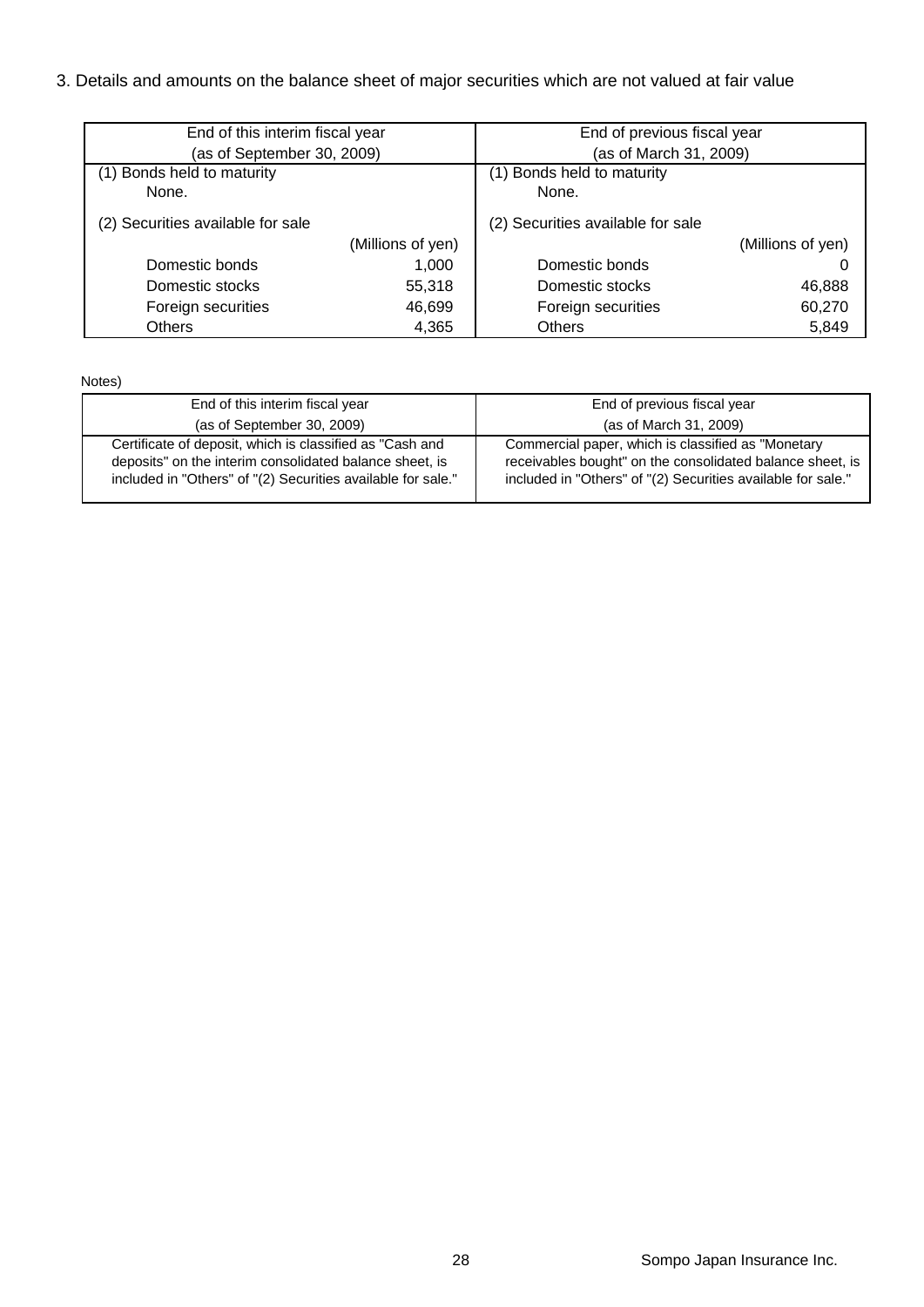(Millions of yen)

|               |                           |          | End of this interim fiscal year |             |                        | End of previous fiscal year |             |  |
|---------------|---------------------------|----------|---------------------------------|-------------|------------------------|-----------------------------|-------------|--|
| <b>Type</b>   | Transaction               |          | (as of September 30, 2009)      |             | (as of March 31, 2009) |                             |             |  |
|               |                           | Contract | Market                          | Appraisal   | Contract               | Market                      | Appraisal   |  |
|               |                           | amount   | value                           | gain (loss) | amount                 | value                       | gain (loss) |  |
| Currency      | Forward foreign exchange: |          |                                 |             |                        |                             |             |  |
| derivatives   | Short                     | 174,735  | 169,589                         | 5,146       | 144,452                | 154,584                     | (10, 131)   |  |
|               | Long                      | 59,488   | 57,779                          | (1,709)     | 46,949                 | 48,395                      | 1,445       |  |
| Equity        | Equity index futures:     |          |                                 |             |                        |                             |             |  |
| derivatives   | Short                     | 15,432   | 15,165                          | 267         |                        |                             |             |  |
| <b>Others</b> | Credit derivatives:       |          |                                 |             |                        |                             |             |  |
|               | Long                      | 5,000    |                                 |             | 5,000                  |                             |             |  |
|               |                           | 235*     | 567                             | 332         | 235*                   | 785                         | 550         |  |
|               | Weather derivatives:      |          |                                 |             |                        |                             |             |  |
|               | Short                     | 653      |                                 |             | 308                    |                             |             |  |
|               |                           | $38*$    | 23                              | 15          | $14*$                  | 17                          | (3)         |  |
|               | Long                      | 223      |                                 |             | 30                     |                             |             |  |
|               |                           | $0^*$    |                                 | (0)         | $-*$                   |                             |             |  |
|               | Earthquake derivatives:   |          |                                 |             |                        |                             |             |  |
|               | Short                     | 5,040    |                                 |             | 4,150                  |                             |             |  |
|               |                           | $147*$   | 22                              | 125         | 129*                   | 0                           | 129         |  |
|               | Long                      | 3,591    |                                 |             | 3,726                  |                             |             |  |
|               |                           | 380*     | 191                             | (188)       | 388*                   | 238                         | (149)       |  |
|               | Other forward:            |          |                                 |             |                        |                             |             |  |
|               | Long                      | 519      | 538                             | 18          | 742                    | 765                         | 22          |  |
|               | Total                     |          |                                 | 4,006       |                        |                             | (8, 137)    |  |

Notes)

1. Derivative transactions to which hedge accounting methods are applied are excluded from this table.

2. Amounts with an asterisk (\*) represent the option premiums booked on the consolidated balance sheet.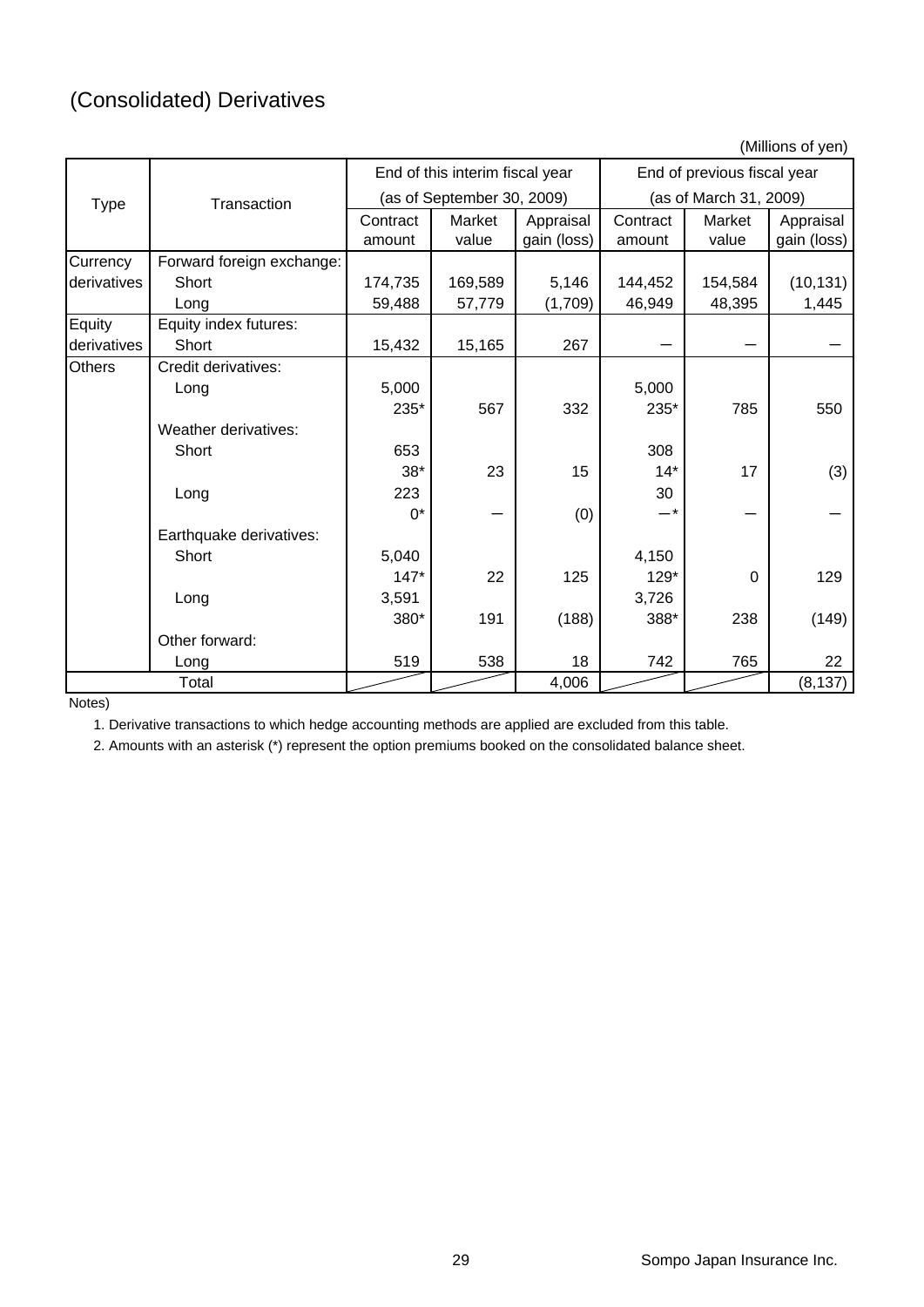# (Non-consolidated) Summary of Results of Operations

| (Millions of yen)                                                                   |                |              |                            |                                         |                 |             |  |
|-------------------------------------------------------------------------------------|----------------|--------------|----------------------------|-----------------------------------------|-----------------|-------------|--|
|                                                                                     |                |              | Previous interim           | This interim                            | Difference      | Rate of     |  |
|                                                                                     |                |              | fiscal year<br>(April 1 to | fiscal year<br>(April 1 to              |                 | change      |  |
|                                                                                     |                |              |                            | September 30, 2008) September 30, 2009) |                 |             |  |
|                                                                                     |                |              |                            |                                         |                 | %           |  |
| Direct premiums written                                                             |                |              |                            |                                         |                 |             |  |
| (including deposits of premiums by policyholders)                                   |                | (1)          | 780,832                    | 727,313                                 | (53, 518)       | (6.9)       |  |
| Direct premiums written                                                             |                | (2)          | 706,881                    | 673,086                                 | (33, 795)       | (4.8)       |  |
| Ordinary income and expenses:                                                       |                |              |                            |                                         |                 |             |  |
| Net premiums written                                                                | $(+)$          | (3)          | 674,871                    | 641,665                                 | (33, 205)       | (4.9)       |  |
| Net claims paid                                                                     | $(-)$          | (4)          | 390,725                    | 440,894                                 | 50,168          | 12.8        |  |
| Loss adjustment expenses                                                            | $(-)$          | (5)          | 37,995                     | 38,347                                  | 352             | 0.9         |  |
| Net commissions and brokerage fees                                                  | $(-)$          | (6)          | 111,035                    | 107,227                                 | (3,808)         | (3.4)       |  |
| Deposits of premiums by policyholders                                               | $(+)$          | (7)          | 73,950                     | 54,227                                  | (19, 723)       | (26.7)      |  |
| Interest and dividend income on deposits of premiums, etc.                          | $(+)$          | (8)          | 23,105                     | 21,141                                  | (1,963)         | (8.5)       |  |
| Maturity refunds and dividends to policyholders                                     | $(-)$          | (9)          | 85,736                     | 74,707                                  | (11,028)        | (12.9)      |  |
| Provision for reserve for outstanding losses and claims                             | $(-)$          | (10)         | 181                        | (72, 297)                               | (72, 479)       | (39, 845.1) |  |
| Provision for underwriting reserves                                                 | $(-)$          | (11)         | 23,503                     | (10,780)                                | (34, 284)       | (145.9)     |  |
| Other underwriting income and expenses                                              | $(+)$          | (12)         | 632                        | (7, 102)                                | (7, 735)        | (1, 223.2)  |  |
| Gross underwriting margin                                                           |                | (13)         | 123,381                    | 131,834                                 | 8,453           | 6.9         |  |
| Operating, general and administrative expenses<br>related to underwriting insurance |                | (14)         | 116,866                    | 111,925                                 | (4,940)         | (4.2)       |  |
| Other income and expenses                                                           |                | (15)         | (2,220)                    | (1,701)                                 | 519             |             |  |
| Underwriting profit                                                                 |                | (16)         | 4,294                      | 18,207                                  | 13,913          | 324.0       |  |
| Interest and dividend income                                                        | $(+)$          | (17)         | 55,934                     | 46,319                                  | (9,614)         | (17.2)      |  |
| Investment gain and loss on money trusts                                            | $(+)$          | (18)         | (2,746)                    | (1,262)                                 | 1,483           |             |  |
| Realized gain and loss on sales of securities                                       | $(+)$          | (19)         | 11,775                     | 1,216                                   | (10, 559)       | (89.7)      |  |
| Devaluation loss on securities                                                      | $(-)$          | (20)         | 8,275                      | 4,148                                   | (4, 126)        | (49.9)      |  |
| Transfer of interest and dividend income on deposits of premiums, etc.              | $(+)$          | (21)         | (23, 105)                  | (21, 141)                               | 1,963           |             |  |
| Other investment income and expenses                                                | $(+)$          | (22)         | (6,094)                    | (1,736)                                 | 4,358           |             |  |
| Operating, general and administrative expenses                                      | $(-)$          | (23)         | 123,999                    | 118,006                                 | (5,993)         | (4.8)       |  |
| Other ordinary income and expenses                                                  | $(+)$          | (24)         | 2,458                      | (934)                                   | (3, 393)        | (138.0)     |  |
| Allowance and loss on bad debt                                                      |                | (25)         | (187)                      | (31)                                    | 155             |             |  |
| Ordinary profit                                                                     |                | (26)         | 29,327                     | 32,138                                  | 2,811           | 9.6         |  |
| Special gains and losses:                                                           |                |              |                            |                                         |                 |             |  |
| Special gains                                                                       | $(+)$          | (27)         | 273                        | 15,205                                  | 14,932          | 5,464.2     |  |
| Special losses                                                                      | $(-)$          | (28)         | 2,688                      | 3,156                                   | 467             | 17.4        |  |
| Special gains and losses                                                            |                | (29)         | (2, 415)                   | 12,049                                  | 14,464          |             |  |
| Income before income taxes                                                          |                | (30)         | 26,912                     | 44,188                                  | 17,275          | 64.2        |  |
| Income taxes-current<br>Refunded income taxes                                       | $(-)$          | (31)         | 25,630                     | 257                                     | (25, 372)       | (99.0)      |  |
| Income taxes-deferred                                                               | $(-)$<br>$(-)$ | (32)         |                            | (733)                                   | (733)           |             |  |
| Total income taxes                                                                  |                | (33)<br>(34) | (15, 923)<br>9,706         | 13,948<br>13,472                        | 29,872<br>3,765 | 38.8        |  |
| Net income                                                                          |                | (35)         | 17,205                     | 30,715                                  | 13,509          | 78.5        |  |
|                                                                                     |                |              |                            |                                         |                 |             |  |
| Underwriting balance:                                                               |                |              |                            |                                         |                 |             |  |
| Net premiums written                                                                | $(+)$          | (36)         | 674,871                    | 641,665                                 | (33, 205)       | (4.9)       |  |
| Net claims paid                                                                     | $(-)$          | (37)         | 390,725                    | 440,894                                 | 50,168          | 12.8        |  |
| Loss adjustment expenses                                                            | $(-)$          | (38)         | 37,995                     | 38,347                                  | 352             | 0.9         |  |
| Operating expenses:                                                                 | $(-)$          | (39)         | 227,901                    | 219,152                                 | (8,749)         | (3.8)       |  |
| Net commissions and brokerage fees                                                  |                | (40)         | 111,035                    | 107,227                                 | (3,808)         | (3.4)       |  |
| Operating, general and administrative expenses<br>related to underwriting insurance |                | (41)         | 116,866                    | 111,925                                 | (4,940)         | (4.2)       |  |
| Underwriting balance                                                                |                | (42)         | 18,248                     | (56, 728)                               | (74, 976)       | (410.9)     |  |
| Ratios:                                                                             |                |              |                            |                                         |                 |             |  |
| Loss ratio                                                                          | $(\%)$ (43)    |              | 63.5                       | 74.7                                    | 11.2            |             |  |
| Expense ratio                                                                       | $(\%)$ (44)    |              | 33.8                       | 34.2                                    | 0.4             |             |  |
| Underwriting balance ratio                                                          | $(\%)$ (45)    |              | $2.7\,$                    | (8.8)                                   | (11.5)          |             |  |
|                                                                                     |                |              |                            |                                         |                 |             |  |

Note)

Underwriting profit = Gross underwriting margin

 - Operating, general and administrative expenses related to underwriting insurance + Other income and expenses Other income and expenses represent the amount corresponding to income taxes related to compulsory automobile liability insurance.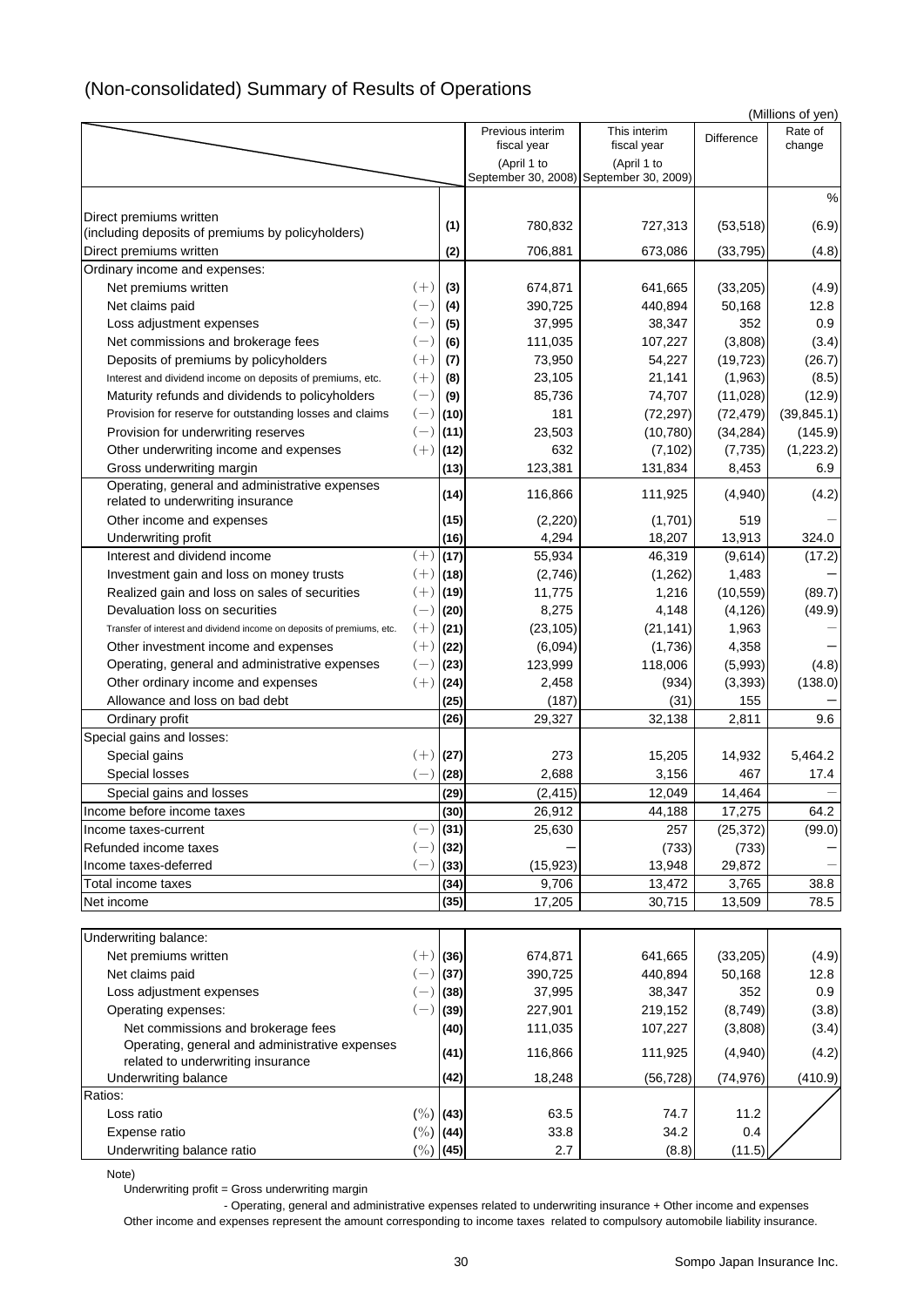# (Non-consolidated) Premiums Written and Claims Paid by Line of Business

Direct premiums written (excluding deposits of premiums by policyholders)

|                                           |         |                                 |                   |                          |                                 | (Millions of yen) |  |  |
|-------------------------------------------|---------|---------------------------------|-------------------|--------------------------|---------------------------------|-------------------|--|--|
| Term                                      |         | Previous interim<br>fiscal year |                   | This interim fiscal year |                                 |                   |  |  |
|                                           |         | (April 1 to September 30, 2008) |                   |                          | (April 1 to September 30, 2009) |                   |  |  |
| <b>Business line</b>                      | Amount  | % of total<br>amount            | Rate of<br>change | Amount                   | % of total<br>amount            | Rate of<br>change |  |  |
|                                           |         | %                               | $\%$              |                          | %                               | %                 |  |  |
| Fire and allied insurance                 | 87,076  | 12.3                            | 4.2               | 85,962                   | 12.8                            | (1.3)             |  |  |
| Marine insurance                          | 19,773  | 2.8                             | 8.0               | 14,498                   | 2.2                             | (26.7)            |  |  |
| Personal accident insurance               | 69,056  | 9.8                             | (0.2)             | 68,055                   | 10.1                            | (1.5)             |  |  |
| Voluntary automobile insurance            | 330,711 | 46.8                            | (0.1)             | 321,841                  | 47.8                            | (2.7)             |  |  |
| Compulsory automobile liability insurance | 105,917 | 15.0                            | (13.4)            | 88,480                   | 13.1                            | (16.5)            |  |  |
| <b>Others</b>                             | 94,345  | 13.3                            | 1.0               | 94,248                   | 14.0                            | (0.1)             |  |  |
| Total:                                    | 706,881 | 100.0                           | (1.6)             | 673,086                  | 100.0                           | (4.8)             |  |  |
| Deposits of premiums by policyholders     | 73,950  |                                 | 20.9              | 54,227                   |                                 | (26.7)            |  |  |

#### Net premiums written

|                                           |         |                                 |         |                          |                                 | (Millions of yen) |  |
|-------------------------------------------|---------|---------------------------------|---------|--------------------------|---------------------------------|-------------------|--|
| Term                                      |         | Previous interim<br>fiscal year |         | This interim fiscal year |                                 |                   |  |
|                                           |         | (April 1 to September 30, 2008) |         |                          | (April 1 to September 30, 2009) |                   |  |
| <b>Business line</b>                      | Amount  | % of total                      | Rate of | Amount                   | % of total                      | Rate of           |  |
|                                           |         | amount                          | change  |                          | amount                          | change            |  |
|                                           |         | $\%$                            | $\%$    |                          | %                               | $\%$              |  |
| Fire and allied insurance                 | 69,934  | 10.4                            | 3.7     | 67,676                   | 10.5                            | (3.2)             |  |
| Marine insurance                          | 16,772  | 2.5                             | 4.1     | 12,167                   | 1.9                             | (27.5)            |  |
| Personal accident insurance               | 68,548  | 10.2                            | (0.3)   | 67,482                   | 10.5                            | (1.6)             |  |
| Voluntary automobile insurance            | 329,487 | 48.8                            | (0.2)   | 322,609                  | 50.3                            | (2.1)             |  |
| Compulsory automobile liability insurance | 100,811 | 14.9                            | (13.6)  | 82,320                   | 12.8                            | (18.3)            |  |
| <b>Others</b>                             | 89,317  | 13.2                            | 0.1     | 89,407                   | 13.9                            | 0.1               |  |
| Total                                     | 674,871 | 100.0                           | (2.0)   | 641,665                  | 100.0                           | (4.9)             |  |

#### Net claims paid

|                                           |                                 |                                 |            |                          |                                 | (Millions of yen) |
|-------------------------------------------|---------------------------------|---------------------------------|------------|--------------------------|---------------------------------|-------------------|
| Term                                      | Previous interim<br>fiscal year |                                 |            | This interim fiscal year |                                 |                   |
|                                           |                                 | (April 1 to September 30, 2008) |            |                          | (April 1 to September 30, 2009) |                   |
| <b>Business line</b>                      | Amount                          | Rate of<br>change               | Loss ratio | Amount                   | Rate of<br>change               | Loss ratio        |
|                                           |                                 | %                               | %          |                          | %                               | %                 |
| Fire and allied insurance                 | 28,539                          | 2.7                             | 42.5       | 28,980                   | 1.5                             | 44.5              |
| Marine insurance                          | 7,231                           | (3.0)                           | 46.3       | 6,320                    | (12.6)                          | 56.5              |
| Personal accident insurance               | 33,133                          | 17.1                            | 52.8       | 33,179                   | 0.1                             | 54.3              |
| Voluntary automobile insurance            | 198,259                         | 2.1                             | 67.5       | 194,223                  | (2.0)                           | 67.6              |
| Compulsory automobile liability insurance | 81,540                          | 2.0                             | 87.0       | 77,744                   | (4.7)                           | 101.8             |
| <b>Others</b>                             | 42,021                          | (6.7)                           | 50.3       | 100.444                  | 139.0                           | 116.1             |
| Total                                     | 390,725                         | 2.1                             | 63.5       | 440,894                  | 12.8                            | 74.7              |

Note) Loss ratio = (Net claims paid + Loss adjustment expenses) / Net premiums written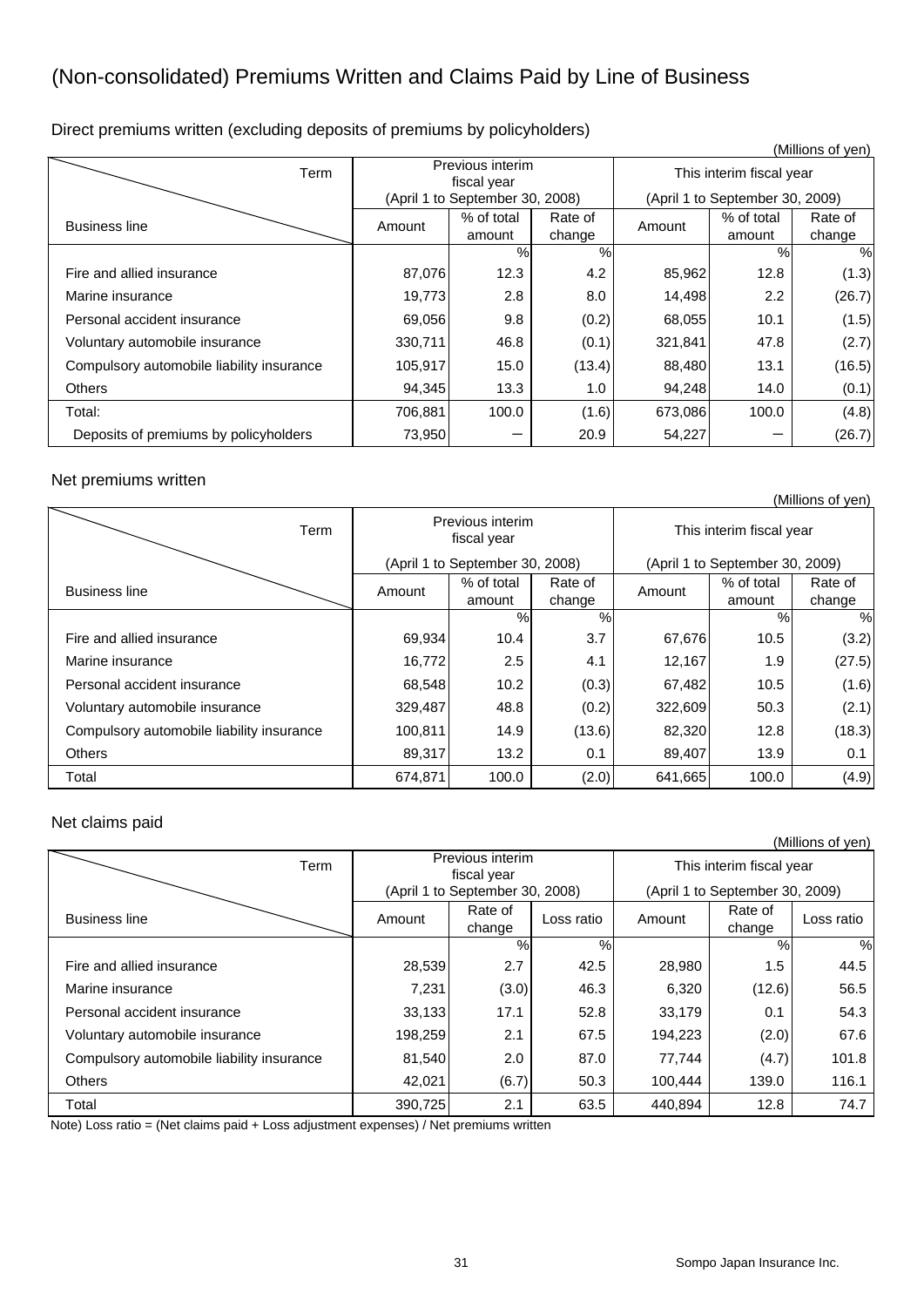#### (Non-consolidated) Claims Paid by Natural Disasters (Natural disasters occurred in the period)

|                      |                    |                                                    |                      |                    |                                                    |                      |                    |                                                    | (Millions of yen)    |
|----------------------|--------------------|----------------------------------------------------|----------------------|--------------------|----------------------------------------------------|----------------------|--------------------|----------------------------------------------------|----------------------|
|                      |                    | Fiscal year 2008 interim                           |                      |                    | Fiscal year 2009 interim                           |                      | Fiscal year 2008   |                                                    |                      |
|                      | Net claims<br>paid | Reserve for<br>outstanding<br>losses and<br>claims | Net incurred<br>loss | Net claims<br>paid | Reserve for<br>outstanding<br>losses and<br>claims | Net incurred<br>loss | Net claims<br>paid | Reserve for<br>outstanding<br>losses and<br>claims | Net incurred<br>loss |
| Fire                 | 1,422              | 1,119                                              | 2,542                | 1,210              | 300                                                | 1,511                | 3,402              | 179                                                | 3,582                |
| Voluntary automobile | 1,632              | 663                                                | 2,295                | 1,252              | 130                                                | 1,383                | 2,408              | 20                                                 | 2,429                |
| <b>Others</b>        | 57                 | 133                                                | 190                  | 66                 | 44                                                 | 110                  | 382                | 99                                                 | 482                  |
| Total                | 3,112              | 1,916                                              | 5,028                | 2,529              | 475                                                | 3,005                | 6,194              | 299                                                | 6,494                |

Notes)

1. This table represents net claims paid and reserve for outstanding losses and claims related to natural disasters occurred in the period.

2. Net incurred loss  $=$  Net claims paid  $+$  Reserve for outstanding losses and claims

"Reserve for outstanding losses and claims" represents amounts deducting reinsurance recoverable on unpaid loss

from direct insurance reserve for outstanding losses and claims.

#### (Non-consolidated) Breakdown of Operating, General and Administrative Expenses and Loss Adjustment Expenses  $(0, 0)$  is  $(0, 0)$

| (Millions of yen)      |                          |                        |         |                          |                  |                        |  |  |  |
|------------------------|--------------------------|------------------------|---------|--------------------------|------------------|------------------------|--|--|--|
|                        | Fiscal year 2008 interim |                        |         | Fiscal year 2009 interim | Fiscal year 2008 |                        |  |  |  |
|                        | Amount                   | Increase<br>(decrease) | Amount  | Increase<br>(decrease)   | Amount           | Increase<br>(decrease) |  |  |  |
| Personnel expenses     | 84,413                   | 3,823                  | 82,420  | (1,993)                  | 165,397          | 6,994                  |  |  |  |
| Non-personnel expenses | 69,393                   | 2.946                  | 66.181  | (3,211)                  | 140,080          | (158)                  |  |  |  |
| <b>Others</b>          | 8,188                    | (68)                   | 7,751   | (436)                    | 13,549           | (58)                   |  |  |  |
| Total                  | 161,994                  | 6,702                  | 156,353 | (5,641)                  | 319,027          | 6,777                  |  |  |  |

#### (Non-consolidated) Reserve for Outstanding Losses and Claims

|                      |         |                          |         |                          |                  | (Millions of yen) |  |
|----------------------|---------|--------------------------|---------|--------------------------|------------------|-------------------|--|
|                      |         | Fiscal year 2008 interim |         | Fiscal year 2009 interim | Fiscal year 2008 |                   |  |
|                      | Amount  | Change                   | Amount  | Change                   |                  | Change            |  |
| Fire                 | 30,467  | (119)                    | 25,641  | (6,962)                  | 32,604           | 2,018             |  |
| Marine               | 12,033  | 1,032                    | 12,244  | (407)                    | 12,651           | 1,651             |  |
| Personal accident    | 40,504  | (4, 454)                 | 49.219  | (1, 417)                 | 50,636           | 5,677             |  |
| Voluntary automobile | 315,937 | 1,368                    | 298,650 | 4,073                    | 294,577          | (19,991)          |  |
| CALI                 | 56,727  | (1,923)                  | 55,775  | (1,543)                  | 57,319           | (1, 332)          |  |
| <b>Others</b>        | 220,576 | 4,277                    | 244,708 | (66,040)                 | 310,749          | 94,449            |  |
| Total                | 676,248 | 181                      | 686,240 | (72, 297)                | 758,538          | 82,472            |  |

Notes)

1. "Amount" of financial guarantee insurance is included in "Others." Fiscal year 2008 interim:

| Fiscal year 2008:                                                     | 140,183 million yen  |
|-----------------------------------------------------------------------|----------------------|
| Fiscal year 2009 interim:                                             | 75,127 million yen   |
| 2. "Change" of financial guarantee insurance is included in "Others." |                      |
| Fiscal year 2008 interim:                                             | 1,232 million yen    |
| Fiscal year 2008:                                                     | 109,995 million yen  |
| Fiscal year 2009 interim:                                             | (65,055) million yen |
|                                                                       |                      |

#### (Non-consolidated) Catastrophic Loss Reserve

|                      |                          |         |                          |          |                  | (Millions of yen) |
|----------------------|--------------------------|---------|--------------------------|----------|------------------|-------------------|
|                      | Fiscal year 2008 interim |         | Fiscal year 2009 interim |          | Fiscal year 2008 |                   |
|                      | Amount                   | Change  | Amount                   | Change   | Amount           | Change            |
| Fire                 | 117,060                  | 6,691   | 138,939                  | 9,388    | 129,551          | 19,181            |
| Marine               | 24,838                   | 632     | 25,795                   | 454      | 25,341           | 1,135             |
| Personal accident    | 91,225                   | 2,132   | 89,638                   | 1,953    | 87,685           | (1, 407)          |
| Voluntary automobile | 74,210                   | (9,811) | 33,182                   | (14,327) | 47,509           | (36, 512)         |
| <b>Others</b>        | 88,688                   | 8,460   | 92,605                   | 4,904    | 87,701           | 7,473             |
| Total                | 396,023                  | 8,105   | 380,162                  | 2,373    | 377,788          | (10, 129)         |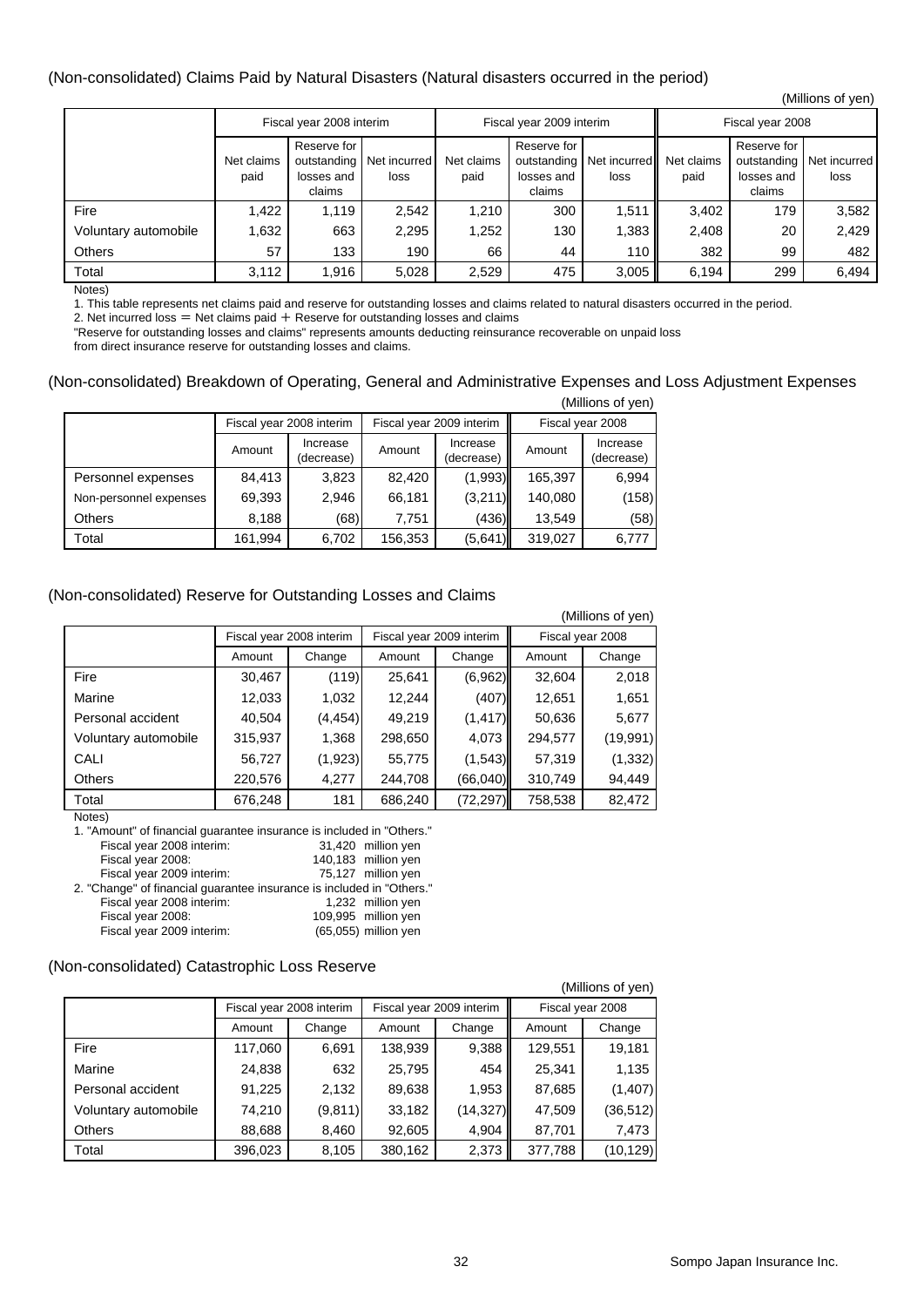| (Non-consolidated) Solvency Margin Ratio |  |  |  |
|------------------------------------------|--|--|--|
|------------------------------------------|--|--|--|

|     |                                                                  |                                                                         |                                                                     | (Millions of yen)                                        |
|-----|------------------------------------------------------------------|-------------------------------------------------------------------------|---------------------------------------------------------------------|----------------------------------------------------------|
|     |                                                                  | End of previous<br>interim fiscal year<br>(As of<br>September 30, 2008) | End of this interim<br>fiscal year<br>(As of<br>September 30, 2009) | End of previous<br>fiscal year<br>(As of March 31, 2009) |
| (A) | <b>Total Solvency Margin</b>                                     | 1,787,126                                                               | 1,596,345                                                           | 1,264,786                                                |
|     | Capital and funds, etc.                                          | 501,846                                                                 | 422,147                                                             | 391,013                                                  |
|     | Reserve for price fluctuation                                    | 39,206                                                                  | 8,648                                                               | 5,779                                                    |
|     | Contingency reserve                                              | 927                                                                     | 611                                                                 | 611                                                      |
|     | Catastrophic loss reserve                                        | 462,755                                                                 | 450,304                                                             | 446,019                                                  |
|     | General allowance for possible loan losses                       | 878                                                                     | 1,117                                                               | 899                                                      |
|     | Unrealized gains on securities<br>(before tax effect deductions) | 580,188                                                                 | 453,594                                                             | 285,244                                                  |
|     | Net unrealized gains/losses on real estate                       | 63,846                                                                  | 53,130                                                              | 63,450                                                   |
|     | Excess amount of reserve for maturity refunds                    |                                                                         |                                                                     |                                                          |
|     | Subordinated debt, etc.                                          |                                                                         | 128,000                                                             |                                                          |
|     | <b>Deductions</b>                                                | 80,722                                                                  | 91,768                                                              | 81,480                                                   |
|     | <b>Others</b>                                                    | 218,199                                                                 | 170,560                                                             | 153,248                                                  |
| (B) | <b>Total Risks</b><br>$\sqrt{(R_1+R_2)^2+(R_3+R_4)^2+R_5+R_6}$   | 443,444                                                                 | 411,983                                                             | 404,892                                                  |
|     | General insurance risk $(R_n)$                                   | 79,629                                                                  | 86,235                                                              | 86,313                                                   |
|     | Third-sector insurance risk $(R_2)$                              |                                                                         |                                                                     |                                                          |
|     | Assumed interest risk $(R_n)$                                    | 5,738                                                                   | 5,545                                                               | 5,572                                                    |
|     | Asset management risk $(R_i)$                                    | 203,094                                                                 | 175,042                                                             | 161,758                                                  |
|     | Business administration risk $(R_{\epsilon})$                    | 9,968                                                                   | 9,386                                                               | 13,696                                                   |
|     | Catastrophic risk $(R_{c})$                                      | 209,975                                                                 | 202,475                                                             | 202,915                                                  |
| (C) | Solvency Margin Ratio<br>$[(A) / {(B) \times 1/2}] \times 100$   | 806.0%                                                                  | 774.9%                                                              | 624.7%                                                   |

#### Note)

The above figures are calculated based on Articles 86 and 87 of the Ordinance for Enforcement of the Insurance Business Law and the provisions of Notification 50 of the Ministry of Finance for 1996.

#### < Solvency Margin Ratio >

• In addition to reserves to cover claims payments and payments for maturity refunds of saving type insurance policies, etc., it is necessary for insurance companies to maintain sufficient solvency in order to cover against risks which may exceed their usual estimates, i.e. the occurrence of major disasters, a big decline in value of assets held by insurance companies, etc.

• The solvency margin ratio (C), which is calculated in accordance with the Insurance Business Law, is the ratio of "solvency margin of insurance companies by means of their capital, reserves, etc." (total solvency margin: (A)) to "risks which will exceed their usual estimates" (total risks: (B)).

• "Risks which will exceed their usual estimates" (total risks: (B)) is composed of risks described below.

<1> General insurance risk, third-sector insurance risk: Risks of occurrence of insurance claims in excess of normal expectations (excluding risks relating to major disasters).

<2> Assumed interest risk: Risks of invested assets failing to yield assumed interest rates due to the aggravation of investment conditions than expected.

<3> Asset management risk: Risks of retained securities and other assets fluctuating in prices in excess of expectations.

<4> Business administration risk: Risks beyond normal expectations arising from business management. (That does not fall under other categories.)

<5> Catastrophic risk: Risks of the occurrence of major catastrophic losses in excess of normal expectations. (risks such as the Great Kanto Earthquake or Isewan typhoon)

• "Solvency margin of insurance companies by means of their capital, reserves, etc." (Total solvency margin: (A)) is total net assets (excluding planned outflows), certain reserves (reserve for price fluctuation and catastrophic loss reserve, etc.) and parts of net unrealized gains/losses on real estate.

• The solvency margin ratio is one of the indicators for the regulatory authorities to supervise insurance companies. A ratio exceeding 200% indicates adequate ability to meet payments of insurance claims.